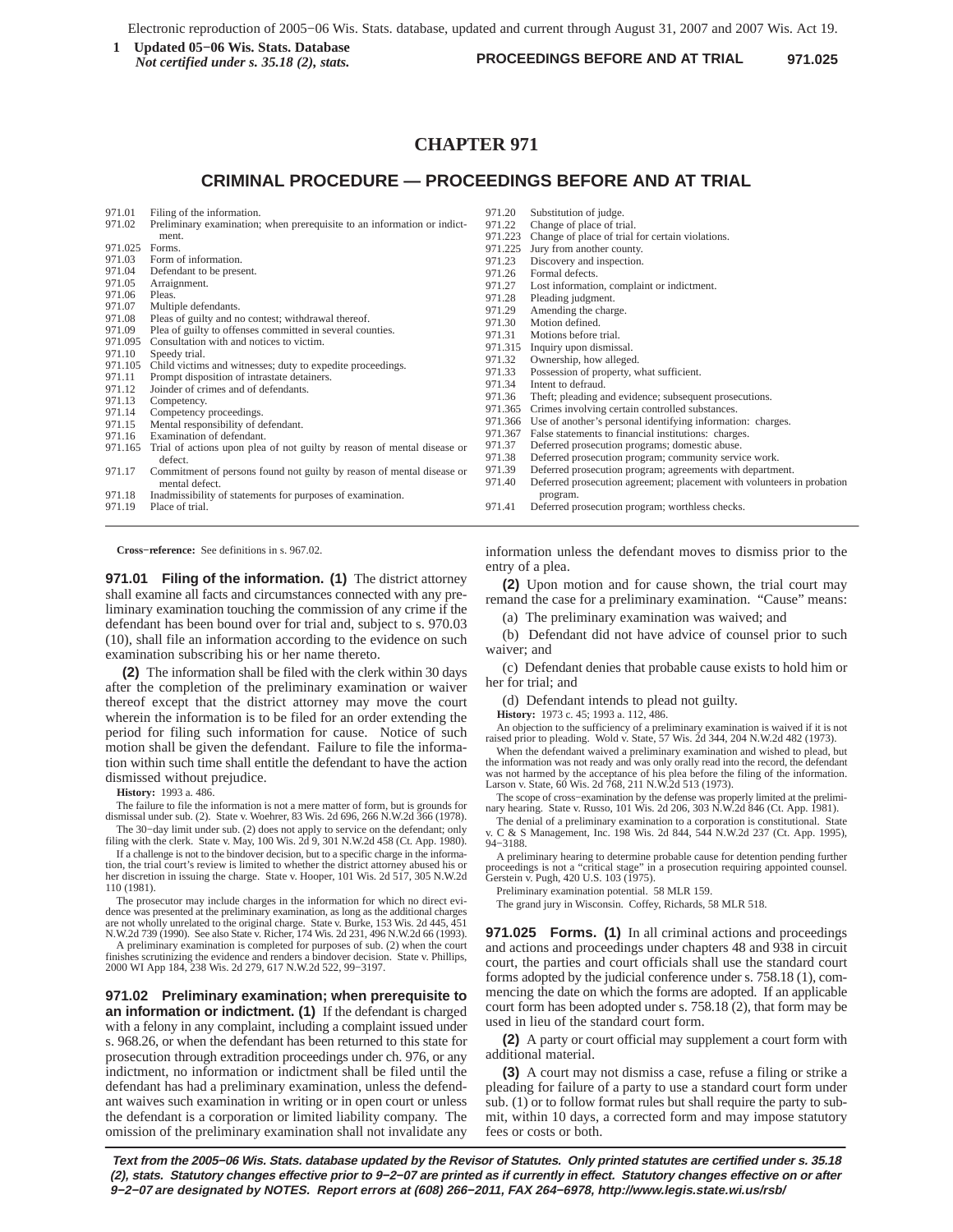# **971.025 PROCEEDINGS BEFORE AND AT TRIAL** *Not certified under s. 35.18 (2), stats.*

**(4)** If the judicial conference does not create a standard court form for an action or pleading undertaken by a party or court official, the party or court official may use a format consistent with any statutory or court requirement for the action or pleading.

**History:** Sup. Ct. Order No. 98−01, 228 Wis. 2d xiii (2000); Sup. Ct. Order No. 05−02, 2005 WI 41, 278 Wis. 2d xxxv.

**971.03 Form of information.** The information may be in the following form:

STATE OF WISCONSIN,

.... County,

In .... Court.

The State of Wisconsin

vs.

.... (Name of defendant).

I, .... district attorney for said county, hereby inform the court that on the .... day of ...., in the year .... (year), at said county the defendant did (state the crime) .... contrary to section .... of the statutes.

Dated ...., .... (year),

.... District Attorney

**History:** 1997 a. 250.

An information charging attempt is sufficient if it alleges the attempt plus the ele-ments of the attempted crime. Wilson v. State, 59 Wis. 2d 269, 208 N.W.2d 134.

When a victim's name was correctly spelled in the complaint but wrong on the information, the variance was immaterial. State v. Bagnall, 61 Wis. 2d 297, 212 N.W.2d 122.

**971.04 Defendant to be present. (1)** Except as provided in subs. (2) and (3), the defendant shall be present:

(a) At the arraignment;

(b) At trial;

- (c) During voir dire of the trial jury;
- (d) At any evidentiary hearing;
- (e) At any view by the jury;
- (f) When the jury returns its verdict;

(g) At the pronouncement of judgment and the imposition of sentence;

(h) At any other proceeding when ordered by the court.

**(2)** A defendant charged with a misdemeanor may authorize his or her attorney in writing to act on his or her behalf in any manner, with leave of the court, and be excused from attendance at any or all proceedings.

**(3)** If the defendant is present at the beginning of the trial and thereafter, during the progress of the trial or before the verdict of the jury has been returned into court, voluntarily absents himself or herself from the presence of the court without leave of the court, the trial or return of verdict of the jury in the case shall not thereby be postponed or delayed, but the trial or submission of said case to the jury for verdict and the return of verdict thereon, if required, shall proceed in all respects as though the defendant were present in court at all times. A defendant need not be present at the pronouncement or entry of an order granting or denying relief under s. 974.02, 974.06, or 974.07. If the defendant is not present, the time for appeal from any order under ss. 974.02, 974.06, and 974.07 shall commence after a copy has been served upon the attorney representing the defendant, or upon the defendant if he or she appeared without counsel. Service of such an order shall be complete upon mailing. A defendant appearing without counsel shall supply the court with his or her current mailing address. If the defendant fails to supply the court with a current and accurate mailing address, failure to receive a copy of the order granting or denying relief shall not be a ground for tolling the time in which an appeal must be taken.

**History:** 1971 c. 298; Sup. Ct. Order, 130 Wis. 2d xix (1986); 1993 a. 486; Sup. Ct. Order No. 96−08, 207 Wis. 2d xv (1997); 2001 a. 16.

**Judicial Council Note, 1996:** This statute [sub. (1) (c)] defines the proceedings at which a criminal defendant has the right to be present. The prior statute's [sub. (1) (c)] reference to ''all proceedings when the jury is being selected" was probably intended to include only those at which the jurors themselves were present, not the

# **Updated 05−06 Wis. Stats. Database 2**

selection of names from lists which occurs at several stages before the defendant is charged or the trial jury picked. **[**Re Order effective 1−1−97]

The court erred in resentencing the defendant without notice after imposition of a previously ordered invalid sentence. State v. Upchurch, 101 Wis. 2d 329, 305 N.W.2d 57 (1981).

If the court is put on notice that the accused has a language difficulty, the court must make a factual determination of whether an interpreter is necessary. If so, the accused must be made aware of the right to an interpreter, at public cost if the accused is indigent. A waiver of the right must be made voluntarily in open court on the record. State v. Neave, 117 Wis. 2d 359, 344 N.W.2d 181 (1984).

Sub. (2) allows entry of a plea to a misdemeanor by an attorney without the defendant being present, but for a guilty or no contest plea all requirements of s. 971.08, except attendance, must be met. State v. Krause, 161 Wis. 2d 919, 469 N.W.2d 241 (Ct. App. 1991).

Sub. (1) does not encompass a postconviction evidentiary hearing. State v. Vennemann, 180 Wis. 2d 81, 508 N.W.2d 404 (1993).

A defendant present at the beginning of jury selection is not "present at the begin-ning of the trial" under sub. (3). State v. Dwyer, 181 Wis. 2d 826, 512 N.W.2d 533 (Ct. App. 1994).

A defendant's presence is required during all proceedings when the jury is being selected, including in camera voir dire. However, failure to allow the defendant presence may be harmless error. State v. David J.K. 190 Wis. 2d 726, 528 N.W.2d 434 (Ct. App. 1994).

A trial begins under sub. (3) occurs when jeopardy attaches, which is when the jury is sworn. State v. Miller, 197 Wis. 2d 518, 541 N.W.2d 153 (Ct. App. 1995), 95−0129.

An accused has the right to be present at trial, but the right may be waived by misconduct or consent. A formal on−the−record waiver is favored, but not required. State v. Divanovic, 200 Wis. 2d 210, 546 N.W.2d 501 (Ct. App. 1996), 95−0881.

A defendant may not be sentenced in absentia. The right to be present for sentencing may not be waived. State v. Koopmans, 210 Wis. 2d 670, 563 N.W.2d 528 (1997), 94−2424.

*Koopmans* does not require rejecting the harmless error test for all violations of this section. State v. Peterson, 220 Wis. 2d 474, 584 N.W.2d 144 (Ct. App. 1998), 97−3294.

Deprivation of the right to be present and to have counsel present at jury selection is subject to a harmless error analysis; there is a thin line between when reversal is<br>warranted and when it is not. That a juror's subjective bias is generally ascertained<br>by that person's responses at voir dire and that and a defendant is both immediate and continuous are factors that weigh against find-ing harmless error. State v. Harris, 229 Wis. 2d 832, 601 N.W.2d 682 (Ct. App. 1999), 98−1091.

A violation of sub. (1) does not automatically translate into a constitutional violation. The entry of a plea from jail by closed circuit tv, while a violation of the statute, does not violate due process absent a showing of coercion, threat, or other unfairness. State v. Peters, 2000 WI App 154, 237 Wis. 2d 741, 615 N.W.2d 655, 99−1940. But see also 2001 WI 74, 244 Wis. 2d 470, 628 N.W.2d 797, 99−1940.

The correction of a clerical error in the sentence portion of a written judgment to reflect accurately an oral pronouncement of sentence is not the pronouncement or imposition of a sentence under sub. (1) (g) and does not mandate the offender's pres-ence when the error is corrected. State v. Prihoda, 2000 WI 123, 239 Wis. 2d 244, 618 N.W.2d 857, 98−2263.

Excusing and deferring prospective jurors under s. 756.03 is one component of a circuit judge's obligation to administer the jury system. The judge may delegate the authority to the clerk of circuit court under s. 756.03(3), may be handled administratively, need not be handled by a judge, in court, or with the prospective juror present in person, and may take place well in advance of a particular trial. The defendant's presence cannot be required when the judge or clerk is acting in an administrative capacity. State v. Gribble, 2001 WI App 227, 248 Wis. 2d 409, 636 N.W.2d 488, 00−1821.

Although it was error for the court to interview potential jurors outside of the presence of the prosecution, defendant, and defense counsel, the error was harmless there was no showing that it contributed to the defendant's conviction. State v. Tulley, 2001 WI App 236, 248 Wis. 2d 505, 635 N.W.2d 807, 00−3084.

**971.05 Arraignment.** If the defendant is charged with a felony, the arraignment may be in the trial court or the court which conducted the preliminary examination or accepted the defendant's waiver of the preliminary examination. If the defendant is charged with a misdemeanor, the arraignment may be in the trial court or the court which conducted the initial appearance. The arraignment shall be conducted in the following manner:

**(1)** The arraignment shall be in open court.

**(2)** If the defendant appears for arraignment without counsel, the court shall advise the defendant of the defendant's right to counsel as provided in s. 970.02.

**(3)** The district attorney shall deliver to the defendant a copy of the information in felony cases and in all cases shall read the information or complaint to the defendant unless the defendant waives such reading. Thereupon the court shall ask for the defendant's plea.

**(4)** The defendant then shall plead unless in accordance with s. 971.31 the defendant has filed a motion which requires determination before the entry of a plea. The court may extend the time for the filing of such motion.

**History:** 1979 c. 291; 1987 a. 74; 1993 a. 486.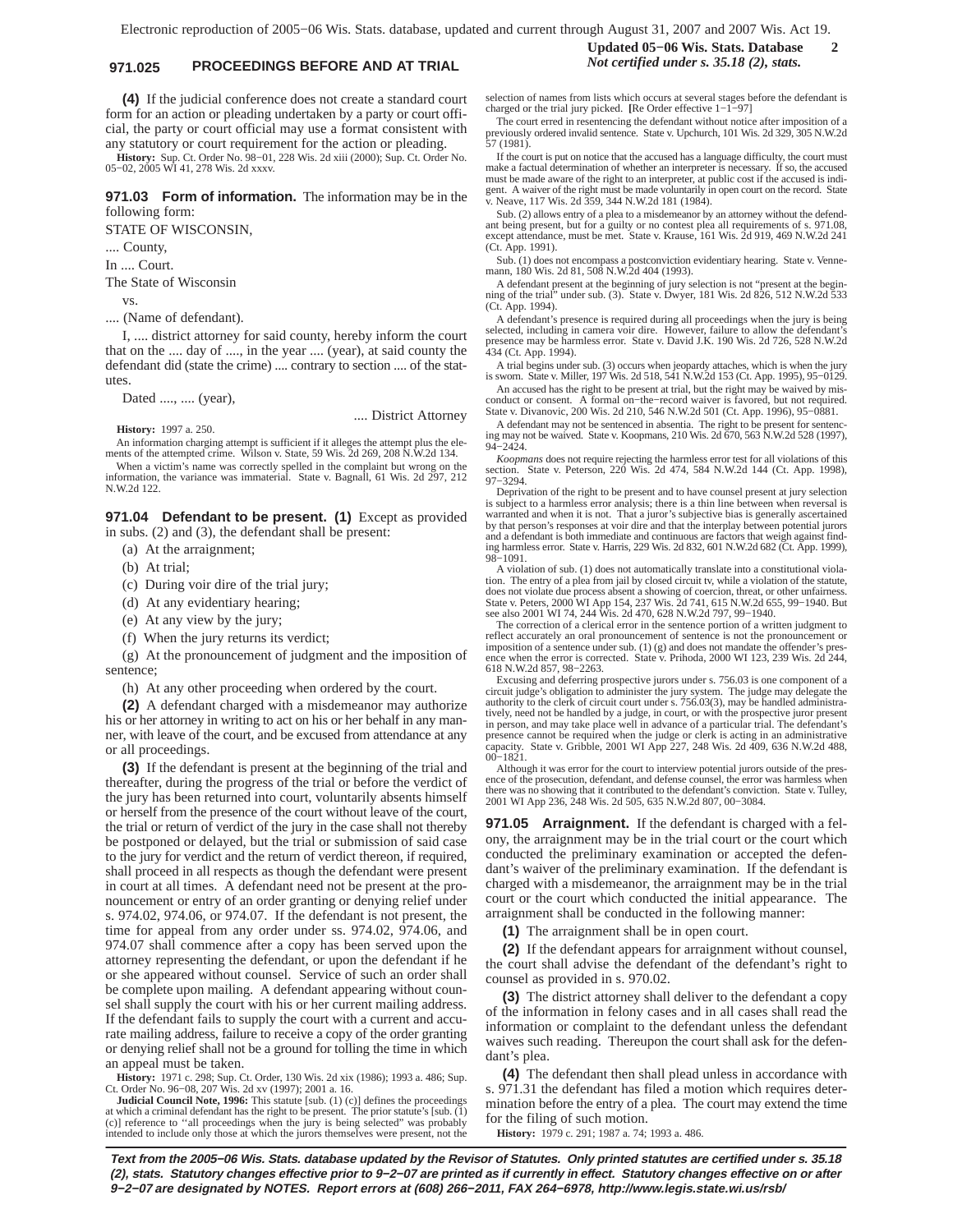**PROCEEDINGS BEFORE AND AT TRIAL 971.08 3 Updated 05−06 Wis. Stats. Database** *Not certified under s. 35.18 (2), stats.*

When through oversight, an arraignment is not held, it may be conducted after both parties had rested during the trial. Bies v. State, 53 Wis. 2d 322, 193 N.W.2d 46.

**971.06 Pleas. (1)** A defendant charged with a criminal offense may plead as follows:

- (a) Guilty.
- (b) Not guilty.
- (c) No contest, subject to the approval of the court.

(d) Not guilty by reason of mental disease or defect. This plea may be joined with a plea of not guilty. If it is not so joined, this plea admits that but for lack of mental capacity the defendant committed all the essential elements of the offense charged in the indictment, information or complaint.

**(2)** If a defendant stands mute or refuses to plead, the court shall direct the entry of a plea of not guilty on the defendant's behalf.

**(3)** At the time a defendant enters a plea, the court may not require the defendant to disclose his or her citizenship status.

**History:** 1985 a. 252; 1993 a. 486.

Inaccurate legal advice renders a plea an uninformed one and can compromise the voluntariness of the plea. State v. Woods, 173 Wis. 2d 129, 496 N.W.2d 144 (Ct. App. 1992).

The decision to plead guilty is personal to the defendant. A defendant's attorney cannot renegotiate a plea agreement without the defendant's knowledge and consent. State v. Woods, 173 Wis. 2d 129, 496 N.W.2d 144 (Ct. App. 1992).

Whether to grant a defendant's motion to change a plea is within the court's discretion. State v. Kazee, 192 Wis. 2d 213, 531 N.W.2d 332 (Ct. App. 1995).<br>The decision to withdraw a not guilty by reason of mental defect ple

the defendant, and not counsel. State v. Byrge, 225 Wis. 2d 702, 594 N.W.2d 388 (Ct. App. 1999), 97−3217.

**971.07 Multiple defendants.** Defendants who are jointly charged may be arraigned separately or together, in the discretion of the court.

**971.08 Pleas of guilty and no contest; withdrawal thereof. (1)** Before the court accepts a plea of guilty or no contest, it shall do all of the following:

(a) Address the defendant personally and determine that the plea is made voluntarily with understanding of the nature of the charge and the potential punishment if convicted.

(b) Make such inquiry as satisfies it that the defendant in fact committed the crime charged.

(c) Address the defendant personally and advise the defendant as follows: "If you are not a citizen of the United States of America, you are advised that a plea of guilty or no contest for the offense with which you are charged may result in deportation, the exclusion from admission to this country or the denial of naturalization, under federal law."

(d) Inquire of the district attorney whether he or she has complied with s. 971.095 (2).

**(2)** If a court fails to advise a defendant as required by sub. (1) (c) and a defendant later shows that the plea is likely to result in the defendant's deportation, exclusion from admission to this country or denial of naturalization, the court on the defendant's motion shall vacate any applicable judgment against the defendant and permit the defendant to withdraw the plea and enter another plea. This subsection does not limit the ability to withdraw a plea of guilty or no contest on any other grounds.

**(3)** Any plea of guilty which is not accepted by the court or which is subsequently permitted to be withdrawn shall not be used against the defendant in a subsequent action.

**History:** 1983 a. 219; 1985 a. 252; 1997 a. 181.

A court can consider a defendant's record of juvenile offenses at a hearing on his guilty pleas prior to sentencing. McKnight v. State, 49 Wis. 2d 623, 182 N.W.2d 291 (1971).

When a plea agreement contemplates the nonprosecution of uncharged offenses, the details of the plea agreement should be made a matter of record, whether it involves a recommendation of sentencing, a reduced charge, a nolle prosequi of charges, or "read ins" with an agreement of immunity. A "read−in" agreement made after conviction or as part of a post-plea-of-guilty hearing to determine the volun-<br>tariness and accuracy of the plea should be a part of the sentencing hearing and made<br>a matter of record. Austin v. State, 49 Wis. 2d 727

A defendant may not withdraw a guilty plea simply because he or she did not spe-cifically waive all of his constitutional rights if the record shows that the defendant understood what rights were waived by the plea. After a guilty plea, the hearing on

the factual basis for the plea need not produce competent evidence that satisfies the criminal burden of proof. Edwards v. State, 51 Wis. 2d 231, 186 N.W.2d 193 (1971). It is sufficient for a court to inform a defendant charged with several offenses of the maximum penalty that could be imposed for each. Burkhalter v. State, 52 Wis.

2d 413, 190 N.W.2d 502 (1971). A desire to avoid a possible life sentence by pleading guilty to a lesser charge does<br>not alone render a plea involuntary. A claimed inability to remember does not require<br>refusal of the plea if the evidence is clear that State v. Herro, 53 Wis. 2d 211, 191 N.W.2d 889 (1971).

The proceedings following a plea of guilty were not designed to establish a prima facie case, but to establish the voluntariness of the plea and the factual basis therefor. If the defendant denies an element of the crime after pleading guilty, the court is required to reject the plea and set the case for trial and is not obliged to dismiss the action because of refusal to accept the guilty plea. Johnson v. State, 53 Wis. 2d 787, 193 N.W.2d 659 (1972).

A hearing on a motion to withdraw a guilty plea is to be liberally granted if the motion is made prior to sentencing; it is discretionary if made thereafter and need not be granted if the record refutes the allegations. The defendant must raise a substantial issue of fact. Nelson v. State, 54 Wis. 2d 489, 195 N.W.2d 629 (1972).

If there is strong evidence of guilt, a conviction will be sustained even against a defendant who, having pleaded guilty, nonetheless denies the factual basis for guilt. State v. Chabonian, 55 Wis. 2d 723, 201 N.W.2d 25 (1972).

A plea bargain that contemplates special concessions to another person requires careful scrutiny by the court. If the prosecuting attorney has agreed to seek charge or sentence concessions which must be approved by the court, the court must advise the defendant personally that the recommendations of the prosecuting attorney are not binding on the court. The bargain must also be reviewed to determine whether it is in the public interest. State ex rel. White v. Gray, 57 Wis. 2d 17, 203 N.W.2d 638 (1973).

A court has inherent power to refuse to accept a plea of guilty and may dismiss the charge on the motion of the district attorney in order to allow prosecution on a 2nd complaint. State v. Waldman, 57 Wis. 2d 234, 203 N.W.2d 691 (1973).

It is not error for the court to accept a guilty plea before hearing the factual basis for the plea if a sufficient basis is ultimately presented. Staver v. State, 58 Wis. 2d 726, 206 N.W.2d 623 (1973).

The fact that a defendant pled guilty with the understanding that his wife would be given probation on another charge did not necessarily render the plea involuntary. Seybold v. State, 61 Wis. 2d 227, 212 N.W.2d 146 (1973).

The defendant's religious beliefs regarding the merits of confessing one's wrongdoing and his desire to mollify his family or give in to their desires were self-impo coercive elements and did not vitiate the voluntary nature of the defendant's guilty plea. Craker v. State, 66 Wis. 2d 222, 223 N.W.2d 872 (1974).

A defendant wishing to withdraw a guilty plea must show by clear and convincing evidence that the plea was not knowingly and voluntarily entered and that withdrawal is necessary to prevent manifest injustice, as indicated when: 1) the defendant was denied effective assistance of counsel; 2) the plea was not entered or ratified by the defendant or a person authorized to so act in his behalf; 3) the plea was involuntary or was entered without knowledge of the charge or that the sentence actually imposed could be imposed; and 4) the defendant did not receive the concessions contemplated by the plea agreement and the prosecutor failed to seek them as promised in the agree-ment. Birts v. State, 68 Wis. 2d 389, 228 N.W.2d 351 (1975).

As required by *Ernst v. State*, 43 Wis. 2d 661, and sub. (1) (b), prior to accepting a guilty plea, the trial court must establish that the conduct that the defendant admits constitutes the offense charged or an included offense to which the defendant has pleaded guilty. If the plea is made under a plea bargain, the court need not probe as deeply in determining whether the facts would sustain the charge as it would were the plea not negotiated. Broadie v. State, 68 Wis. 2d 420, 228 N.W.2d 687 (1975).

The trial court did not abuse its discretion by failing to inquire into the effect a tranquilizer had on the defendant's competence to enter a plea. Jones v. State, 71 Wis. 2d 750, 238 N.W.2d 741 (1976).

A plea bargain agreement by law enforcement officials not to reveal relevant and pertinent information to the sentencing judge was unenforceable as being against public policy. Grant v. State, 73 Wis. 2d 441, 243 N.W.2d 186 (1976).

Withdrawal of a guilty plea prior to sentencing is not an absolute right but should be freely allowed when a fair and just reason for doing so is presented. Dudrey v. State, 74 Wis. 2d 480, 247 N.W.2d 105 (1976).

A guilty plea cannot be withdrawn on grounds that probation conditions were more onerous than expected. Garski v. State, 75 Wis. 2d 62, 248 N.W.2d 425 (1977).

A plea of guilty admits the facts charged but does not raise the issue of the statute of limitations because the time of the commencement of the action does not appear on the information. State v. Pohlhammer, 78 Wis. 2d 516, 254 N.W.2d 478 (1977).

While courts have no duty to secure informed waivers of possible statutory defenses, under the unique the facts of the case, the defendant was entitled to withdraw a guilty plea to a charge barred by the statute of limitations. State v. Pohlham-mer, 82 Wis. 2d 1, 260 N.W.2d 678 (1978).

Sub. (2) does not deprive the court of jurisdiction to consider an untimely motion. State v. Lee, 88 Wis. 2d 239, 276 N.W.2d 268 (1979).

Trial courts do not have subject matter jurisdiction to convict defendants under unconstitutionally vague statutes. The right to raise the issue on appeal cannot be waived, regardless of a guilty plea. State ex rel. Skinkis v. Treffert, 90 Wis. 2d 528, 280 N.W.2d 316 (Ct. App. 1979).

Withdrawal of a guilty plea on the grounds of ineffective representation by trial counsel is discussed. State v. Rock, 92 Wis. 2d 554, 285 N.W.2d 739 (1979).

Absent abuse of discretion in doing so, a prosecutor may withdraw a plea bargain offer at any time prior to an action by the defendant in detrimental reliance on the offer. State v. Beckes, 100 Wis. 2d 1, 300 N.W.2d 871 (Ct. App. 1980).

The trial court did not err in refusing to allow the defendant to withdraw a guilty ea accompanied by protestations of innocence. State v. Johnson, 105 Wis. 2d 657, 314 N.W.2d 897 (Ct. App. 1981).

A prosecutor is relieved from terms of a plea agreement if it is judicially determined that the defendant has materially breached its conditions. State v. Rivest, 106 Wis. 2d 406, 316 N.W.2d 395 (1982).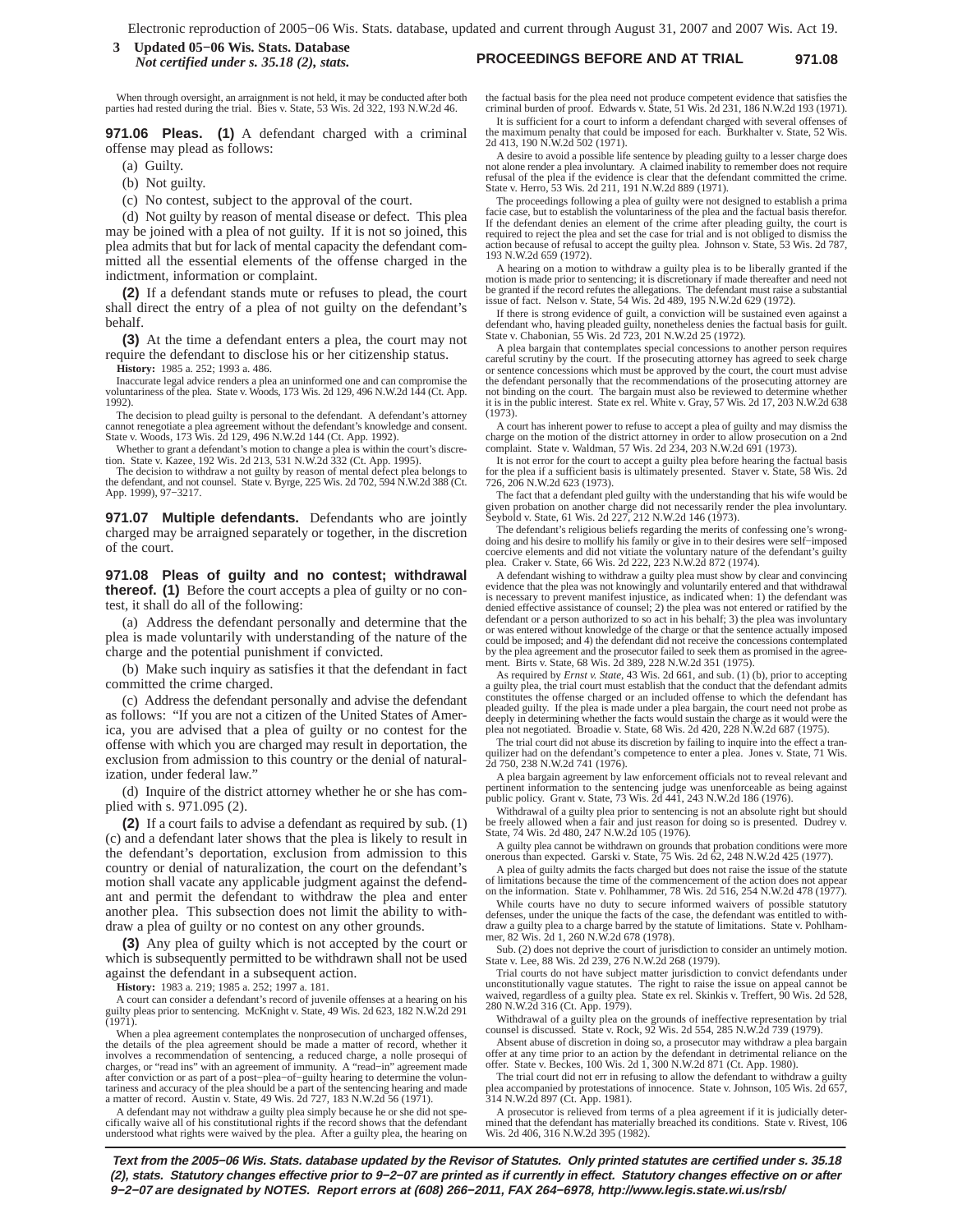# **971.08 PROCEEDINGS BEFORE AND AT TRIAL** *Not certified under s. 35.18 (2), stats.*

Except as provided by statute, conditional guilty pleas are not to be accepted and will not be given effect. State v. Riekkoff, 112 Wis. 2d 119, 332 N.W.2d 744 (1983).

Effective assistance of counsel was denied when the defense attorney did not properly inform the client of the personal right to accept a plea offer. State v. Ludwig, 124 Wis. 2d 600, 369 N.W.2d 722 (1985).

When the defendant offered a plea of no contest but refused to waive any constitutional rights or to answer the judge's questions, the judge should have set a trial date and refused any further discussion of the no contest plea. State v. Minniecheske, 127 Wis. 2d 234, 378 N.W.2d 283 (1985).

Due process does not require that the record of a plea hearing demonstrate the defendant's understanding of the nature of the charge at the time of the plea. State v. Carter, 131 Wis. 2d 69, 389 N.W.2d 1 (1986).

*Bangert* procedures under this section apply to a defendant pleading not guilty by reason of mental disease or defect. State v. Shegrud, 131 Wis. 2d 133, 389 N.W.2d 7 (1986).

Failure to comply with this section is not necessarily a constitutional violation. Procedures mandated for plea hearings are discussed and a remedy established. State v. Bangert, 131 Wis. 2d 246, 389 N.W.2d 12 (1986).

The withholding of a sentence and imposition of probation, as those terms are used by courts, are functionally equivalent to sentencing for determining the appropriate-ness of a plea withdrawal. State v. Booth, 142 Wis. 2d 232, 418 N.W.2d 20 (Ct. App. 1987).

Section 971.04 (2) allows entry of plea to a misdemeanor by an attorney without the defendant being present, but for guilty or no contest pleas all requirements of s 971.08 except attendance must be met. State v. Krause, 161 Wis. 2d 919, 469 N.W.2d 241 (Ct. App. 1991).

A plea agreement to amend a judgment of conviction upon successful completion of probation is not authorized by statute. State v. Hayes, 167 Wis. 2d 423, 481 N.W.2d 699 (Ct. App. 1992).

The decision to plead guilty is personal to the defendant. A defendant's attorney cannot renegotiate a plea agreement without the defendant's knowledge and consent. State v. Woods, 173 Wis. 2d 129, 496 N.W.2d 144 (Ct. App. 1992).

Failure to comply with sub. (1) (c) is governed by sub. (2); the holding in *Bangert* does not apply. The meaning of "likely" deportation under sub. (2) is discussed. State v. Beaza, 174 Wis. 2d 118, 496 N.W.2d 156 (Ct. App. 1993).

A conclusory allegation of manifest injustice, unsupported by factual assertions, is legally insufficient to entitle a defendant to even a hearing on a motion to withdraw a guilty plea following sentencing. State v. Washington, 176 Wis. 2d 205, N.W.2d (Ct. App. 1993).

In accepting a negotiated guilty plea for probation, the trial court should, but is not required to, advise the defendant of the potential maximum sentence that may be imposed if probation is revoked. State v. James, 176 Wis. 2d 230, N.W.2d (Ct. App.  $1993$ ).

In the context of a plea bargain, sub. (1) (a) is satisfied if the plea is voluntarily and understandingly made and a factual basis is shown for either the offense pleaded to or to a more serious offense reasonably related to the offense pleaded to. State v. Harrell, 182 Wis. 2d 408, 513 N.W.2d 700 (Ct. App. 1994).

A guilty plea, made knowingly and voluntarily, waives all nonjurisdictional defects and defenses, including alleged violations of constitutional rights, prior to the appeal. State v. Aniton, 183 Wis. 2d 125, 515 N.W.2d 302 (Ct. App. 1994).

A plea agreement is analogous to a contract, and contract law principals are drawn upon to interpret an agreement. The state's enforcement of a penalty provision in the agreement for failure of the defendant to fulfill his obligations under the agreement did not require an evidentiary hearing to determine a breach when the breach was obvious and material and did not give the defendant a basis for withdrawing his plea. State v. Toliver, 187 Wis. 2d 345, 523 N.W.2d 113 (Ct. App. 1994).

An executory plea bargain is without constitutional significance, and a defendant has no right to require the performance of the agreement. Upon entry of a plea due process requires the defendant's expectations to be fulfilled. State v. Wills, 187 Wis. 2d 528, 523 N.W.2d 569 (Ct. App. 1994).

An *Alford* plea, under which the defendant pleads guilty while either maintaining innocence or not admitting having committed the crime, is acceptable when strong proof of guilt has been shown. State v. Garcia, 192 Wis. 2  $(1995)$ .

A trial court need not advise a defendant of the potential that restitution will be ordered in accepting a plea under this section. Restitution is primarily rehabilitative, not punitive, and not "potential punishment" under sub. (1) (a). State v. Dugan, 193 Wis. 2d 610, 534 N.W.2d 897 (Ct. App. 1995).

A postconviction motion to withdraw a guilty plea requires showing that a "manifest injustice" would occur if the motion is denied. A postconviction recantation by a witness may constitute new evidence showing a "manifest injustice" and requiring a new trial if there is a reasonable probability that a jury would reach a different result. It is error for the judge to determine whether the recantation or the original allegation is true. State v. McCallum, 198 Wis. 2d 149, 542 N.W.2d 184 (Ct. App. 1995), 95−1518.

A defendant seeking a postconviction plea withdrawal due to a violation of sub. (1) (a) must make a prima facie showing that a violation occurred and must also allege that he or she did not know or understand the information that should have been pro-vided. State v. Giebel, 198 Wis. 2d 207, 541 N.W.2d 815 (Ct. App. 1995), 94−2225.

The concept of notice pleading has no application to a postconviction motion challenging a guilty plea. An allegation that a guilty plea was entered because of misin-formation provided by counsel is merely conclusory. Facts must be alleged that show a reasonable probability that but for counsel's errors the defendant would have proceeded to trial and that allow the court to meaningfully assess the claim of prejudice. State v. Bentley, 201 Wis. 2d 303, 548 N.W.2d 50 (1996), 94−3310.

It is error for a trial court not to inquire whether the defendant has knowledge of the presumptive minimum sentence, but the error may be harmless if the defendant is otherwise aware of the minimum. State v. Mohr, 201 Wis. 2d 693, 549 N.W.2d 497 (Ct. App. 1996), 95−2186.

An *Alford* plea is acceptable only if strong proof of guilt has been shown. A plea under an agreement to plead to a related offense to that charged that would have been

# **Updated 05−06 Wis. Stats. Database 4**

legally impossible for the defendant to have committed could not satisfy the strong proof requirement. State v. Smith, 202 Wis. 2d 21, 549 N.W.2d 232 (1996), 94−2894.

When a plea rests in any significant degree on a promise or agreement of the prose-<br>cutor so that it can be said to be part of the inducement, the promise must be fulfilled.<br>When the state was unable to fulfill its promise in order. State v. Castillo, 205 Wis. 2d 599, 556 N.W.2d 428 (Ct. App. 1996), 95−1628.

Whether a defendant knowingly entered an *Alford* plea must be determined by the court based on the personal colloquy with the defendant and not whether specific words were used in making the plea. State v. Salentine, 206 Wis. 2d 419, 557 N.W.2d 439 (Ct. App. 1996), 95−3494.

One type of manifest injustice that would allow postconviction withdrawal of a guilty plea is the failure to establish a sufficient factual basis that the defendant committed the offense. State v. Johnson, 207 Wis. 2d 239, 558 N.W.2d 375 (1997), 95−0072.

A defendant is automatically prejudiced when the prosecutor materially and substantially breaches a plea agreement. New sentencing is required. State v. Smith, 207 Wis. 2d 258, 558 N.W.2d 379 (1997), 94−3364.

Requirements for accepting a no contest plea are discussed. State v. McKee, 212 Wis. 2d 488, 569 N.W.2d 93 (Ct. App. 1997), 97−0163.

A plea not knowingly and intelligently made violates due process and entitles the defendant to withdraw the plea. The plea may be involuntary either because the defendant does not have a full understanding of the charge or the nature of the rights being waived. State v. Van Camp, 213 Wis. 2d 131, 569 N.W.2d 577 (1998), 96−0600.

The test to determine a knowing and intelligent no contest plea is whether the defendant has made a prima facie showing that the plea was made without the court's conformance with this section and whether the defendant has properly alleged that he or she in fact did not know or understand the information that should have been provided. The state must then prove that the plea was knowingly and intelligently made by clear and convincing evidence. State v. Van Camp, 213 Wis. 2d 131, 569 N.W.2d 577 (1998), 96−0600.

The unintentional misstatement of a plea agreement, promptly rectified by the efforts of both counsel, did not deny the defendant's due process right to have the full benefit of a relied upon plea bargain. State v. Knox, 213 Wis. 2d 318, 570 N.W.2d 599 (Ct. App. 1997), 97−0682.

The court's acceptance of a guilty plea and order to implement a diversion agreement, the successful completion of which would have resulted in dismissal of criminal charges, constituted "sentencing." The standard to be applied in deciding a motion to withdraw the guilty plea was the "manifest injusti to such motions after sentence has been entered. State v. Barney, 213 Wis. 2d 344, 570 N.W.2d 731 (Ct. App. 1997), 96−3240.

A conviction following an *Alford* plea does not prevent imposing as a condition of probation that the defendant complete a treatment program that requires acknowledg-ing responsibility for the crime that resulted in the conviction. The imposition of the condition does not violate the defendant's due process rights. There is nothing inherent in the plea that gives the defendant any rights as to punishment. State ex rel. War-ren v. Schwarz, 219 Wis. 2d 615, 579 N.W.2d 698 (1998), 96−2441.

In order for a plea to be knowingly and intelligently made, the defendant must be informed of the "direct consequences" of the plea, but due process does not require informing the defendant of collateral consequences. Direct consequences are definite, immediate, and largely automatic and do not depend on the defendant's future psychological condition. State ex rel. Warren v. Schwarz, 219 Wis. 2d 615, 579 N.W.2d 698 (1998), 96−2441.

The state's burden of proving that a plea was knowingly and voluntarily made cannot be proved by a negative inference. There must be some affirmative evidence of the fact. State v. Nichelson, 220 Wis. 2d 214, 582 N.W.2d 460 (Ct. App. 1998), 97−3136.

A defendant's misunderstanding of his citizenship status did not render his plea not voluntarily, knowingly, or intelligently entered. A defendant does not have a consti-tutional right to be informed of the collateral consequences of the plea. There is no distinction between lack of awareness and an affirmative misunderstanding of a collateral consequence. State v. Rodriguez, 221 Wis. 2d 487, 585 N.W.2d 701 (Ct. App. 1998), 97−3097.

Parole eligibility is not a statutorily or constitutionally necessary component of a valid plea colloquy in a case in which a life sentence is imposed. State v. Byrge, 225 Wis. 2d 702, 594 N.W.2d 388 (Ct. App. 1999), 97−3217.

No manifest injustice entitling a defendant to withdraw a plea occurs when the defendant is not informed of a collateral consequence of the plea. That a conviction would result in the defendant's permanent prohibition from possessing firearms under federal law was a collateral consequence of his plea. A direct consequence must have an effect on the range of punishment for which the conviction is entered, and the firearms prohibition arises outside of the state court proceedings under which the plea is taken and sentence imposed. State v. Kosina, 226 Wis. 2d 482, 595 N.W.2d 464 (Ct. App. 1999), 98−3421.

The trial court did not have an obligation to verify the accuracy of the information contained in a guilty plea questionnaire when it did not rely on the incorrect information contained therein in conducting a personal colloquy with the defendant to describe the correct elements of the crime and insure that the defendant understood the nature of the crimes. State v. Brandt, 226 Wis. 2d 610, 594 N.W.2d 759 (1999), 97−1489.

It was not fatal to a conviction entered on a plea of no contest that the defendant did not personally state "I plead no contest" when the totality of the facts, including a signed guilty plea questionnaire and colloquy with the judge on the record, indicated an intent to plead no contest. State v. Burns, 226 Wis. 2d 762, 594 N.W.2d 799 (1999), 96−3615.

The purpose of the court inquiry under sub. (1) (b) as to basic facts is to protect a defendant who understands the charge and voluntarily pleads guilty but does not realize that the conduct does not actually fall within the statutory definition of the charge. The purpose is not to resolve factual disputes about what did or did not happen; that is for a trial, which the defendant is waiving the right to. State v. Merryfield, 229 Wis. 2d 52, 598 N.W.2d 251 (Ct. App. 1999), 98−1106.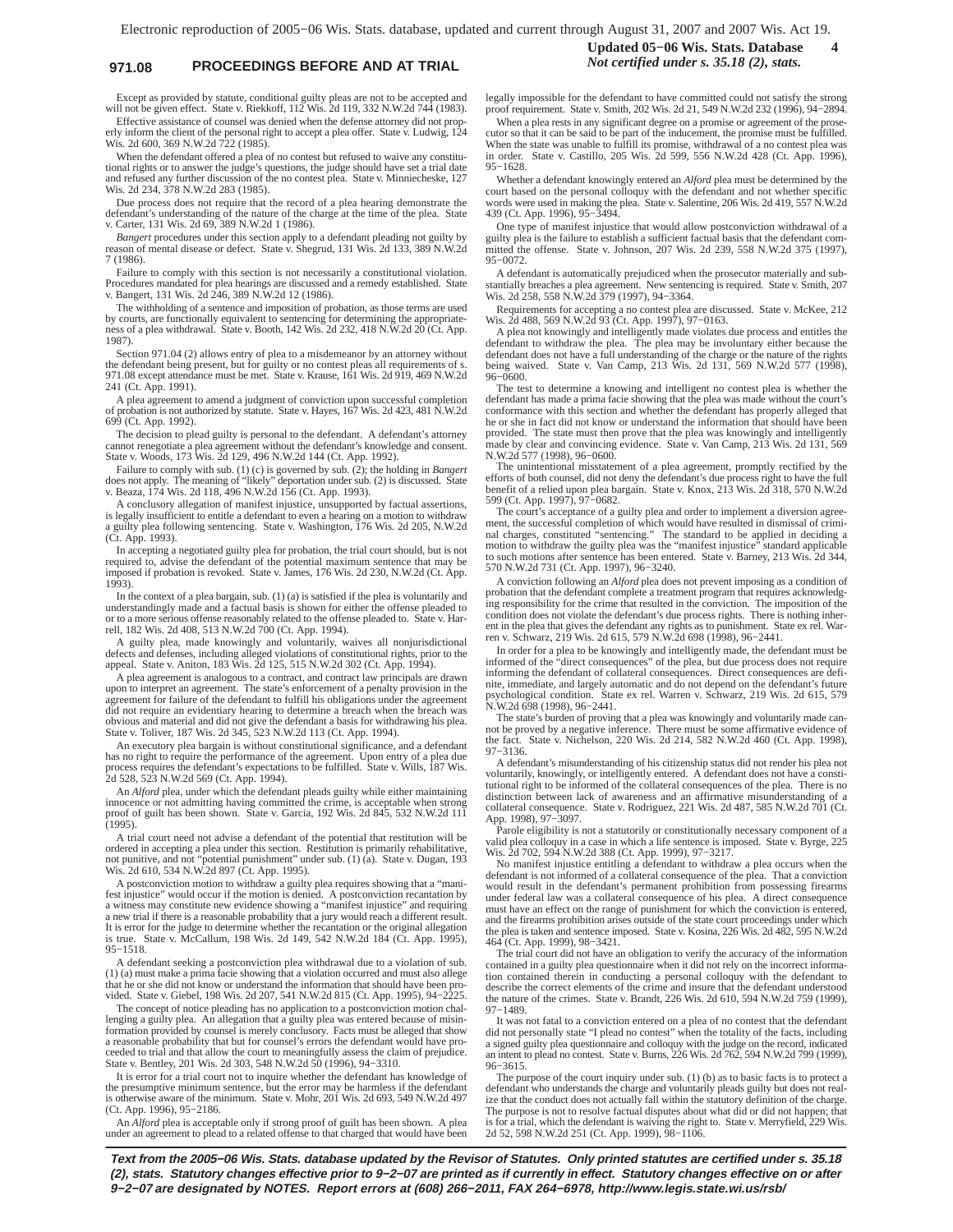#### **PROCEEDINGS BEFORE AND AT TRIAL 971.08 5 Updated 05−06 Wis. Stats. Database** *Not certified under s. 35.18 (2), stats.*

A claim of insufficient factual basis for charging a crime survives a no contest ple and can be raised in a postconviction motion. State v. Higgs, 230 Wis. 2d 1, 601 N.W.2d 653 (Ct. App. 1999), 98−1811.

Plea withdrawals before sentencing are subject to a liberal "fair and just" standard that facilitates the efficient administration of justice by reducing the number of appeals contesting the knowing and voluntariness of pleas. Reasons that have been considered fair and just are genuine misunderstanding of haste and confusion in entering the pleas, and coercion on the part of trial counsel. State v. Shimek, 230 Wis. 2d 730, 601 N.W.2d 865 (Ct. App. 1999), 99−0291.

Because the state failed to provide the defendant with exculpatory evidence related to his confession to the police and because that failure caused the defendant to plead guilty, the defendant's post−sentencing motion to withdraw a guilty plea should have been granted. State v. Sturgeon, 231 Wis. 2d 487, 605 N.W.2d 589 (Ct. App. 1999), 98−2885.

The State did not violate the sentencing terms of a plea agreement by failing to recite the express terms of the sentencing recommendation and by reciting a less than neutral statement of the recommendation. State v. Hanson, 2000 WI App 10, 232 Wis. 2d 291, 606 N.W.2d 278, 99−0120.

A defendant should be freely allowed to withdraw a plea, prior to sentencing, for any fair and just reason, unless the prosecution will be substantially prejudiced. The state bears the burden of demonstrating substantial prejudice once a defendant has offered a fair and just reason for withdrawal of the plea. State v. Bollig, 2000 WI 6, 232 Wis. 2d 561, 605 N.W.2d 199, 98−2196.

If the court fails to establish a factual basis that the defendant admits constitutes the offense pleaded to, manifest injustice justifying withdrawal of a plea exists. A defendant is not required to personally articulate the specific facts that constitute the elements of the crime charged. All that is requ

If the defendant understands before entering a plea that the trial court will not be bound by the prosecutor's sentence recommendation, the trial court's deviation from the recommendation does not result in manifest injustice. State v. Williams, 2000 WI 78, 236 Wis. 2d 293, 613 N.W.2d 132, 99−0752.

A defendant found guilty following a fair and error−free trial may not then object to the trial court's pretrial rejection of an *Alford* plea. State v. Williams, 2000 WI App 123, 237 Wis. 2d 591, 614 N.W.2d 11, 99−0812.

That a defendant would be subject to a presumptive mandatory release date under s. 302.11 (1g) (am) was a collateral consequence of the defendant's entry of a plea, and the court was not required to inform the defendant of the presumptive mandatory release date for the plea to have been knowingly entered. State v. Yates, 2000 WI App 224, 239 Wis. 2d 17, 619 N.W.2d 132, 99−1643.

If the circuit court fails to establish a factual basis that the defendant admits to the offense pleaded to, manifest injustice occurs. The inquiry requirement of sub. (1) (b) allows the judge to establish the factual basis for the plea as the judge sees fit and does not require that the judge satisfy the defendant that he or she committed the crime. A factual basis may be found solely in a stipulation to the facts stated in the complaint. State v. Black, 2001 WI 31, 242 Wis. 2d 126, 624 N.W.2d 363, 99−0230.

Once a court decides to accept a plea agreement, it cannot reverse its acceptance.<br>State v. Terrill, 2001 WI App 70, 242 Wis. 2d 415, 625 N.W.2d 353, 00–2152.<br>The clear and convincing evidence and close case rules do not a

standard and whether the state's conduct was a substantial and material breach is a question of law. State v. Williams, 2002 WI 1, 249 Wis. 2d 492, 637 N.W.2d 733, 00−0535.

A defendant has a constitutional right to have a negotiated plea bargain enforced, if it was relied on. A prosecutor is not required to enthusiastically advocate for a bar-gained for sentence and may inform the court about the character of the defendant, even if it is negative. The prosecutor may not personalize information presented in a way that indicates that the prosecutor has second thoughts about the agreement. State v. Williams, 2002 WI 1, 249 Wis. 2d 492, 637 N.W.2d 733, 00−0535.

When a defendant repudiates a negotiated plea agreement on the ground that it contains multiplicitous counts, the defendant materially and substantially breaches the agreement. When the defendant successfully challenges the plea and a conviction on multiplicity grounds and the information has been amended pursuant to a negotiated plea agreement by which the state made charging concessions, ordinarily the remedy is to reverse the convictions and sentences, vacate the plea agreement, and reinstate the original information, but a different remedy may be appropriate. State v. Robinson, 2002 WI 9, 249 Wis. 2d 553, 638 N.W.2d 564, 00−2435.

Generally, once counsel is appointed, the day−to−day conduct of the defense rests with the attorney. However, a defense attorney may not as a matter of trial strategy, admit a client's guilt, contrary to the client's not guilty plea, unless the defendant unequivocally understands and consents to the admission. State v. Gordon. 2002 WI App 53, 250 Wis. 2d 702, 641 N.W.2d 183, 01−1679.

A plea agreement in which the prosecution agreed to make no specific sentencing recommendation was not breached by the prosecutors commenting that the case was, "if not the most serious case I've handled this year, it is certainly among the top two

or three" and "this is one of the most serious non-fatal crimes that I have dealt with."<br>State v. Richardson, 2001 WI App 152, 246 Wis. 2d 711, 632 N.W.2d 84, 00-2129.<br>A valid plea requires only knowledge of the elements o 56, 253 Wis. 2d 38, 644 N.W.2d 891, 00−2545. Sub. (1) (c) is a clear directive to circuit courts commanding what the court must

personally say to the defendant. That the language is in quotation marks indicates that the statute should be followed to the letter. If a circuit court fails to give the mandated advice and if the defendant moves the court and demonstrates that the plea is likely to result in the defendant's deportation, sub. (2) requires the court to vacate the conviction and permit the defendant to withdraw a guilty or no−contest plea. State v. Douangmala, 2002 WI 62, 253 Wis. 2d 173, 644 N.W.2d 891, 00−3292.

Once a defendant enters a plea, an evidentiary hearing is necessary to determine whether a breach of a plea agreement has occurred before the state may be permitted<br>to withdraw from it. When after entry of the plea and before sentencing the trial court<br>warned that if the defendant "screwed up" while on change its sentencing recommendation, which the defendant acknowledged and agreed to, there was an amendment of the plea agreement. The state did not withdraw from the agreement when, based on the defendant's subsequent misconduct, it recommended a harsher sentence than originally agreed to. State v. Zuniga, 2002 WI App 233, 257 Wis. 2d 625, 652 N.W.2d 423, 01−2806. In the absence of any attachments to a waiver of rights form or any other evidence

in the record demonstrating that the defendant had knowledge of the elements of the offense charged, coupled with the trial court's failure to ascertain the defendant's understanding of the elements during the plea colloquy, the defendant made a prima facie showing that the colloquy failed to meet the requirements of sub. (1) (a) and *Bangert.* State v. Lange, 2003 WI App 2, 259 Wis. 2d 774, 656 N.W.2d 480, 01−2584.

The district attorney's contact with the division of community corrections to complain about a presentence investigation sentence recommendation, which resulted in a change in recommendation from probation to incarceration, breached the plea agreement in which the district attorney's office agreed to make no sentence recom-mendation. State v. Howland, 2003 WI App 104, 264 Wis. 2d 279, 663 N.W.2d 340, 02−2083.

When in closing argument counsel concedes guilt on a lesser count in a multiple− count case, in light of overwhelming evidence on that count and in an effort to gain credibility and win acquittal on the other charges, the concession is a reasonable tactical decision and counsel is not deemed to have been constitutionally ineffective by admitting a client's guilt contrary to the client's plea of not guilty. State v. Gordon, 2003 WI 69, 262 Wis. 2d 380, 663 N.W.2d 765, 01−1679.

Judicial participation in the bargaining process raises a conclusive presumption that the plea was involuntary. Judicial participation in plea negotiations before a plea ement has been reached is barred. State v. Williams, 2003 WI App 116, 265 Wis. 2d 229, 666 N.W.2d 58, 02−1651.

Defendant's automatic ineligibility for Medicare and Medicaid benefits as the result of a drug trafficking conviction imposed by operation of federal law by a federal tribunal was a collateral consequence of the defendant's guilty plea and was not grounds for plea withdrawal. State v. Merten, 2003 W 668 N.W.2d 750, 02−1530.

There is compliance with *Bangert* as long as there is a record that the defendant was present when rights were given *en masse* and was personally questioned by the court to establish that he or she understood the rights, had no questions, and waived those rights. State v. Stockland, 2003 WI App 177, 266 Wis. 2d 549, 668 N.W.2d 810, 02−2129.

When discussing a plea recommendation, the state may not give a less than neutral recitation of the agreement's terms. Reference to the plea agreement was not less than neutral when the prosecutor agreed with the presentence report that the defendant<br>needed to be incarcerated, without commenting on the sentence recommendation in<br>the report. State v. Stenseth, 2003 WI App 198, 266 Wis. 2d 02−3330.

The defendant's due process rights were violated when the investigating detective in the case gave a sentencing recommendation, written on police department letter-head, that undermined the state's plea bargained recommendation, in effect breaching the plea agreement. when the circuit court had also forwarded the letter to the presen-tence investigation writer to assess and evaluate. State v. Matson, 2003 WI App 253, 268 Wis. 2d 725, 674 N.W.2d 51, 03−0251.

*Douangmala* does not apply to defendants whose cases were final before *Douang-mala* was issued. State v. Lagundoye, 2004 WI 4, 268 Wis. 2d 77, 674 N.W.2d 526, 02−2137.

The prosecution may discuss negative facts about the defendant in order to justify a recommended sentence within the parameters of a plea agreement. A defendant is entitled to a neutral recitation of the terms of the plea agreement. The prosecutor may not overtly or covertly convey to the court that a sentence harsher than that recommended is warranted, but the state is not obligated to say something nice or positive about the defendant in order to avoid breaching a plea agreement. State v. Naydihor, 2004 WI 43, 270 Wis. 2d 585, 678 N.W.2d 220, 01−3093.

A defendant breached plea agreements entered in previous completed cases for which he had already served the sentences by collaterally attacking those convictions in a subsequent case in which they were found invalid for penalty enhancement pur-poses. State v. Deilke, 2004 WI 104, 274 Wis. 2d 595, 682 N.W.2d 945, 02−2898. See also State v. Bembenek, 2006 WI App 198, 296 Wis. 2d 422, 724 N.W. 2d 685, 04−1963.

If the court is aware of a plea agreement, the court must advise the defendant personally that the court is not bound by the terms of that agreement and ascertain that the defendant understands this information. When the defendant shows that the court failed to inform the defendant that it was not bound by the plea agreement, and the defendant alleges that he did not understand that the court was not bound, the defendant is entitled to an evidentiary hearing on a motion to withdraw the plea. State v.

Hampton, 2004 WI 107, 274 Wis. 2d 379, 683 N.W.2d 14, 01−0509. The strategic decision by defense counsel to forego an objection to the state's breach of a plea agreement without consulting the defendant was tantamount to entering a renegotiated plea agreement without the defendant's knowledge or consent. On that basis defense counsel's performance was deficient and because counsel's deficient performance involved a breach of a plea agreement, the defendant was automatically prejudiced. State v. Sprang, 2004 WI App 121, 274 Wis. 2d 784, 683 N.W.2d 522, 03−2240.

At sentencing, pertinent factors relating to the defendant's character and behavioral pattern cannot be immunized by a plea agreement between the defendant and the state. A plea agreement that does not allow the sentencing court to be apprised of relevant information is void as against public policy. The fact that the prosecutor's comments were compelling and delivered by strong words does not transform the commentary into a plea bargain violation. State v. Jackson, 2004 WI App 132, 274 Wis. 2d 692, 685 N.W.2d 839, 03−1805.

A prosecutor may not make comments that suggest the prosecutor believes the dis-position he or she is recommending pursuant to a plea agreement is insufficient, but may provide relevant negative information including information that has come to light after a plea agreement has been reached. A prosecutor can assert that a recommendation is appropriate and at the same time argue that the circumstances were so severe that the court should impose no less than the recommended sentence. State<br>v. Liukonen, 2004 WI App 157, 276 Wis. 2d 64, 686 N.W.2d 689, 03–1539.<br>A plea agreement that leads a defendant to believe that a material adv

has been preserved when, in fact, it cannot legally be obtained, produces a plea that is as a matter of law neither knowing nor voluntary and the defendant must be allowed to withdraw the plea. Even if the trial court had rejected the illegal provision at sen-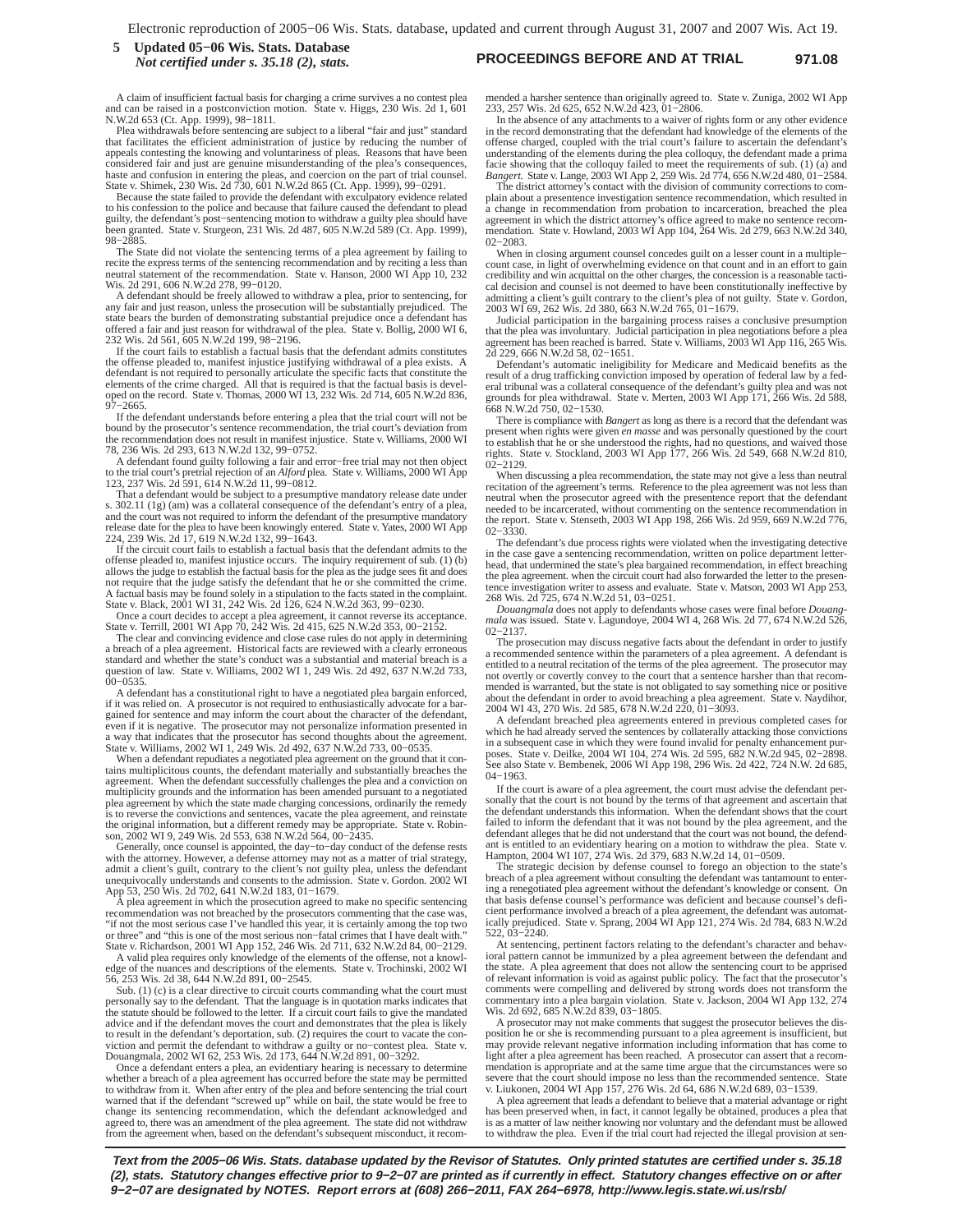# **971.08 PROCEEDINGS BEFORE AND AT TRIAL** *Not certified under s. 35.18 (2), stats.*

tencing, it would not have cured the error when the defendant was induced to enter the plea by a promise that the state could never keep. State v. Dawson, 2004 WI App 173, 276 Wis. 2d 418, 688 N.W.2d 12, 03−2116.

When a defendant entered a plea believing he would not be subject to the collateral consequences that actually applied and that belief was based on affirmative, incorrect statements on the record by the defendant's counsel and the prosecutor that were not corrected by the court, the plea was not knowingly and voluntarily entered and could be withdrawn. State v. Brown, 2004 WI App 179, 276 Wis. 2d 559, 687 N.W.2d 543, 03−2915.

*Williams,* 2003 WI App 116*,* expressly applies only to direct judicial participation in the plea bargaining process itself. A judge's comments on the strength of the state's case and urging a defendant to carefully consider his or her chances of prevailing at trial are many steps removed from the direct judicial participation in plea negotiations that occurred in *Williams*. State v. Hunter, 2005 WI App 5, 278 Wis. 2d 419, 692 N.W.2d 256, 03−2348.

The state is not required to correct a misstated sentence recommendation forcefully or enthusiastically. It is sufficient to promptly acknowledge the mistake of fact and to rectify the error without impairing the integrity of the sentencing process. State v. Bowers, 2005 WI App 72, 280 Wis. 2d 534, 696 N.W.2d 255, 04−1093.

The state was free to recommend consecutive sentences under a plea agreement that contained no provision regarding whether the sentence for the pled to charges was to run concurrent or consecutive with the sentence entered in another proceeding. State v. Bowers, 2005 WI App 72, 280 Wis. 2d 534, 696 N.W.2d 255, 04−1093.

Wisconsin eliminated parole and good−time credit when it adopted its "truth−in− sentencing" scheme. The lack of parole eligibility and good−time credit are not direct consequences of a plea that a court must inform a defendant of prior to accepting a plea. State v. Plank, 2005 WI App 109, 282 Wis. 2d 522, 699 N.W.2d 235, 04−2280.

A defendant seeking to withdraw a plea of guilty or no contest prior to sentencing must show a fair and just reason for allowing the withdrawal, which is some adequate reason for defendant's change of heart other than the desire to have a trial. A lack of knowledge of sex offender registration or that one is eligible for a ch. 980 commitment are fair and just reasons for withdrawing a guilty plea. Prejudice needed to merit a denial of a plea withdrawal must be significant in order to trump a defendant's fair and just reason. Entitlement to withdraw pleas to some charges, does not not entitle the defendant to withdraw all guilty pleas. State v. Nelson, 2005 WI App 113, 282

Wis. 2d 502, 701 N.W.2d 32, 04–1954.<br>The state is free to negotiate away any right it may have to recommend a sentence but, the state does not have a right to make an agreement to stand mute in the face of factual inaccuracies or to withhold relevant factual information from the court. Such an agreement would violate a prosecutor's duty and result in sentences based upon incomplete facts or factual inaccuracies, a notion that is abhorrent to the legal system. State v. Neuaone, 2005 WI App 124, 284 Wis. 2d 473, 700 N.W.2d 298, 04−0196

A court is not required to conduct an on−the−record colloquy with respect to a defendant's desire to abandon a not guilty by reason of mental disease or defect plea. Only fundamental constitutional rights warrant this special protection and such a plea falls outside the realm of fundamental rights. State v. Francis, 2005 WI App 161, 285 Wis. 2d 451, 701 N.W.2d 632, 04–1360.

If a defendant makes a prima facie showing that he or she was not informed of the direct consequences of a plea, the burden shifts to the state to show by clear and convincing evidence that the plea was knowingly, voluntarily, and intelligently entered.<br>The state was required to prove that the defendant knew the correct maximum sen-<br>tence despite being given erroneous information at ever The defendant was not required to show that the misinformation caused the plea. State v. Harden, 2005 WI App 252, 287 Wis. 2d 871, 707 N.W.2d 173, 05−0262.

For purposes of plea withdrawal motions, sentencing, when a deferred prosecution agreement is involved, encompasses the initial disposition of the case after the parties enter the agreement and the agreement is ratified by the trial court and a motion for<br>plea withdrawal after entry of the agreement is subject to the standard for withdrawal<br>of a plea after sentencing. State v. Daley, 2006 N.W.2d 146, 05−0048

Although a circuit court must establish that a defendant understands every element of the charges to pled to, the court is not expected to explain every element of every charge in every case. *Bangert* allows a court to tailor a plea colloquy to the individual defendant, but in customizing a plea colloquy a circuit court must do more than<br>merely record the defendant's affirmation of understanding. A statement from<br>defense counsel that he or she has reviewed the elements of the c summary of the elements or detailed description of the conversation, cannot constitute an affirmative showing that the nature of the crime has been communicated. State

v. Brown, 2006 WI 100, 293 Wis. 2d 594, 716 N.W.2d 906, 03−2662. The circuit court properly advised the defendant of the range of punishments associated with his crimes when it informed him of the maximum term of imprisonment that could be imposed. Nothing in sub. (1) (a) or *Bangert* requires a sentencing court must make the maximum term of confinement associated with a bifurcated sentence explicit prior to accepting a plea of guilty or no contest. State v. Sutton, 2006 WI App<br>118, 254 Wis. 2d 330, 718 N.W.2d 146, 05−1693.<br>Sub. (2) uses the term "likely" and not "shall," meaning the defendant need not

prove he definitely will be deported as a result of the case in question. Even though an earlier conviction sparked an investigation and immigration detainer, that an addi-<br>tional sexual assault conviction obviously would be included as part of the Immigra-<br>tion and Naturalization Service's information when him, the defendant had shown his plea in this case offense was likely to result in his deportation requiring that he be permitted to withdraw his plea. State v. Bedolla, 2006 WI App 154, 295 Wis. 2d 410, 720 N.W. 2d 158, 0

A package plea agreement, which is a plea agreement contingent on two or more codefendants all entering pleas according to the terms of the agreement, is not involuntary if the defendant felt pressure in the sense of a psychological need to try to help his codefendants get the benefit of the package agreement. State v. Goyette, 2006 WI<br>App 178, 296 Wis. 2d 359, 722 N.W. 2d 731, 04–2211.<br>Compliance with the *Bangert* requirements does not permit a circuit court to rely

on a defendant's plea colloquy responses to deny the defendant an evidentiary hearing on a properly pled postconviction motion that asserts a non-*Bangert* reason why the plea was not knowing or voluntary. Under *Howell*, on a guilty or no contest plea asserts that the responses given during a plea colloquy were false and the defendant provides non−conclusory information that plausibly explains why the answers were false, the defendant must be given an evidentiary **Updated 05−06 Wis. Stats. Database 6**

hearing on his or her plea withdrawal motion. State v. Basley, 2006 WI App 253, 298 Wis. 2d 232, 726 N.W.2d 671, 05−2449.

Establishing a sufficient factual basis under sub. (1) (b) requires a showing that the conduct the defendant admits to constitutes the offense charged. The factual basis requirement protects a defendant who is in the position of pleading voluntarily with an understanding of the nature of the charge but without realizing that his or her conduct does not actually fall within the charge. When the factual basis relied upon by the court in this case in accepting the defendant's guilty plea raised a substantial ques-tion as to whether the defendant had committed sexual assault of a child or had herself been the victim of rape, the circuit court was required to make further inquiry to establish a sufficient factual basis to support the plea. State v. Lackershire, 2007 WI 74, \_\_\_ Wis. 2d \_\_\_, 734 N.W.2d 23, 05−1189.

To ascertain a defendant's understanding of a charge, a circuit court might: 1) summarize the nature of the charge by reading the jury instructions; 2) ask defendant's counsel about his or her explanation to the defendant and ask counsel or the defendant to summarize the explanation; or 3) refer to the record or other evidence of the defendant's understanding of the nature of the charge. State v. Howell, 2007 WI 75, \_\_\_ Wis. 2d \_\_\_, 734 N.W.2d 48, 05−0731.

A defendant's affirmative response that he or she understands the nature of the charge, without establishing his or her knowledge of the nature of the charge, submits more to a perfunctory procedure rather than to the constitutional standard that a plea be affirmatively shown to be voluntarily and intelligently made. A defendant must at some point have expressed his or her knowledge of the nature of the charge to sat-<br>isfy the requirement of this section. State v. Howell, 2007 WI 75, wis. 2d ... isfy the requirement of this section. State v. Howell, 2007 WI 75, \_\_\_ Wis. 2d \_\_\_, 734 N.W.2d 48, 05−0731.

A defendant may invoke both *Bangert* and *Nelson* (54 Wis. 2d 489)*/Bentley,* (201 Wis. 2d 303) in a single postconviction motion to withdraw a plea of guilty or no contest. A defendant invokes *Bangert* when the plea colloquy is defective; a defendant invokes *Nelson/Bentley* when the defendant alleges that some factor extrinsic to the plea colloquy, such as ineffective assistance of counsel or coercion, renders a plea<br>infirm. State v. Howell, 2007 WI 75, Wis. 2d \_\_, 734 N.W.2d 48, 05–0731. infirm. State v. Howell, 2007 WI 75, \_\_\_ Wis. 2d \_\_\_, 734 N.W.2d 48, 05−0731. Upon a motion to withdraw a plea before sentencing, the defendant faces 3

obstacles.: 1) the defendant must proffer a fair and just reason for withdrawing the plea; 2) the circuit court must find the reason credible; and 3) the defendant must rebut evidence of substantial prejudice to the state. If the defendant does not overcome these obstacles in the view of the circuit court, and is not permitted to withdraw the plea, the defendant's burden to reverse the circuit court on appeal becomes relatively high. State v. Jenkins, 2007 WI 96, \_\_\_ Wis. 2d \_\_\_, \_\_\_ N.W.2d \_\_\_, 05–0302.

Misinformation as to one charge did not render all the defendants pleas under a plea agreement unknowing, involuntary, and not intelligently entered. A return of the par-ties to pre−plea positions is not the mandated remedy when convictions are based on a negotiated plea agreement and an error later surfaces as to one count. The appropriate remedy depends upon the totality of the circumstances and a consideration of the parties' interests, a matter committed to the sentencing court's discretion. State v. Roou, 2007 WI App 193, \_\_\_ Wis. 2d \_\_\_, \_\_\_ N.W.2d \_\_\_, 06−1574.

When the accused rejected a plea bargain on a misdemeanor charge and instead requested a jury trial, the prosecutor did not act vindictively in raising the charge to a felony. United States v. Goodwin, 457 U.S. 368 (1982).

The defendant's acceptance of the prosecutor's proposed plea bargain did not bar the prosecutor from withdrawing the offer. Mabry v. Johnson, 467 U.S. 504 (1984).

When a defendant knowingly entered a guilty plea and the state's evidence sup-ported a conviction, the conviction was valid even though the defendant gave testi-

mony inconsistent with the plea. Hansen v. Mathews, 424 F.2d 1205 (1970). Following a guilty plea, the defendant could not raise a speedy trial issue. United States v. Gaertner, 583 F.2d 308 (1978).

Guilty pleas in Wisconsin. Bishop, 58 MLR 631.

Pleas of guilty; plea bargaining. 1971 WLR 583.

**971.09 Plea of guilty to offenses committed in several counties. (1)** Any person who admits that he or she has committed crimes in the county in which he or she is in custody and also in another county in this state may apply to the district attorney of the county in which he or she is in custody to be charged with those crimes so that the person may plead guilty and be sentenced for them in the county of custody. The application shall contain a description of all admitted crimes and the name of the county in which each was committed.

**(2)** Upon receipt of the application the district attorney shall prepare an information charging all the admitted crimes and naming in each count the county where each was committed. The district attorney shall send a copy of the information to the district attorney of each other county in which the defendant admits he or she committed crimes, together with a statement that the defendant has applied to plead guilty in the county of custody. Upon receipt of the information and statement, the district attorney of the other county may execute a consent in writing allowing the defendant to enter a plea of guilty in the county of custody, to the crime charged in the information and committed in the other county, and send it to the district attorney who prepared the information.

**(3)** The district attorney shall file the information in any court of the district attorney's county having jurisdiction to try or accept a plea of guilty to the most serious crime alleged therein as to which, if alleged to have been committed in another county, the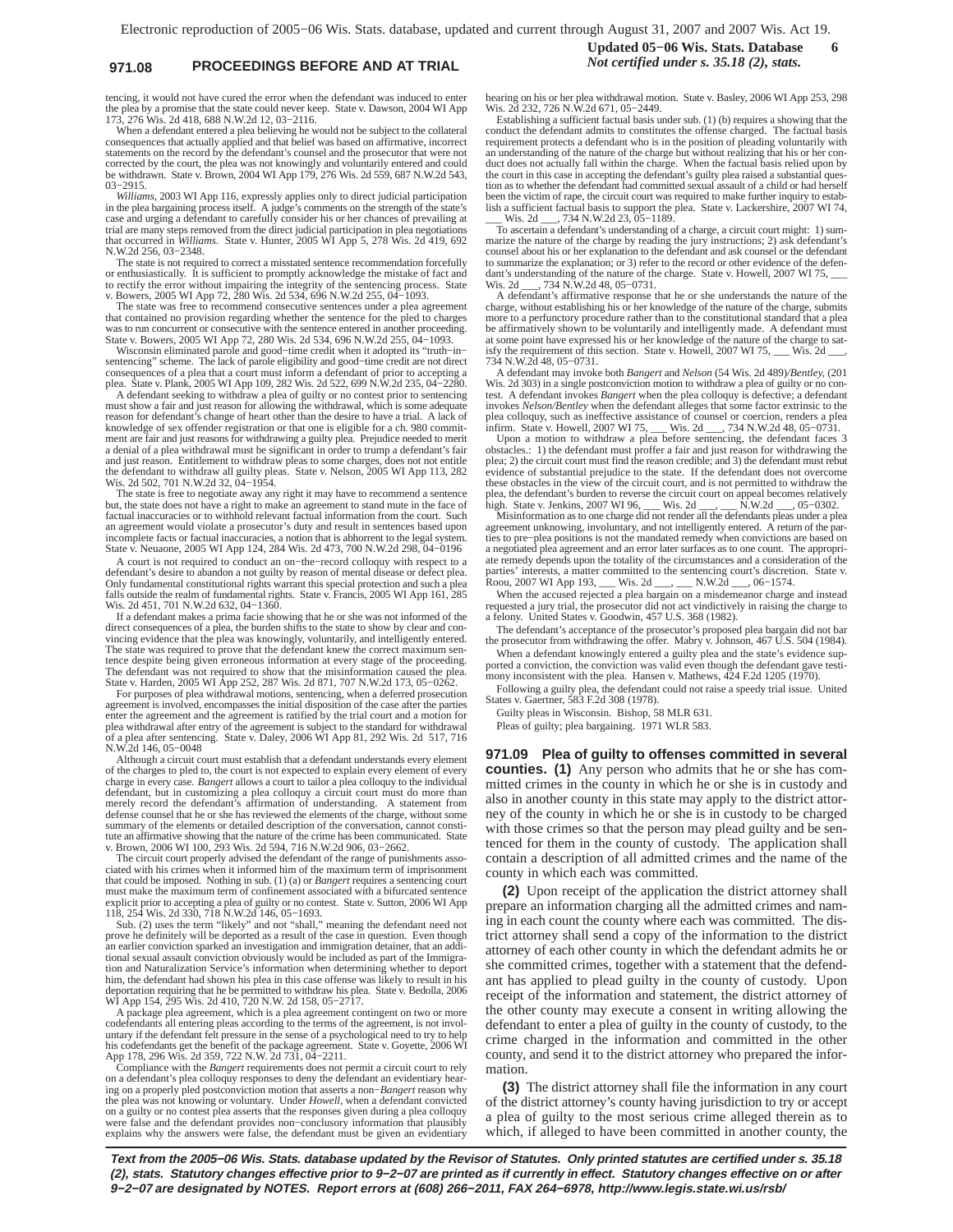### **PROCEEDINGS BEFORE AND AT TRIAL 971.105 7 Updated 05−06 Wis. Stats. Database** *Not certified under s. 35.18 (2), stats.*

district attorney of that county has executed a consent as provided in sub. (2). The defendant then may enter a plea of guilty to all offenses alleged to have been committed in the county where the court is located and to all offenses alleged to have been committed in other counties as to which the district attorney has executed a consent under sub. (2). Before entering a plea of guilty, the defendant shall waive in writing any right to be tried in the county where the crime was committed. The district attorney of the county where the crime was committed need not be present when the plea is made but the district attorney's written consent shall be filed with the court.

**(4)** Thereupon the court shall enter such judgment, the same as though all the crimes charged were alleged to have been committed in the county where the court is located, whether or not the court has jurisdiction to try all those crimes to which the defendant has pleaded guilty under this section.

**(5)** The county where the plea is made shall pay the costs of prosecution if the defendant does not pay them, and is entitled to retain fees for receiving and paying to the state any fine which may be paid by the defendant. The clerk where the plea is made shall file a copy of the judgment of conviction with the clerk in each county where a crime covered by the plea was committed. The district attorney shall then move to dismiss any charges covered by the plea of guilty, which are pending against the defendant in the district attorney's county, and the same shall thereupon be dismissed.

**History:** 1979 c. 31; 1993 a. 486.

It was not error for the court to accept a plea before an amended complaint was filed when the defendant waived the late filing and was not prejudiced thereby. Failure to prepare an amended information prior to obtaining consents by the district attorneys involved did not invalidate the conviction when the consents were actually obtained and the defendant waived the defect. Failure to dismiss the charges in one of the counties did not deprive the court of jurisdiction. Failure of a district attorney to specifically consent to one offense did not invalidate the procedure when the error was cleri-cal. Peterson v. State, 54 Wis. 2d 370, 195 N.W.2d 837 (1972).

Although the statute requires a plea of guilty to both the primary case and the case being consolidated, it is a logical extension to allow the defendant to ask for the consolidation of a case from another county to which a guilty plea has been entered with a case in which guilt was found by the court. State v. Rachwal, 159 Wis. 2d 494, 465 N.W.2d 490 (1991).

In a consolidated case, amendment of the charges from another county is not permissible. When amendment of those charges occurs after consolidation, the original trial court retains jurisdiction. If the original charge does not have the identical elements of the amended charge, double jeopardy does not prevent prosecution of the original charge in the original county although a guilty plea was entered to the amended charge in the other court. State v. Dillon, 187 Wis. 2d 39, 522 N.W.2d 530 (Ct. App. 1994).

**971.095 Consultation with and notices to victim. (1)** In this section:

(a) "District attorney" has the meaning given in s. 950.02 (2m).

(b) "Victim" has the meaning given in s. 950.02 (4).

**(2)** In any case in which a defendant has been charged with a crime, the district attorney shall, as soon as practicable, offer all of the victims in the case who have requested the opportunity an opportunity to confer with the district attorney concerning the prosecution of the case and the possible outcomes of the prosecution, including potential plea agreements and sentencing recommendations. The duty to confer under this subsection does not limit the obligation of the district attorney to exercise his or her discretion concerning the handling of any criminal charge against the defendant.

**(3)** At the request of a victim, a district attorney shall make a reasonable attempt to provide the victim with notice of the date, time and place of scheduled court proceedings in a case involving the prosecution of a crime of which he or she is a victim and any changes in the date, time or place of a scheduled court proceeding for which the victim has received notice. This subsection does not apply to a proceeding held before the initial appearance to set conditions of release under ch. 969.

**(4)** If a person is arrested for a crime but the district attorney decides not to charge the person with a crime, the district attorney shall make a reasonable attempt to inform all of the victims of the act for which the person was arrested that the person will not be charged with a crime at that time.

**(5)** If a person is charged with committing a crime and the charge against the person is subsequently dismissed, the district attorney shall make a reasonable attempt to inform all of the victims of the crime with which the person was charged that the charge has been dismissed.

**(6)** A district attorney shall make a reasonable attempt to provide information concerning the disposition of a case involving a crime to any victim of the crime who requests the information. **History:** 1997 a. 181.

**971.10 Speedy trial. (1)** In misdemeanor actions trial shall commence within 60 days from the date of the defendant's initial appearance in court.

**(2)** (a) The trial of a defendant charged with a felony shall commence within 90 days from the date trial is demanded by any party in writing or on the record. If the demand is made in writing, a copy shall be served upon the opposing party. The demand may not be made until after the filing of the information or indictment.

(b) If the court is unable to schedule a trial pursuant to par. (a), the court shall request assignment of another judge pursuant to s. 751.03.

**(3)** (a) A court may grant a continuance in a case, upon its own motion or the motion of any party, if the ends of justice served by taking action outweigh the best interest of the public and the defendant in a speedy trial. A continuance shall not be granted under this paragraph unless the court sets forth, in the record of the case, either orally or in writing, its reasons for finding that the ends of justice served by the granting of the continuance outweigh the best interests of the public and the defendant in a speedy trial.

(b) The factors, among others, which the court shall consider in determining whether to grant a continuance under par. (a) are:

1. Whether the failure to grant the continuance in the proceeding would be likely to make a continuation of the proceeding impossible or result in a miscarriage of justice.

2. Whether the case taken as a whole is so unusual and so complex, due to the number of defendants or the nature of the prosecution or otherwise, that it is unreasonable to expect adequate preparation within the periods of time established by this section.

3. The interests of the victim, as defined in s. 950.02 (4).

(c) No continuance under par. (a) may be granted because of general congestion of the court's calendar or the lack of diligent preparation or the failure to obtain available witnesses on the part of the state.

**(4)** Every defendant not tried in accordance with this section shall be discharged from custody but the obligations of the bond or other conditions of release of a defendant shall continue until modified or until the bond is released or the conditions removed.

**History:** 1971 c. 40 s. 93; 1971 c. 46, 298; 1977 c. 187 s. 135; 1979 c. 34; 1993 a. 155; 1997 a. 181.

A federal court applied balancing test is applicable to review the exercise of a trial<br>court's discretion on a request for the substitution of trial counsel, with the associated<br>request for a continuance. Phifer v. State,

A party requesting a continuance on grounds of surprise must show: 1) actual surprise from an unforeseeable development; 2) when surprise is caused by unexpected testimony, the probability of producing contradictory or impeaching evidence; and 3) resulting prejudice if the request is denied. Angus v. State, 76 Wis. 2d 191, 251 N.W.2d 28 (1977).

A delay of 84 days between a defendant's first court appearance and trial on misdemeanor traffic charges was not so inordinate as to raise a presumption of prejudice. State v. Mullis, 81 Wis. 2d 454, 260 N.W.2d 696 (1978).

A stay of proceedings caused by the state's interlocutory appeal stopped the running of the time period under sub. (2). State ex rel. Rabe v. Ferris, 97 Wis. 2d 63, 293 N.W.2d 151 (1980).

Following a guilty plea, the defendant could not raise a speedy trial issue. United States v. Gaertner, 583 F.2d 308 (1978).

**971.105 Child victims and witnesses; duty to expedite proceedings.** In all criminal and delinquency cases, juvenile fact−finding hearings under s. 48.31 and juvenile dispositional hearings involving a child victim or witness, as defined in s. 950.02, the court and the district attorney shall take appropriate action to ensure a speedy trial in order to minimize the length of time the child must endure the stress of the child's involvement in the proceeding. In ruling on any motion or other request for a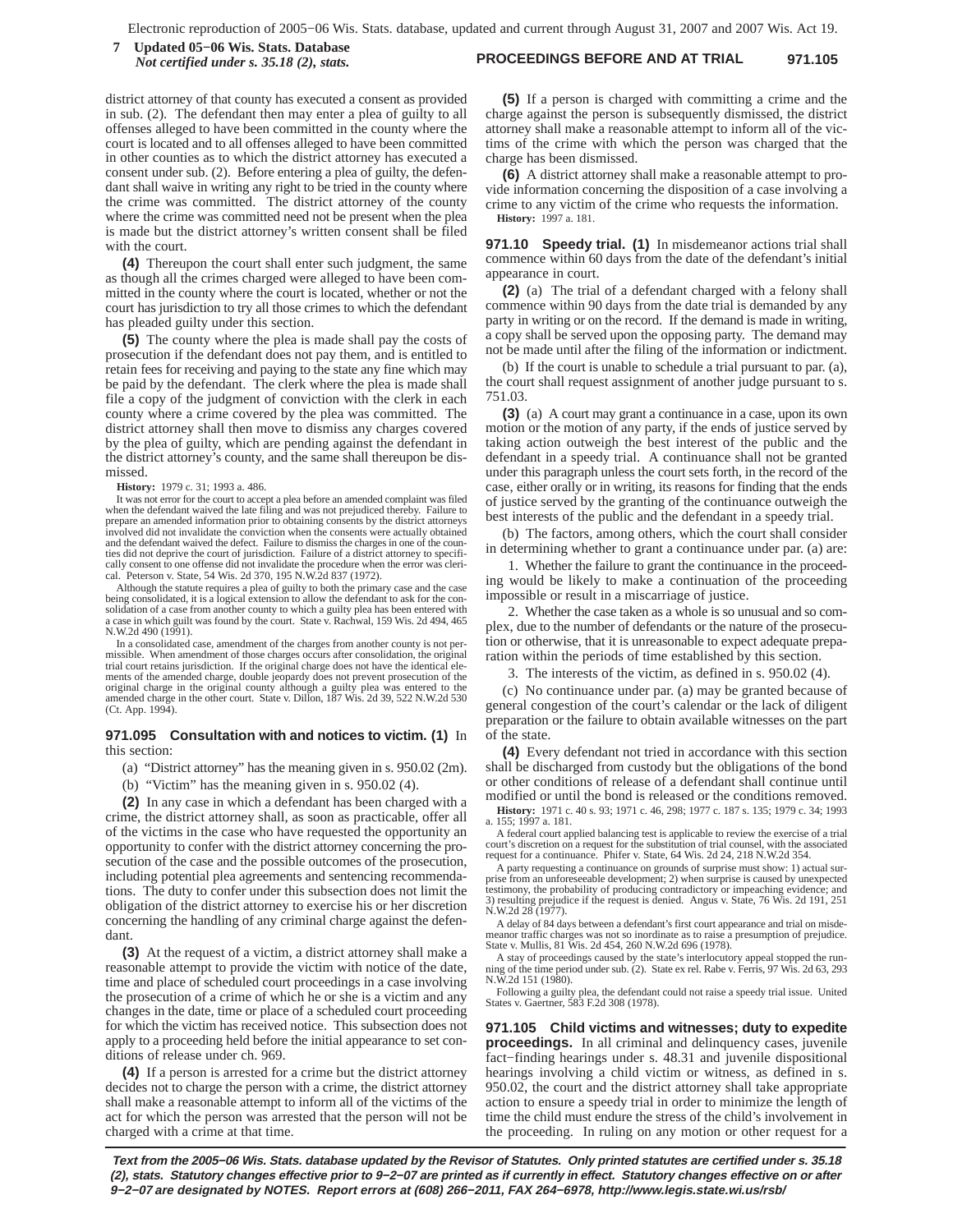# **971.105 PROCEEDINGS BEFORE AND AT TRIAL** *Not certified under s. 35.18 (2), stats.*

**Updated 05−06 Wis. Stats. Database 8**

delay or continuance of proceedings, the court shall consider and give weight to any adverse impact the delay or continuance may have on the well−being of a child victim or witness.

**History:** 1983 a. 197; 1985 a. 262 s. 8; 1993 a. 98; 1995 a. 77.

**971.11 Prompt disposition of intrastate detainers. (1)** Whenever the warden or superintendent receives notice of an untried criminal case pending in this state against an inmate of a state prison, the warden or superintendent shall, at the request of the inmate, send by certified mail a written request to the district attorney for prompt disposition of the case. The request shall state the sentence then being served, the date of parole eligibility, if applicable, or the date of release to extended supervision, the approximate discharge or conditional release date, and prior decision relating to parole. If there has been no preliminary examination on the pending case, the request shall state whether the inmate waives such examination, and, if so, shall be accompanied by a written waiver signed by the inmate.

**(2)** If the crime charged is a felony, the district attorney shall either move to dismiss the pending case or arrange a date for preliminary examination as soon as convenient and notify the warden or superintendent of the prison thereof, unless such examination has already been held or has been waived. After the preliminary examination or upon waiver thereof, the district attorney shall file an information, unless it has already been filed, and mail a copy thereof to the warden or superintendent for service on the inmate. The district attorney shall bring the case on for trial within 120 days after receipt of the request subject to s. 971.10.

**(3)** If the crime charged is a misdemeanor, the district attorney shall either move to dismiss the charge or bring it on for trial within 90 days after receipt of the request.

**(4)** If the defendant desires to plead guilty or no contest to the complaint or to the information served upon him or her, the defendant shall notify the district attorney thereof. The district attorney shall thereupon arrange for the defendant's arraignment as soon as possible and the court may receive the plea and pronounce judgment.

**(5)** If the defendant wishes to plead guilty to cases pending in more than one county, the several district attorneys involved may agree with the defendant and among themselves for all such pleas to be received in the appropriate court of one of such counties, and s. 971.09 shall govern the procedure thereon so far as applicable.

**(6)** The prisoner shall be delivered into the custody of the sheriff of the county in which the charge is pending for transportation to the court, and the prisoner shall be retained in that custody during all proceedings under this section. The sheriff shall return the prisoner to the prison upon the completion of the proceedings and during any adjournments or continuances and between the preliminary examination and the trial, except that if the department certifies a jail as being suitable to detain the prisoner, he or she may be detained there until the court disposes of the case. The prisoner's existing sentence continues to run and he or she receives time credit under s. 302.11 while in custody.

**(7)** If the district attorney moves to dismiss any pending case or if it is not brought on for trial within the time specified in sub. (2) or (3) the case shall be dismissed unless the defendant has escaped or otherwise prevented the trial, in which case the request for disposition of the case shall be deemed withdrawn and of no further legal effect. Nothing in this section prevents a trial after the period specified in sub. (2) or (3) if a trial commenced within such period terminates in a mistrial or a new trial is granted.

**History:** 1983 a. 528; 1989 a. 31; 1993 a. 486; 1995 a. 48; 1997 a. 283.

A request for prompt disposition under this section must comply with sub. (1) in order to impose on the state the obligation to bring the case to trial within 120 days. State v. Adams, 207 Wis. 2d 568, 558 N.W.2d 923 (Ct. App. 1996), 96−1680.

Whether dismissal under sub. (7) is with or without prejudice is within the court's discretion. State v. Davis, 2001 WI 136, 248 Wis. 2d 986, 637 N.W.2d 62, 00−0889. The responsibility for complying with the sub. (2) 120−day time limit for bringing a case to trial cannot be imposed on the defendant. Once the district attorney receives the request under sub. (1), the responsibility for prompt disposition is placed on the district attorney. The trial court erred when it failed to dismiss the case when the 120−day time limit was not met. State v. Lewis, 2004 WI App 211, 277 Wis. 2d 446, 690 N.W.2d 668, 03−3191.

**971.12 Joinder of crimes and of defendants. (1)** JOINDER OF CRIMES. Two or more crimes may be charged in the same complaint, information or indictment in a separate count for each crime if the crimes charged, whether felonies or misdemeanors, or both, are of the same or similar character or are based on the same act or transaction or on 2 or more acts or transactions connected together or constituting parts of a common scheme or plan. When a misdemeanor is joined with a felony, the trial shall be in the court with jurisdiction to try the felony.

**(2)** JOINDER OF DEFENDANTS. Two or more defendants may be charged in the same complaint, information or indictment if they are alleged to have participated in the same act or transaction or in the same series of acts or transactions constituting one or more crimes. Such defendants may be charged in one or more counts together or separately and all of the defendants need not be charged in each count.

**(3)** RELIEF FROM PREJUDICIAL JOINDER. If it appears that a defendant or the state is prejudiced by a joinder of crimes or of defendants in a complaint, information or indictment or by such joinder for trial together, the court may order separate trials of counts, grant a severance of defendants or provide whatever other relief justice requires. The district attorney shall advise the court prior to trial if the district attorney intends to use the statement of a codefendant which implicates another defendant in the crime charged. Thereupon, the judge shall grant a severance as to any such defendant.

**(4)** TRIAL TOGETHER OF SEPARATE CHARGES. The court may order 2 or more complaints, informations or indictments to be tried together if the crimes and the defendants, if there is more than one, could have been joined in a single complaint, information or indictment. The procedure shall be the same as if the prosecution were under such single complaint, information or indictment.

**History:** 1993 a. 486.

If 2 defendants were charged and the cases consolidated, and one then pleads guilty, there is no need for a severance, especially if the trial is to the court. Nicholas v. State, 49 Wis. 2d 678, 183 N.W.2d 8 (1971).

Severance is not required if the 2 charges involving a single act or transaction are so inextricably intertwined so as to make proof of one crime impossible without proof of the other. Holmes v. State, 63 Wis. 2d 389, 217 N.W.2d 657 (1974).

Due process of law was not violated, nor did the trial court abuse its discretion, by denying the defendant's motion to sever 3 counts of sex offenses from a count of first− degree murder. Bailey v. State, 65 Wis. 2d 331, 222 N.W.2d 871 (1974).

In a joint trial on charges of burglary and obstructing an officer, while evidence as to the fabrication of an alibi by the defendant was probative as to the burglary, the substantial danger that the jury might employ the evidence as affirmative proof of the elements of that crime, for which the state was required to introduce separate and independent evidence showing guilt beyond a reasonable doubt, required the court to administer a clear and certain cautionary instruction that the jury should not consider evidence on the obstructing count as sufficient in itself to find the defendant guilty of burglary. Peters v. State, 70 Wis. 2d 22, 233 N.W.2d 420 (1975).

Joinder was not prejudicial to the defendant moving for severance when the possibly prejudicial effect of inadmissible hearsay regarding the other defendant was pre-sumptively cured by instructions. State v. Jennaro, 76 Wis. 2d 499, 251 N.W.2d 800  $(1977)$ .

If a codefendant's antagonistic testimony merely corroborates overwhelming prosecution evidence, refusal to grant severance is not an abuse of discretion. Haldane v. State, 85 Wis. 2d 182, 270 N.W.2d 75 (1978).

Joinder of charges against the defendant was proper when separate acts exhibited some modus operandi. Francis v. State, 86 Wis. 2d 554, 273 N.W.2d 310 (1979).

The trial court properly deleted implicating references from a codefendant's confession rather than granting the defendant's motion for severance under sub. (3). Pohl v. State, 96 Wis. 2d 290, 291 N.W.2d 554 (1980).

The trial court did not abuse its discretion in denying a severance motion and failing to caution the jury against prejudice when 2 counts were joined. State v. Bettinger, 100 Wis. 2d 691, 303 N.W.2d 585 (1981).

Joinder is not prejudicial when the same evidence would be admissible under s. 904.04 if there were separate trials. State v. Hall, 103 Wis. 2d 125, 307 N.W.2d 289 (1981).

The trial court abused its discretion in denying a motion for severance of codefendants' trials when the movant made an initial showing that his codefendant's testimony would have established his alibi defense and his entire defense was based on the alibi. State v. Brown, 114 Wis. 2d 554, 338 N.W.2d 857 (Ct. App. 1983).

Joinder under sub. (2) was proper when two robberies were instigated by one defendant's prostitution and the other defendant's systematic robbing of customers who refused to pay. State v. King, 120 Wis. 2d 285, 354 N.W.2d 742 (Ct. App. 1984).

Misjoinder was harmless error. State v. Leach, 124 Wis. 2d 648, 370 N.W.2d 240 (1985). To be of "the same or similar character" under sub. (1), crimes must be of the same

type, occur over a relatively short time period, and evidence as to each must overlap. State v. Hamm, 146 Wis. 2d 130, 430 N.W.2d 584 (Ct. App. 1988).

If an appellate court vacates a conviction on one or more counts when multiple counts are tried together, the defendant is entitled to a new trial on the remaining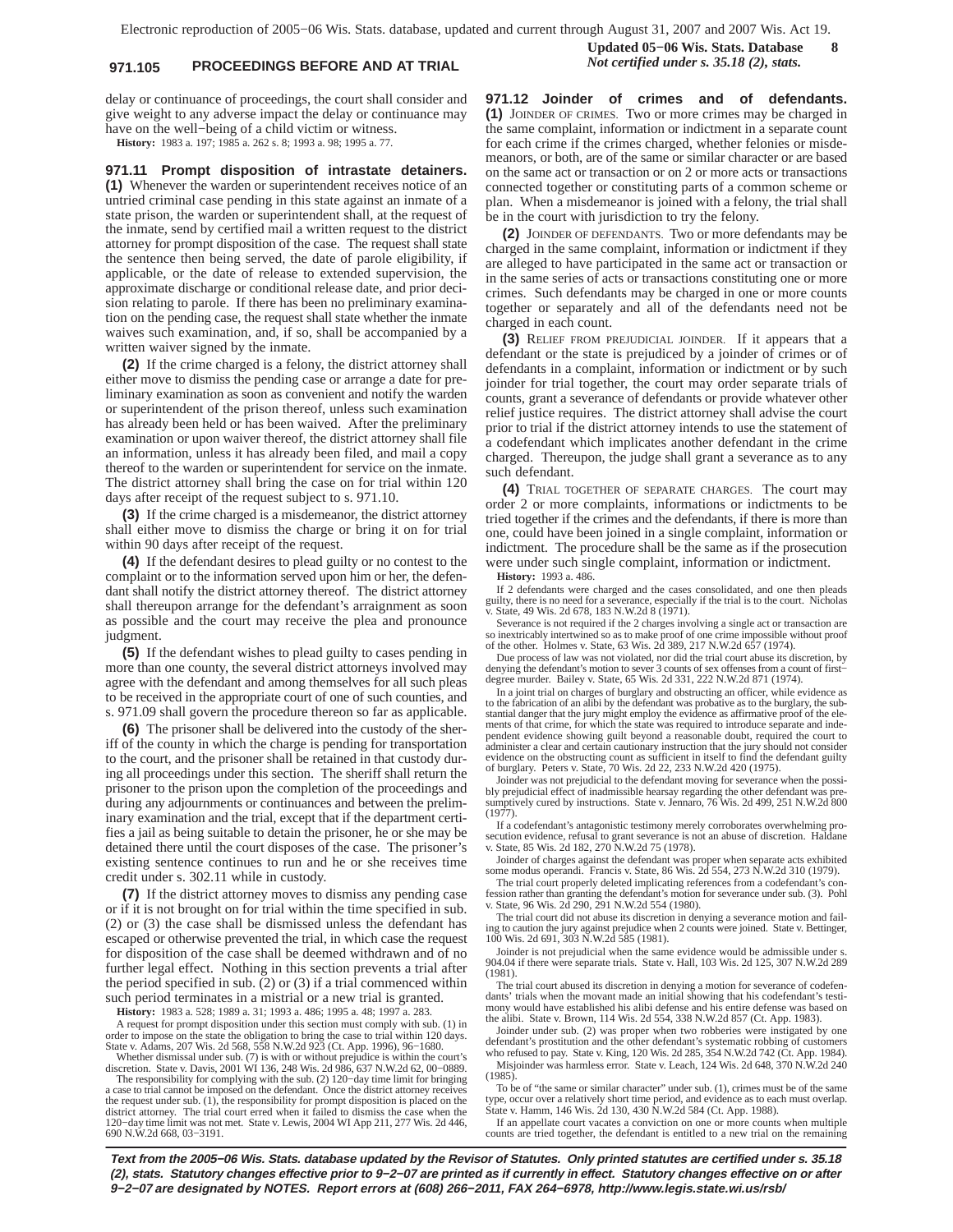#### **Proceed 85–06 Wis. Stats. Database**<br>*Not certified under s* 35.18 (2), stats. **PROCEEDINGS BEFORE AND AT TRIAL** 971.14 *Not certified under s. 35.18 (2), stats.*

counts upon showing compelling prejudice arising from evidence introduced to sup-port the vacated counts. State v. McGuire, 204 Wis. 2d 372, 556 N.W.2d 111 (Ct. App. 1996), 95−3138.

A violation of sub. (3) does not require a new trial in all cases but is subject to harmless error analysis. State v. King, 205 Wis. 2d 81, 555 N.W.2d 189 (Ct. App. 1996), 95−3442.

Simultaneous trials of 2 defendants before 2 juries is permissible. An impermissi-ble confession in one case not heard by the jury in that case accomplishes the required severance of the cases. State v. Avery, 215 Wis. 2d 45, 571 N.W.2d 907 (Ct. App. 1997), 96−2873.

Joinder and severance. 1971 WLR 604.

**971.13 Competency. (1)** No person who lacks substantial mental capacity to understand the proceedings or assist in his or her own defense may be tried, convicted or sentenced for the commission of an offense so long as the incapacity endures.

**(2)** A defendant shall not be determined incompetent to proceed solely because medication has been or is being administered to restore or maintain competency.

**(3)** The fact that a defendant is not competent to proceed does not preclude any legal objection to the prosecution under s. 971.31 which is susceptible of fair determination prior to trial and without the personal participation of the defendant.

**(4)** The fact that a defendant is not competent to proceed does not preclude a hearing under s. 968.38 (4) or (5) unless the probable cause finding required to be made at the hearing cannot be fairly made without the personal participation of the defendant.

**History:** 1981 c. 367; 1997 a. 182; 1999 a. 188.

**Judicial Council Committee's Note, 1981:** Fundamental fairness precludes criminal prosecution of a defendant who is not mentally competent to exercise his or her constitutional and procedural rights. State ex rel. Matalik v. Schubert, 57 Wis. 2d 315, 322 (1973).

Sub. (1) states the competency standard in conformity with Dusky v. U.S., 362 U.S. 402 (1960) and State ex rel. Haskins v. Dodge County Court, 62 Wis. 2d 250, 265 (1974). Competency is a judicial rather than a medical determination. Not every mentally disordered defendant is incompetent; the court must consider the degree of impairment in the defendant's capacity to assist counsel and make decisions which counsel cannot make for him or her. See State v. Harper, 57 Wis. 2d 543 (1973); Norwood v. State, 74 Wis. 2d 343 (1976); State v. Albright, 96 Wis. 2d 122 (1980); Pick-ens v. State, 96 Wis. 2d 549 (1980).

Sub. (2) clarifies that a defendant who requires medication to remain competent is nevertheless competent; the court may order the defendant to be administered such medication for the duration of the criminal proceedings under s. 971.14 (5) (c).

Sub. (3) is identical to prior s. 971.14 (6). It has been renumbered for better statutory placement, adjacent to the rule which it clarifies. [Bill 765−A]

Defense counsel having reason to doubt the competency of a client must raise the issue with the court, strategic considerations notwithstanding. State v. Johnson, 133 Wis. 2d 207, 395 N.W.2d 176 (1986).

A probationer has a right to a competency determination when, during a revocation proceeding, the administrative law judge has reason to doubt the probationer's com-petence. The determination shall be made by the circuit court in the county of sentencing, which shall adhere to ss. 971.13 and 971.14 to the extent practicable. State ex rel. Vanderbeke v. Endicott, 210 Wis. .2d 502, 563 N.W.2d 883 (1997), 95−0907.

There is a higher standard for determining competency to represent oneself than for competency to stand trial, based on the defendant's education, literacy, fluency in English, and any physical or psychological disability that may affect the ability to communicate a defense. When there is no pre−trial finding of competency to proceed and postconviction relief is sought, the court must determine if it can make a mean-ingful nunc pro tunc inquiry. If it cannot, or it finds that it can but the defendant was not competent, a new trial is required. State v. Klessig, 211 Wis. 2d 194, 564 N.W.2d 716 (1997), 95−1938.

A prior mental illness or a mental illness diagnosis made subsequent to the proceeding in question may create a reason to doubt competency, but neither categorically creates a reason to doubt competency. State v. Farrell, 226 Wis. 2d 447, 595 N.W.2d 64 (Ct. App. 1999), 98−1179.

It is entirely reasonable that a competency examination designed to address a defendant's ability to understand the proceedings and assist counsel may also address issues of future dangerousness, which a court may reasonably consider when gauging the need for public protection in setting a sentence. State v. Slagoski, 2001 WI App 112, 244 Wis. 2d 49, 629 N.W.2d 50, 00−1586.

A judge who carefully considered the transcribed record and her recollection of a previous proceeding involving the defendant, did not impermissibly testify. There is no substantive difference between a judge's observation of a defendant's demeanor at the time of a competency hearing and the judge's observations of the defendant at an earlier proceeding. Both may be probative. State v. Meeks, 2002 WI App 65, 251 2d 361, 643 N.W.2d 526, 01-0263. Reversed on other grounds. 2003 WI 104, 263 Wis. 2d 794, 666 N.W.2d 859, 01−0263.

Counsel's testimony on opinions, perceptions, and impressions of a former client's competency violated the attorney−client privilege and should not have been revealed without the consent of the former client. State v. Meeks, 2003 WI 104, 263 Wis. 2d 794, 666 N.W.2d 859, 01−0263.

971.14 Competency proceedings. (1) PROCEEDINGS. (a) The court shall proceed under this section whenever there is reason to doubt a defendant's competency to proceed.

(b) If reason to doubt competency arises after the defendant has been bound over for trial after a preliminary examination, or after a finding of guilty has been rendered by the jury or made by the court, a probable cause determination shall not be required and the court shall proceed under sub. (2).

(c) Except as provided in par. (b), the court shall not proceed under sub. (2) until it has found that it is probable that the defendant committed the offense charged. The finding may be based upon the complaint or, if the defendant submits an affidavit alleging with particularity that the averments of the complaint are materially false, upon the complaint and the evidence presented at a hearing ordered by the court. The defendant may call and cross−examine witnesses at a hearing under this paragraph but the court shall limit the issues and witnesses to those required for determining probable cause. Upon a showing by the proponent of good cause under s. 807.13 (2) (c), testimony may be received into the record of the hearing by telephone or live audiovisual means. If the court finds that any charge lacks probable cause, it shall dismiss the charge without prejudice and release the defendant except as provided in s. 971.31 (6).

**(2)** EXAMINATION. (a) The court shall appoint one or more examiners having the specialized knowledge determined by the court to be appropriate to examine and report upon the condition of the defendant. If an inpatient examination is determined by the court to be necessary, the defendant may be committed to a suitable mental health facility for the examination period specified in par. (c), which shall be deemed days spent in custody under s. 973.155. If the examination is to be conducted by the department of health and family services, the court shall order the individual to the facility designated by the department of health and family services.

(am) Notwithstanding par. (a), if the court orders the defendant to be examined by the department or a department facility, the department shall determine where the examination will be conducted, who will conduct the examination and whether the examination will be conducted on an inpatient or outpatient basis. Any such outpatient examination shall be conducted in a jail or a locked unit of a facility. In any case under this paragraph in which the department determines that an inpatient examination is necessary, the 15−day period under par. (c) begins upon the arrival of the defendant at the inpatient facility. If an outpatient examination is begun by or through the department, and the department later determines that an inpatient examination is necessary, the sheriff shall transport the defendant to the inpatient facility designated by the department, unless the defendant has been released on bail.

(b) If the defendant has been released on bail, the court may not order an involuntary inpatient examination unless the defendant fails to cooperate in the examination or the examiner informs the court that inpatient observation is necessary for an adequate examination.

(c) Inpatient examinations shall be completed and the report of examination filed within 15 days after the examination is ordered or as specified in par. (am), whichever is applicable, unless, for good cause, the facility or examiner appointed by the court cannot complete the examination within this period and requests an extension. In that case, the court may allow one 15−day extension of the examination period. Outpatient examinations shall be completed and the report of examination filed within 30 days after the examination is ordered.

(d) If the court orders that the examination be conducted on an inpatient basis, the sheriff of the county in which the court is located shall transport any defendant not free on bail to the examining facility within a reasonable time after the examination is ordered and shall transport the defendant to the jail within a reasonable time after the sheriff and county department of community programs of the county in which the court is located receive notice from the examining facility that the examination has been completed.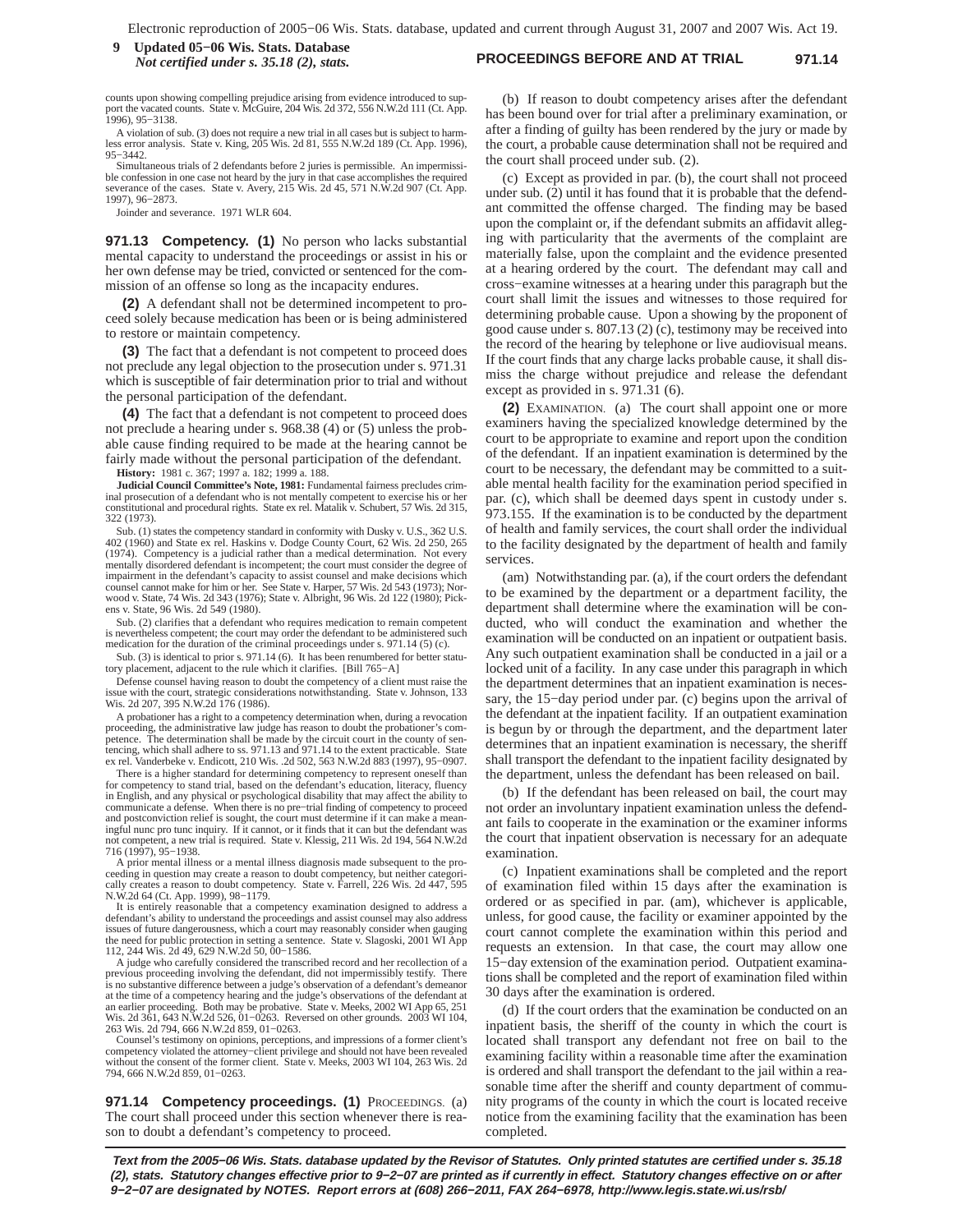# **971.14 PROCEEDINGS BEFORE AND AT TRIAL** *Not certified under s. 35.18 (2), stats.*

(e) The examiner shall personally observe and examine the defendant and shall have access to his or her past or present treatment records, as defined under s. 51.30 (1) (b).

(f) A defendant ordered to undergo examination under this section may receive voluntary treatment appropriate to his or her medical needs. The defendant may refuse medication and treatment except in a situation where the medication or treatment is necessary to prevent physical harm to the defendant or others.

(g) The defendant may be examined for competency purposes at any stage of the competency proceedings by physicians or other experts chosen by the defendant or by the district attorney, who shall be permitted reasonable access to the defendant for purposes of the examination.

**(3)** REPORT. The examiner shall submit to the court a written report which shall include all of the following:

(a) A description of the nature of the examination and an identification of the persons interviewed, the specific records reviewed and any tests administered to the defendant.

(b) The clinical findings of the examiner.

(c) The examiner's opinion regarding the defendant's present mental capacity to understand the proceedings and assist in his or her defense.

(d) If the examiner reports that the defendant lacks competency, the examiner's opinion regarding the likelihood that the defendant, if provided treatment, may be restored to competency within the time period permitted under sub. (5) (a).

(dm) If sufficient information is available to the examiner to reach an opinion, the examiner's opinion on whether the defendant needs medication or treatment and whether the defendant is not competent to refuse medication or treatment. The defendant is not competent to refuse medication or treatment if, because of mental illness, developmental disability, alcoholism or drug dependence, and after the advantages and disadvantages of and alternatives to accepting the particular medication or treatment have been explained to the defendant, one of the following is true:

1. The defendant is incapable of expressing an understanding of the advantages and disadvantages of accepting medication or treatment and the alternatives.

2. The defendant is substantially incapable of applying an understanding of the advantages, disadvantages and alternatives to his or her mental illness, developmental disability, alcoholism or drug dependence in order to make an informed choice as to whether to accept or refuse medication or treatment.

(e) The facts and reasoning, in reasonable detail, upon which the findings and opinions under pars. (b) to (dm) are based.

**(4)** HEARING. (a) The court shall cause copies of the report to be delivered forthwith to the district attorney and the defense counsel, or the defendant personally if not represented by counsel. Upon the request of the sheriff or jailer charged with care and control of the jail in which the defendant is being held pending or during a trial or sentencing proceeding, the court shall cause a copy of the report to be delivered to the sheriff or jailer. The sheriff or jailer may provide a copy of the report to the person who is responsible for maintaining medical records for inmates of the jail, or to a nurse licensed under ch. 441, or to a physician or physician assistant licensed under subch. II of ch. 448 who is a health care provider for the defendant or who is responsible for providing health care services to inmates of the jail. The report shall not be otherwise disclosed prior to the hearing under this subsection.

(b) If the district attorney, the defendant and defense counsel waive their respective opportunities to present other evidence on the issue, the court shall promptly determine the defendant's competency and, if at issue, competency to refuse medication or treatment for the defendant's mental condition on the basis of the report filed under sub. (3) or (5). In the absence of these waivers, the court shall hold an evidentiary hearing on the issue. Upon a showing by the proponent of good cause under s. 807.13 (2) (c), testimony may be received into the record of the hearing by telephone or live audiovisual means. At the commencement of the hearing, the judge shall ask the defendant whether he or she claims to be competent or incompetent. If the defendant stands mute or claims to be incompetent, the defendant shall be found incompetent unless the state proves by the greater weight of the credible evidence that the defendant is competent. If the defendant claims to be competent, the defendant shall be found competent unless the state proves by evidence that is clear and convincing that the defendant is incompetent. If the defendant is found incompetent and if the state proves by evidence that is clear and convincing that the defendant is not competent to refuse medication or treatment, under the standard specified in sub. (3) (dm), the court shall make a determination without a jury and issue an order that the defendant is not competent to refuse medication or treatment for the defendant's mental condition and that whoever administers the medication or treatment to the defendant shall observe appropriate medical standards.

**Updated 05−06 Wis. Stats. Database 10**

(c) If the court determines that the defendant is competent, the criminal proceeding shall be resumed.

(d) If the court determines that the defendant is not competent and not likely to become competent within the time period provided in sub. (5) (a), the proceedings shall be suspended and the defendant released, except as provided in sub. (6) (b).

**(5)** COMMITMENT. (a) If the court determines that the defendant is not competent but is likely to become competent within the period specified in this paragraph if provided with appropriate treatment, the court shall suspend the proceedings and commit the defendant to the custody of the department of health and family services for placement in an appropriate institution for a period of time not to exceed 12 months, or the maximum sentence specified for the most serious offense with which the defendant is charged, whichever is less. Days spent in commitment under this paragraph are considered days spent in custody under s. 973.155.

(am) If the defendant is not subject to a court order determining the defendant to be not competent to refuse medication or treatment for the defendant's mental condition and if the treatment facility determines that the defendant should be subject to such a court order, the treatment facility may file with the court with notice to the counsel for the defendant, the defendant and the district attorney, a motion for a hearing, under the standard specified in sub. (3) (dm), on whether the defendant is not competent to refuse medication or treatment. A report on which the motion is based shall accompany the motion and notice of motion and shall include a statement signed by a licensed physician that asserts that the defendant needs medication or treatment and that the defendant is not competent to refuse medication or treatment, based on an examination of the defendant by a licensed physician. Within 10 days after a motion is filed under this paragraph, the court shall, under the procedures and standards specified in sub. (4) (b), determine the defendant's competency to refuse medication or treatment for the defendant's mental condition. At the request of the defendant, the defendant's counsel or the district attorney, the hearing may be postponed, but in no case may the postponed hearing be held more than 20 days after a motion is filed under this paragraph.

(b) The defendant shall be periodically reexamined by the treatment facility. Written reports of examination shall be furnished to the court 3 months after commitment, 6 months after commitment, 9 months after commitment and within 30 days prior to the expiration of commitment. Each report shall indicate either that the defendant has become competent, that the defendant remains incompetent but that attainment of competency is likely within the remaining commitment period, or that the defendant has not made such progress that attainment of competency is likely within the remaining commitment period. Any report indicating such a lack of sufficient progress shall include the examiner's opinion regarding whether the defendant is mentally ill, alcoholic, drug dependent, developmentally disabled or infirm because of aging or other like incapacities.

(c) Upon receiving a report under par. (b), the court shall proceed under sub. (4). If the court determines that the defendant has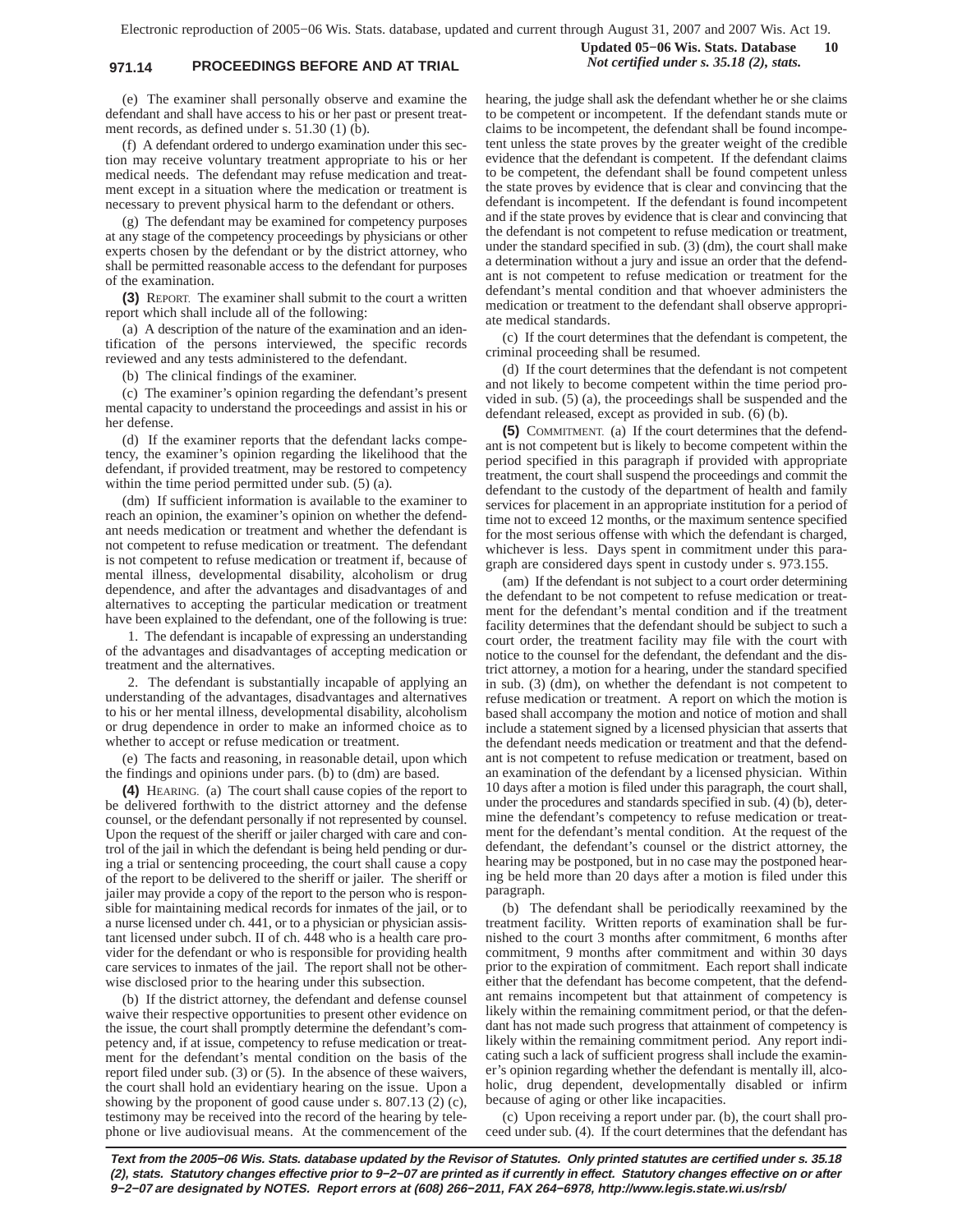**PROCEEDINGS BEFORE AND AT TRIAL 971.14 11 Updated 05−06 Wis. Stats. Database** *Not certified under s. 35.18 (2), stats.*

become competent, the defendant shall be discharged from commitment and the criminal proceeding shall be resumed. If the court determines that the defendant is making sufficient progress toward becoming competent, the commitment shall continue.

(d) If the defendant is receiving medication the court may make appropriate orders for the continued administration of the medication in order to maintain the competence of the defendant for the duration of the proceedings. If a defendant who has been restored to competency thereafter again becomes incompetent, the maximum commitment period under par. (a) shall be 18 months minus the days spent in previous commitments under this subsection, or 12 months, whichever is less.

**(6)** DISCHARGE; CIVIL PROCEEDINGS. (a) If the court determines that it is unlikely that the defendant will become competent within the remaining commitment period, it shall discharge the defendant from the commitment and release him or her, except as provided in par. (b). The court may order the defendant to appear in court at specified intervals for redetermination of his or her competency to proceed.

(b) When the court discharges a defendant from commitment under par. (a), it may order that the defendant be taken immediately into custody by a law enforcement official and promptly delivered to a facility specified in s. 51.15 (2), an approved public treatment facility under s. 51.45 (2) (c), or an appropriate medical or protective placement facility. Thereafter, detention of the defendant shall be governed by s.  $51.15$ ,  $51.45$  (11), or  $55.135$ , as appropriate. The district attorney or corporation counsel may prepare a statement meeting the requirements of s. 51.15 (4) or (5), 51.45 (13) (a), or 55.135 based on the allegations of the criminal complaint and the evidence in the case. This statement shall be given to the director of the facility to which the defendant is delivered and filed with the branch of circuit court assigned to exercise criminal jurisdiction in the county in which the criminal charges are pending, where it shall suffice, without corroboration by other petitioners, as a petition for commitment under s. 51.20 or 51.45 (13) or a petition for protective placement under s. 55.075. This section does not restrict the power of the branch of circuit court in which the petition is filed to transfer the matter to the branch of circuit court assigned to exercise jurisdiction under ch. 51 in the county. Days spent in commitment or protective placement pursuant to a petition under this paragraph shall not be deemed days spent in custody under s. 973.155.

(c) If a person is committed under s. 51.20 pursuant to a petition under par. (b), the county department under s. 51.42 or 51.437 to whose care and custody the person is committed shall notify the court which discharged the person under par. (a), the district attorney for the county in which that court is located and the person's attorney of record in the prior criminal proceeding at least 14 days prior to transferring or discharging the defendant from an inpatient treatment facility and at least 14 days prior to the expiration of the order of commitment or any subsequent consecutive order, unless the county department or the department of health and family services has applied for an extension.

(d) Counsel who have received notice under par. (c) or who otherwise obtain information that a defendant discharged under par. (a) may have become competent may move the court to order that the defendant undergo a competency examination under sub. (2). If the court so orders, a report shall be filed under sub. (3) and a hearing held under sub. (4). If the court determines that the defendant is competent, the criminal proceeding shall be resumed. If the court determines that the defendant is not competent, it shall release him or her but may impose such reasonable nonmonetary conditions as will protect the public and enable the court and district attorney to discover whether the person subsequently becomes competent.

**History:** 1981 c. 367; 1985 a. 29, 176; Sup. Ct. Order, 141 Wis. 2d xiii (1987); 1987 a. 85, 403; 1989 a. 31, 107; Sup. Ct. Order, 158 Wis. 2d xvii (1990); 1991 a. 32; 1995 a. 27 s. 9126 (19); 1995 a. 268; 1997 a. 252; 2001 a. 16; 2003 a. 122; 2005 a. 264.

**Judicial Council Committee's Note, 1981:** Sub. (1) (a) does not require the court to honor every request for an examination. The intent of sub.  $(1)$  (a) is to avoid unnecessary examinations by clarifying the threshold for a competency inquiry in accord-

ance with State v. McKnight, 65 Wis. 2d 583 (1974). "Reason to doubt" may be raised by a motion setting forth the grounds for belief that a defendant lacks competency, by the evidence presented in the proceedings or by the defendant's colloquies with the judge or courtroom demeanor. In some cases an evidentiary hearing may be appropriate to assist the court in deciding whether to order an examination under sub. (2). Even when neither party moves the court to order a competency inquiry, the court may be required by due process to so inquire where the evidence raises a sufficient doubt. Pate v. Robinson, 383 U.S. 375, 387 (1966); Drope v. Missouri, 420 U.S. 162 (1975).

The Wisconsin supreme court has held that a defendant may not be ordered to undergo a competency inquiry unless the court has found probable cause to believe he or she is guilty of the offense charged. State v. McCredden, 33 Wis. 2d 661 (1967). Where this requirement has not been satisfied through a preliminary examination or verdict or finding of guilt prior to the time the competency issue is raised, a special probable cause determination is required. Subsection (1) (b) allows that determina-tion to be made from the allegations in the criminal complaint without an evidentiary hearing unless the defendant submits a particularized affidavit alleging that averments in the criminal complaint are materially false. Where a hearing is held, the sue is limited to probable cause and hearsay evidence may be admitted. See s. 911.01 (4) (c).

Sub. (2) (a) requires the court to appoint one or more qualified examiners to examine the defendant when there is reason to doubt his or her competency. Although the prior statute required the appointment of a physician, this section allows the court to appoint examiners without medical degrees, if their particular qualifications enable them to form expert opinions regarding the defendant's competency.

Sub. (2) (b), (c) and (d) is intended to limit the defendant's stay at the examining facility to that period necessary for examination purposes. In many cases, it is possible for an adequate examination to be made without institutional commitment, expediting the commencement of treatment of the incompetent defendant. Fosdal, The Contributions and Limitations of Psychiatric Testimony, 50 Wis. Bar Bulletin, No. 4, pp. 31−33 (April 1977).

Sub. (2) (e) clarifies the examiner's right of access to the defendant's past or present treatment records, otherwise confidential under s.  $51.30$ .

Sub. (2) (f) clarifies that a defendant on examination status may receive voluntary treatment but, until committed under sub. (5), may not be involuntarily treated or medicated unless necessary for the safety of the defendant or others. See s. 51.61 (1) (f), (g), (h) and (i).

Sub. (2) (g), like prior s. 971.14 (7), permits examination of the defendant by an expert of his or her choosing. It also allows access to the defendant by examiners selected by the prosecution at any stage of the competency proceedings.

Sub. (3) requires the examiner to render an opinion regarding the probability of timely restoration to competency, to assist the court in determining whether an incompetent defendant should be committed for treatment. Incompetency commitments may not exceed the reasonable time necessary to determine whether there is a sub-stantial probability that the defendant will attain competency in the foreseeable future: Jackson v. Indiana, 406 U.S. 715, 738 (1972). The new statute also requires the report to include the facts and reasoning which underlie the examiner's clinical findings and opinion on competency.

Sub. (4) is based upon prior s. 971.14 (4). The revision emphasizes that the determination of competency is a judicial matter. State ex rel. Haskins v. Dodge County<br>Court, 62 Wis. 2d 250 (1974). The standard of proof specified in State ex rel. Matalik<br>v. Schubert, 57 Wis. 2d 315 (1973) has been changed convincing evidence" standard of s. 51.20 (13) (e) and Addington v. Texas, 441 U.S. 418 (1979). [but see 1987 Wis. Act 85]

Sub. (5) requires, in accordance with Jackson v. Indiana, 406 U.S. 715 (1972), that competency commitments be justified by the defendant's continued progress toward becoming competent within a reasonable time. The maximum commitment period is established at 18 months, in accordance with State ex rel. Haskins v. Dodge County Court, 62 Wis. 2d 250 (1974) and other data. If a defendant becomes competent while committed for treatment and later becomes incompetent, further commitment is per-mitted but in no event may the cumulated commitment periods exceed 24 months or the maximum sentence for the offense with which the defendant is charged, whichever is less. State ex rel. Deisinger v. Treffert, 85 Wis. 2d 257, 270 N.W.2d 402 (1978).

Sub. (6) clarifies the procedures for transition to civil commitment, alcoholism treatment or protective placement when the competency commitment has not been,<br>or is not likely to be, successful in restoring the defendant to competency. The new<br>statute requires the defense counsel, district attorney an when the defendant is discharged from civil commitment, in order that a redetermination of competency may be ordered at that stage. State ex rel. Porter v. Wolke, 80 Wis. 2d 197, 297 N.W.2d 881 (1977). The procedures specified in sub. (6) are not intended to be the exclusive means of initiating civil commitment proceedings against such persons. See, e.g., In Matter of Haskins, 101 Wis. 2d 176 (Ct. App. 1980). [Bill 765−A]

**Judicial Council Note, 1990:** [Re amendment of (1) (c)] The McCredden hearing is substantially similar in purpose to the preliminary examination. The standard for admission of telephone testimony should be the same in either proceeding.

[Re amendment of (4) (b)] The standard for admission of telephone testimony at a competency hearing is the same as that for a preliminary examination. See s. 970.03 (13) and NOTE thereto. [Re Order eff. 1−1−91]

The legislature intended by the reference to s. 973.155 in sub. (5) (a) that good time credit be accorded persons committed as incompetent to stand trial. State v. Moore, 167 Wis. 2d 491, 481 N.W.2d 633 (1992).

A competency hearing may be waived by defense counsel without affirmative assent of the defendant. State v. Guck, 176 Wis. 2d 845, 500 N.W.2d 910 (1993).

The state bears the burden of proving competency when put at issue by the defend-ant. A defendant shall not be subject to a criminal trial when the state fails to prove competence by the greater weight of the credible evidence. A trial court's competency determination should be reversed only when clearly erroneous. State v. Gar-foot, 207 Wis. 2d 214, 558 N.W.2d 626 (1997), 94−1817. See also State v. Byrge, 2000 WI 101, 237 Wis. 2d 197, 614 N.W.2d 477, 97−3217.

A probationer has a right to a competency determination when, during a revocation proceeding, the administrative law judge has reason to doubt the probationer's competence. The determination shall be made by the circuit court in the county of sen-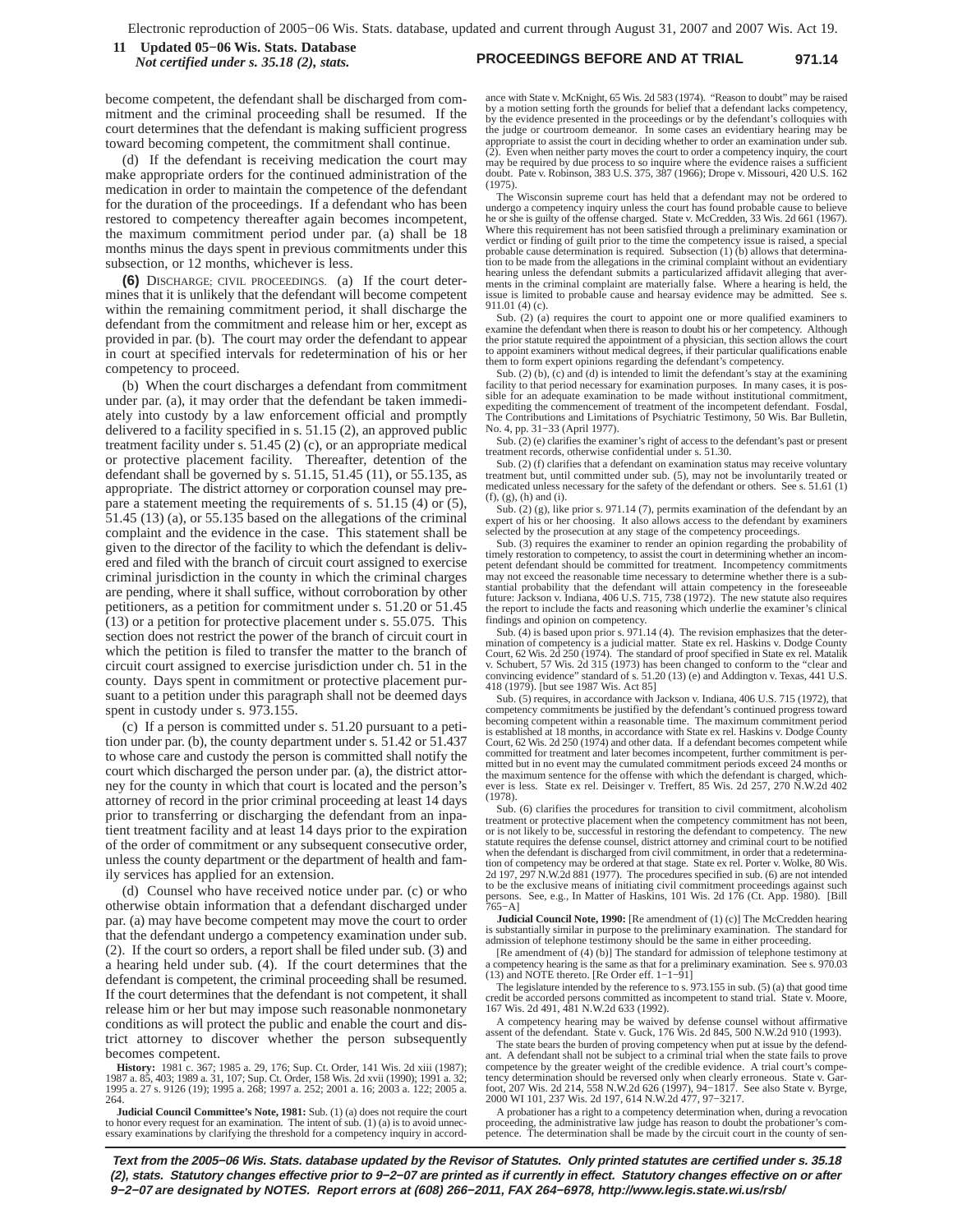# **971.14 PROCEEDINGS BEFORE AND AT TRIAL** *Not certified under s. 35.18 (2), stats.*

**Updated 05−06 Wis. Stats. Database 12**

tencing, which shall adhere to ss. 971.13 and 971.14 to the extent practicable. State ex rel. Vanderbeke v. Endicott, 210 Wis. 2d 502, 563 N.W.2d 883 (1997), 95−0907. The burden of proof under sub. (4) (b), when a defendant claims to be competent,

does not violate equal protection guarantees. It balances the fundamental rights of not being tried when incompetent and of not having liberty denied because of incom-petence. State v. Wanta, 224 Wis. 2d 679, 592 N.W.2d 645 (Ct. App. 1999), 98−0318. When a competency examination was ordered, but never occurred, the time limits

under sub. (2) did not begin to run and no violation occurred. State ex rel. Hager v. Marten, 226 Wis. 2d 687, 594 N.W.2d 791 (1999), 97−3841.

If the court determines under sub. (4) (d) that the defendant is not competent and not likely to become competent within 12 months, the proceedings shall be suspended and the defendant may be civilly committed under sub. (6) (a) as well as sub. (6) (b). When a prosecutor was subsequently notified that the defendant was not an appropriate candidate for civil commitment because he was not mentally retarded, the state was authorized to request for reevaluation under sub. (6) (d). State v. Carey, 2004 WI App 83, 272 Wis. 2d 697, 679 N.W.2d 910, 03−1578.

Wisconsin's new competency to stand trial statute. Fosdal and Fullin. WBB Oct. 1982.

The insanity defense: Ready for reform? Fullin. WBB Dec. 1982.

**971.15 Mental responsibility of defendant. (1)** A person is not responsible for criminal conduct if at the time of such conduct as a result of mental disease or defect the person lacked substantial capacity either to appreciate the wrongfulness of his or her conduct or conform his or her conduct to the requirements of law.

**(2)** As used in this chapter, the terms "mental disease or defect" do not include an abnormality manifested only by repeated criminal or otherwise antisocial conduct.

**(3)** Mental disease or defect excluding responsibility is an affirmative defense which the defendant must establish to a reasonable certainty by the greater weight of the credible evidence. **History:** 1993 a. 486.

It is not a violation of due process to put the burden of the affirmative defense of mental disease or defect on the defendant. State v. Hebard, 50 Wis. 2d 408, 184 N.W.2d 156 (1971).

Psychomotor epilepsy may be legally classified as a mental disease or defect. Sprague v. State, 52 Wis. 2d 89, 187 N.W.2d 784 (1971).

The state does not have to produce evidence contradicting an insanity defense. The burden is on the defendant. Gibson v. State, 55 Wis. 2d 110, 197 N.W.2d 813 (1972).

A voluntarily drugged condition is not a form of insanity that can constitute a mental defect or disease. Medical testimony can not be used both on the issue of guilt to ve lack of intent and also to prove insanity. Gibson v. State, 55 Wis. 2d 110, 197 N.W.2d 813 (1972).

The legislature, in enacting the ALI Institute definition of insanity as this section, deliberately and positively excluded "antisocial conduct" from the statutory definition of "mental disease or defect." Simpson v. State, 62 Wis. 2d 605, 215 N.W.2d 435 (1974).

The jury was not obliged to accept the testimony of 2 medical witnesses, although<br>the state did not present medical testimony, because it was the jury's responsibility<br>to determine the weight and credibility of the medical Wis. 2d 469, 219 N.W.2d 327 (1974).

Voluntary intoxication instructions were proper when the defendant, suffering from a non−temporary pre−psychotic condition, precipitated a temporary psychotic state by voluntary intoxication. State v. Kolisnitschenko, 84 Wis. 2d 492, 267 N.W.2d 321 (1978).

The court properly directed the verdict against the defendant on the issue of mental disease or defect. State v. Leach, 124 Wis. 2d 648, 370 N.W.2d 240 (1985).

Use of expert evidence of personality dysfunction in the guilt phase of a criminal trial is discussed. State v. Morgan, 195 Wis. 2d 388, 536 N.W.2d 425 (Ct. App. 1995), 93−2611.

When a defendant requests an 11th−hour change to a not guilty by reason of mental disease or defect plea, the defendant has the burden of showing why the change is appropriate. There must be an offer of proof encompassing the elements of the defense and a showing of why the plea was not entered earlier. State v. Oswald, 2000 WI App 3, 232 Wis. 2d 103, 606 N.W.2d 238, 97−1219.

A court is not required to conduct an on−the−record colloquy with respect to a defendant's desire to abandon a not guilty by reason of mental disease or defect plea. Only fundamental constitutional rights warrant this special protection and such a plea falls outside the realm of fundamental rights. State v. Francis, 2005 WI App 161, 285 Wis. 2d 451, 701 N.W.2d 632, 04-1360.

The power of the psychiatric excuse. Halleck, 53 MLR 229.

The insanity defense: Conceptual confusion and the erosion of fairness. MacBain,

67 MLR 1 (1983). Evidence of diminished capacity inadmissible to show lack of intent. 1976 WLR 623.

#### **971.16 Examination of defendant. (1)** In this section:

(a) "Physician" has the meaning given in s. 448.01 (5).

(b) "Psychologist" means a person holding a valid license under s. 455.04.

**(2)** If the defendant has entered a plea of not guilty by reason of mental disease or defect or there is reason to believe that mental disease or defect of the defendant will otherwise become an issue in the case, the court may appoint at least one physician or at least one psychologist, but not more than 3 physicians or psychologists or combination thereof, to examine the defendant and to testify at the trial. The compensation of the physicians or psychologists shall be fixed by the court and paid by the county upon the order of the court as part of the costs of the action. The receipt by any physician or psychologist summoned under this section of any other compensation than that so fixed by the court and paid by the county, or the offer or promise by any person to pay such other compensation, is unlawful and punishable as contempt of court. The fact that the physician or psychologist has been appointed by the court shall be made known to the jury and the physician or psychologist shall be subject to cross−examination by both parties.

**(3)** Not less than 10 days before trial, or at any other time that the court directs, any physician or psychologist appointed under sub. (2) shall file a report of his or her examination of the defendant with the judge, who shall cause copies to be transmitted to the district attorney and to counsel for the defendant. The contents of the report shall be confidential until the physician or psychologist has testified or at the completion of the trial. The report shall contain an opinion regarding the ability of the defendant to appreciate the wrongfulness of the defendant's conduct or to conform the defendant's conduct with the requirements of law at the time of the commission of the criminal offense charged and, if sufficient information is available to the physician or psychologist to reach an opinion, his or her opinion on whether the defendant needs medication or treatment and whether the defendant is not competent to refuse medication or treatment. The defendant is not competent to refuse medication or treatment if, because of mental illness, developmental disability, alcoholism or drug dependence, and after the advantages and disadvantages of and alternatives to accepting the particular medication or treatment have been explained to the defendant, one of the following is true:

(a) The defendant is incapable of expressing an understanding of the advantages and disadvantages of accepting medication or treatment and the alternatives.

(b) The defendant is substantially incapable of applying an understanding of the advantages, disadvantages and alternatives to his or her mental illness, developmental disability, alcoholism or drug dependence in order to make an informed choice as to whether to accept or refuse medication or treatment.

**(4)** If the defendant wishes to be examined by a physician, psychologist or other expert of his or her own choice, the examiner shall be permitted to have reasonable access to the defendant for the purposes of examination. No testimony regarding the mental condition of the defendant shall be received from a physician, psychologist or expert witness summoned by the defendant unless not less than 15 days before trial a report of the examination has been transmitted to the district attorney and unless the prosecution has been afforded an opportunity to examine and observe the defendant if the opportunity has been seasonably demanded. The state may summon a physician, psychologist or other expert to testify, but that witness shall not give testimony unless not less than 15 days before trial a written report of his or her examination of the defendant has been transmitted to counsel for the defendant.

**(5)** If a physician, psychologist or other expert who has examined the defendant testifies concerning the defendant's mental condition, he or she shall be permitted to make a statement as to the nature of his or her examination, his or her diagnosis of the mental condition of the defendant at the time of the commission of the offense charged, his or her opinion as to the ability of the defendant to appreciate the wrongfulness of the defendant's conduct or to conform to the requirements of law and, if sufficient information is available to the physician, psychologist or expert to reach an opinion, his or her opinion on whether the defendant needs medication or treatment and whether the defendant is not competent to refuse medication or treatment for the defendant's mental condition. Testimony concerning the defendant's need for medication or treatment and competence to refuse medication or treatment may not be presented before the jury that is determining the ability of the defendant to appreciate the wrongfulness of his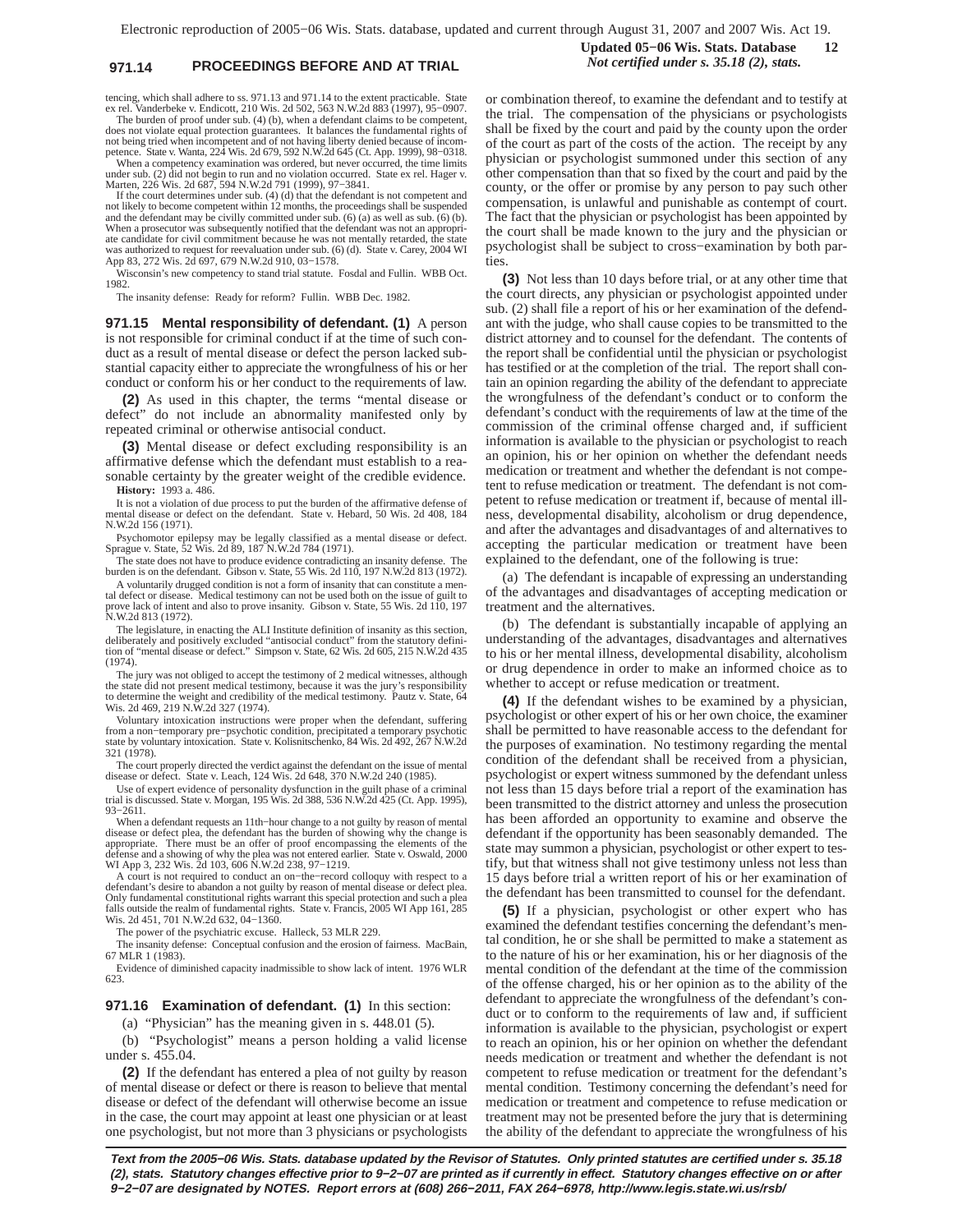**PROCEEDINGS BEFORE AND AT TRIAL 971.17 13 Updated 05−06 Wis. Stats. Database** *Not certified under s. 35.18 (2), stats.*

or her conduct or to conform his or her conduct with the requirements of law at the time of the commission of the criminal offense charged. The physician, psychologist or other expert shall be permitted to make an explanation reasonably serving to clarify his or her diagnosis and opinion and may be cross−examined as to any matter bearing on his or her competency or credibility or the validity of his or her diagnosis or opinion.

**(6)** Nothing in this section shall require the attendance at the trial of any physician, psychologist or other expert witness for any purpose other than the giving of his or her testimony.

**History:** 1989 a. 31, 359; 1991 a. 39; 1995 a. 268; 2005 a. 244.

Denying the defendant's motion for a directed verdict after the defendant's sanity witnesses had testified and the state had rested, then allowing 3 witnesses appointed by the court to testify, was not an abuse of discretion. State v. Bergenthal, 47 Wis. 2d 668, 178 N.W.2d 16 (1970).

The rules stated in *Bergenthal* apply to a trial to the court. Lewis v. State, 57 Wis. 2d 469, 204 N.W.2d 527 (1973).

It was not error to allow a psychiatrist to express an opinion that no psychiatrist<br>could form an opinion as to the defendant's legal sanity because of unknown vari-<br>ables. Kemp v. State, 61 Wis. 2d 125, 211 N.W.2d 793 (19

"Mental condition" under sub. (3) refers to the defense of mental disease or defect, not to an intoxication defense. Loveday v. State, 74 Wis. 2d 503, 247 N.W.2d 116 (1976).

An indigent defendant is constitutionally entitled to an examining physician, at state expense, when mental status is an issue, but this statute is not the vehicle to sat-isfy this right. State v. Burdick, 166 Wis. 2d 785, 480 N.W.2d 528 (Ct. App. 1992).

#### **971.165 Trial of actions upon plea of not guilty by reason of mental disease or defect. (1)** If a defendant couples a plea of not guilty with a plea of not guilty by reason of mental disease or defect:

(a) There shall be a separation of the issues with a sequential order of proof in a continuous trial. The plea of not guilty shall be determined first and the plea of not guilty by reason of mental disease or defect shall be determined second.

(b) If the plea of not guilty is tried to a jury, the jury shall be informed of the 2 pleas and that a verdict will be taken upon the plea of not guilty before the introduction of evidence on the plea of not guilty by reason of mental disease or defect. No verdict on the first plea may be valid or received unless agreed to by all jurors.

(c) If both pleas are tried to a jury, that jury shall be the same, except that:

1. If one or more jurors who participated in determining the first plea become unable to serve, the remaining jurors shall determine the 2nd plea.

2. If the jury is discharged prior to reaching a verdict on the 2nd plea, the defendant shall not solely on that account be entitled to a redetermination of the first plea and a different jury may be selected to determine the 2nd plea only.

3. If an appellate court reverses a judgment as to the 2nd plea but not as to the first plea and remands for further proceedings, or if the trial court vacates the judgment as to the 2nd plea but not as to the first plea, the 2nd plea may be determined by a different jury selected for this purpose.

(d) If the defendant is found not guilty, the court shall enter a judgment of acquittal and discharge the defendant. If the defendant is found guilty, the court shall withhold entry of judgment pending determination of the 2nd plea.

**(2)** If the plea of not guilty by reason of mental disease or defect is tried to a jury, the court shall inform the jury that the effect of a verdict of not guilty by reason of mental disease or defect is that, in lieu of criminal sentence or probation, the defendant will be committed to the custody of the department of health and family services and will be placed in an appropriate institution unless the court determines that the defendant would not pose a danger to himself or herself or to others if released under conditions ordered by the court. No verdict on the plea of not guilty by reason of mental disease or defect may be valid or received unless agreed to by at least five−sixths of the jurors.

**(3)** (a) If a defendant is not found not guilty by reason of mental disease or defect, the court shall enter a judgment of conviction and shall either impose or withhold sentence under s. 972.13 (2).

(b) If a defendant is found not guilty by reason of mental disease or defect, the court shall enter a judgment of not guilty by reason of mental disease or defect. The court shall thereupon proceed under s. 971.17. A judgment entered under this paragraph is interlocutory to the commitment order entered under s. 971.17 and reviewable upon appeal therefrom.

**History:** 1987 a. 86; 1989 a. 31, 334; 1995 a. 27 s. 9126 (19); Sup. Ct. Order No. 96−08, 207 Wis. 2d xv (1997).

**Judicial Council Note, 1987:** Wisconsin presently requires each element of the crime (including any mental element) to be proven before evidence is taken on the plea of not guilty by reason of mental disease or defect. This statute provides for the procedural bifurcation of the pleas of not guilty and not guilty by reason of mental<br>disease or defect, in order that evidence presented on the latter issue not prejudice<br>determination of the former. State ex rel. LaFollet

The legal effect of a finding of not guilty by reason of mental disease or defect is that the court must commit the defendant to the custody of the department of health and social services under s. 971.17.

Sub. (2) allows a five−sixths verdict on the plea of not guilty by reason of mental disease or defect. [87 Act 86] The decision to withdraw a not guilty by reason of mental defect plea belongs to

the defendant, not counsel. State v. Byrge, 225 Wis. 2d 702, 594 N.W.2d 388 (Ct. App. 1999), 97−3217. Section 972.01 (1), which requires state consent to the waiver of a jury in a criminal

trial, applies when a defendant seeks to waive a jury in the responsibility phase of a bifurcated trial. The state has a legitimate interest in having the decision of mental responsibility decided by a jury. State v. Murdock, 2000 WI App 170, 238 Wis. 2d 301, 617 N.W.2d 175, 99−0566.

A directed verdict against a criminal defendant on the issue of insanity was constitutional. Leach v. Kolb, 911 F.2d 1249 (1990).

A defendant can only be found not guilty by reason of mental disease or defect after admitting to the criminal conduct or being found guilty. While the decision made in the responsibility phase is not criminal in nature, the mental responsibility phase remains a part of the criminal case in general, and the defendant is entitled to invoke the 5th amendment at the mental responsibility phase without penalty. State v. Langenbach, 2001 WI App 222, 247 Wis. 2d 933, 634 N.W.2d 916, 01–0851.<br>The trial court's wholesale exclusion of the defendant's proffered exper

testimony regarding post−traumatic stress disorder from the guilt phase of a murder trial did not violate the defendant's right to present a defense and to testify on her own behalf. Morgan v. Krenke, 232 F.3d 562 (2000).

Restricting the admission of psychiatric testimony on a defendant's mental state: Wisconsin's Steele curtain. 1981 WLR 733.

**971.17 Commitment of persons found not guilty by reason of mental disease or mental defect. (1)** COMMIT-MENT PERIOD. (a) *Felonies committed before July 30, 2002.* Except as provided in par. (c), when a defendant is found not guilty by reason of mental disease or mental defect of a felony committed before July 30, 2002, the court shall commit the person to the department of health and family services for a specified period not exceeding two−thirds of the maximum term of imprisonment that could be imposed against an offender convicted of the same felony, including imprisonment authorized by any applicable penalty enhancement statutes, subject to the credit provisions of s. 973.155.

(b) *Felonies committed on or after July 30, 2002.* Except as provided in par. (c), when a defendant is found not guilty by reason of mental disease or mental defect of a felony committed on or after July 30, 2002, the court shall commit the person to the department of health and family services for a specified period not exceeding the maximum term of confinement in prison that could be imposed on an offender convicted of the same felony, plus imprisonment authorized by any applicable penalty enhancement statutes, subject to the credit provisions of s. 973.155.

(c) *Felonies punishable by life imprisonment.* If a defendant is found not guilty by reason of mental disease or mental defect of a felony that is punishable by life imprisonment, the commitment period specified by the court may be life, subject to termination under sub. (5).

(d) *Misdemeanors.* When a defendant is found not guilty by reason of mental disease or mental defect of a misdemeanor, the court shall commit the person to the department of health and family services for a specified period not exceeding two−thirds of the maximum term of imprisonment that could be imposed against an offender convicted of the same misdemeanor, including imprisonment authorized by any applicable penalty enhancement statutes, subject to the credit provisions of s. 973.155.

**(1g)** If the defendant under sub. (1) is found not guilty of a felony by reason of mental disease or defect, the court shall inform the defendant of the requirements and penalties under s. 941.29.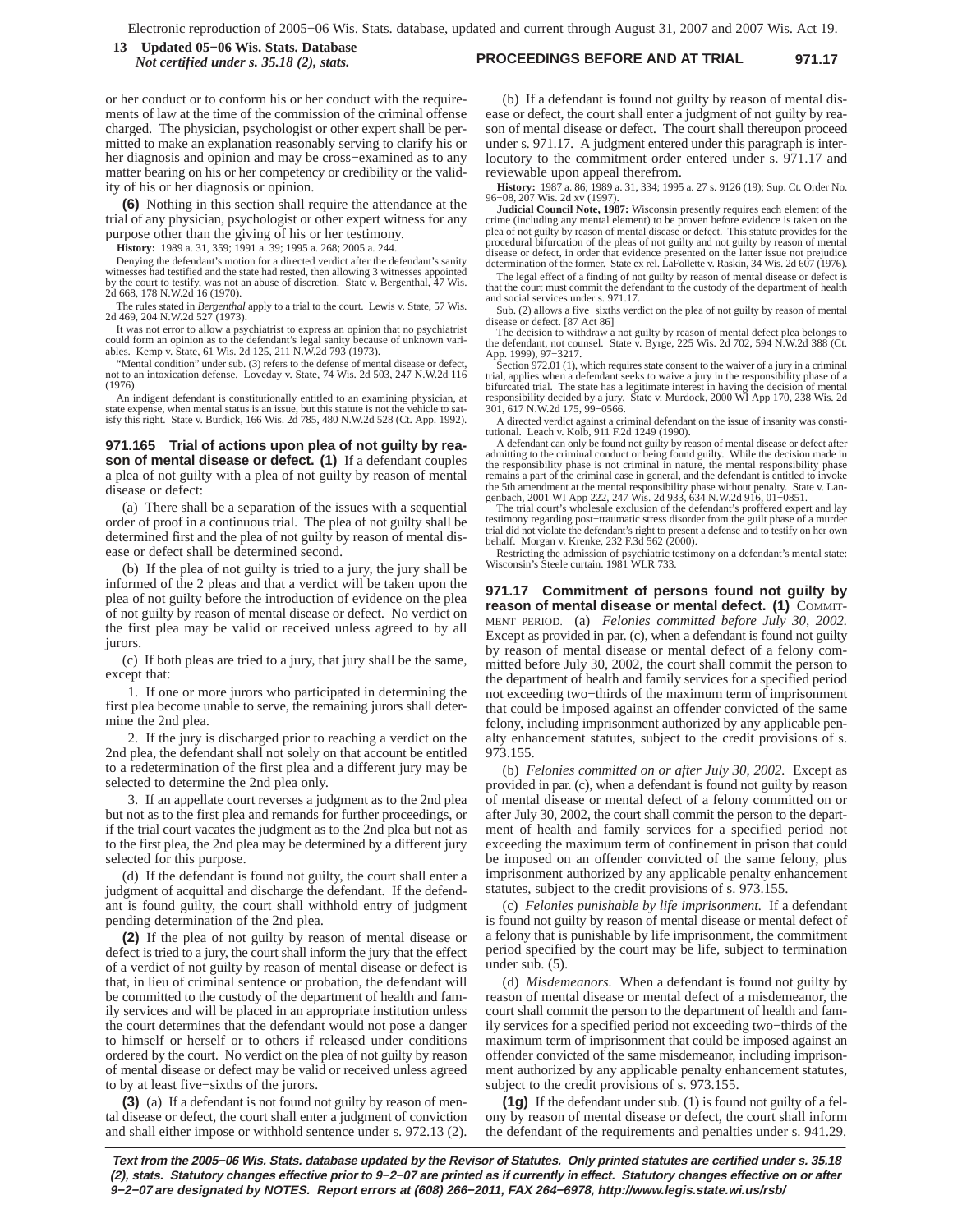# **971.17 PROCEEDINGS BEFORE AND AT TRIAL** *Not certified under s. 35.18 (2), stats.*

**Updated 05−06 Wis. Stats. Database 14**

**(1h)** NOTICE OF RESTRICTIONS ON POSSESSION OF BODY ARMOR. If the defendant under sub. (1) is found not guilty of a violent felony, as defined in s. 941.291 (1) (b), by reason of mental disease or defect, the court shall inform the defendant of the requirements and penalties under s. 941.291.

**(1j)** SEXUAL ASSAULT; LIFETIME SUPERVISION. (a) In this subsection, "serious sex offense" has the meaning given in s. 939.615 (1) (b).

(b) If a person is found not guilty by reason of mental disease or defect of a serious sex offense, the court may, in addition to committing the person to the department of health and family services under sub. (1), place the person on lifetime supervision under s. 939.615 if notice concerning lifetime supervision was given to the person under s. 973.125 and if the court determines that lifetime supervision of the person is necessary to protect the public.

**(1m)** SEXUAL ASSAULT; REGISTRATION AND TESTING. (a) If the defendant under sub. (1) is found not guilty by reason of mental disease or defect for a violation of s. 940.225 (1) or (2), 948.02 (1) or (2), 948.025, or 948.085, the court shall require the person to provide a biological specimen to the state crime laboratories for deoxyribonucleic acid analysis.

(b) 1m. Except as provided in subd. 2m., if the defendant under sub. (1) is found not guilty by reason of mental disease or defect for any violation, or for the solicitation, conspiracy, or attempt to commit any violation, of ch. 940, 944, or 948 or ss. 942.08 or 943.01 to 943.15, the court may require the defendant to comply with the reporting requirements under s. 301.45 if the court determines that the underlying conduct was sexually motivated, as defined in s. 980.01 (5), and that it would be in the interest of public protection to have the defendant report under s. 301.45.

2m. If the defendant under sub. (1) is found not guilty by reason of mental disease or defect for a violation, or for the solicitation, conspiracy, or attempt to commit a violation, of s. 940.22 (2), 940.225 (1), (2), or (3), 944.06, 948.02 (1) or (2), 948.025, 948.05, 948.055, 948.06, 948.07, 948.075, 948.08, 948.085, 948.095, 948.11 (2) (a) or (am), 948.12, 948.13, or 948.30, or of s. 940.30 or 940.31 if the victim was a minor and the defendant was not the victim's parent, the court shall require the defendant to comply with the reporting requirements under s. 301.45 unless the court determines, after a hearing on a motion made by the defendant, that the defendant is not required to comply under s. 301.45 (1m).

3. In determining under subd. 1m. whether it would be in the interest of public protection to have the defendant report under s. 301.45, the court may consider any of the following:

a. The ages, at the time of the violation, of the defendant and the victim of the violation.

b. The relationship between the defendant and the victim of the violation.

c. Whether the violation resulted in bodily harm, as defined in s. 939.22 (4), to the victim.

d. Whether the victim suffered from a mental illness or mental deficiency that rendered him or her temporarily or permanently incapable of understanding or evaluating the consequences of his or her actions.

e. The probability that the defendant will commit other violations in the future.

g. Any other factor that the court determines may be relevant to the particular case.

4. If the court orders a defendant to comply with the reporting requirements under s. 301.45, the court may order the defendant to continue to comply with the reporting requirements until his or her death.

5. If the court orders a defendant to comply with the reporting requirements under s. 301.45, the clerk of the court in which the order is entered shall promptly forward a copy of the order to the department of corrections. If the finding of not guilty by reason of mental disease or defect on which the order is based is reversed, set aside or vacated, the clerk of the court shall promptly forward to the department of corrections a certificate stating that the finding has been reversed, set aside or vacated.

**(2)** INVESTIGATION AND EXAMINATION. (a) The court shall enter an initial commitment order under this section pursuant to a hearing held as soon as practicable after the judgment of not guilty by reason of mental disease or mental defect is entered. If the court lacks sufficient information to make the determination required by sub. (3) immediately after trial, it may adjourn the hearing and order the department of health and family services to conduct a predisposition investigation using the procedure in s. 972.15 or a supplementary mental examination or both, to assist the court in framing the commitment order.

(b) If a supplementary mental examination is ordered under par. (a), the court may appoint one or more examiners having the specialized knowledge determined by the court to be appropriate to examine and report upon the condition of the person. In lieu thereof, the court may commit the person to an appropriate mental health facility for the period specified in par. (c), which shall count as days spent in custody under s. 973.155.

(c) An examiner shall complete an inpatient examination under par. (b) and file the report within 15 days after the examination is ordered unless, for good cause, the examiner cannot complete the examination and requests an extension. In that case, the court may allow one 15−day extension of the examination period. An examiner shall complete an outpatient examination and file the report of examination within 15 days after the examination is ordered.

(d) If the court orders an inpatient examination under par. (b), it shall arrange for the transportation of the person to the examining facility within a reasonable time after the examination is ordered and for the person to be returned to the jail or court within a reasonable time after the examination has been completed.

(e) The examiner appointed under par. (b) shall personally observe and examine the person. The examiner or facility shall have access to the person's past or present treatment records, as defined in s. 51.30 (1) (b), and patient health care records, as provided under s. 146.82 (2) (c). If the examiner believes that the person is appropriate for conditional release, the examiner shall report on the type of treatment and services that the person may need while in the community on conditional release.

(f) The costs of an examination ordered under par. (a) shall be paid by the county upon the order of the court as part of the costs of the action.

(g) Within 10 days after the examiner's report is filed under par. (c), the court shall hold a hearing to determine whether commitment shall take the form of institutional care or conditional release.

**(3)** COMMITMENT ORDER. (a) An order for commitment under this section shall specify either institutional care or conditional release. The court shall order institutional care if it finds by clear and convincing evidence that conditional release of the person would pose a significant risk of bodily harm to himself or herself or to others or of serious property damage. If the court does not make this finding, it shall order conditional release. In determining whether commitment shall be for institutional care or conditional release, the court may consider, without limitation because of enumeration, the nature and circumstances of the crime, the person's mental history and present mental condition, where the person will live, how the person will support himself or herself, what arrangements are available to ensure that the person has access to and will take necessary medication, and what arrangements are possible for treatment beyond medication.

(b) If the state proves by clear and convincing evidence that the person is not competent to refuse medication or treatment for the person's mental condition, under the standard specified in s. 971.16 (3), the court shall issue, as part of the commitment order,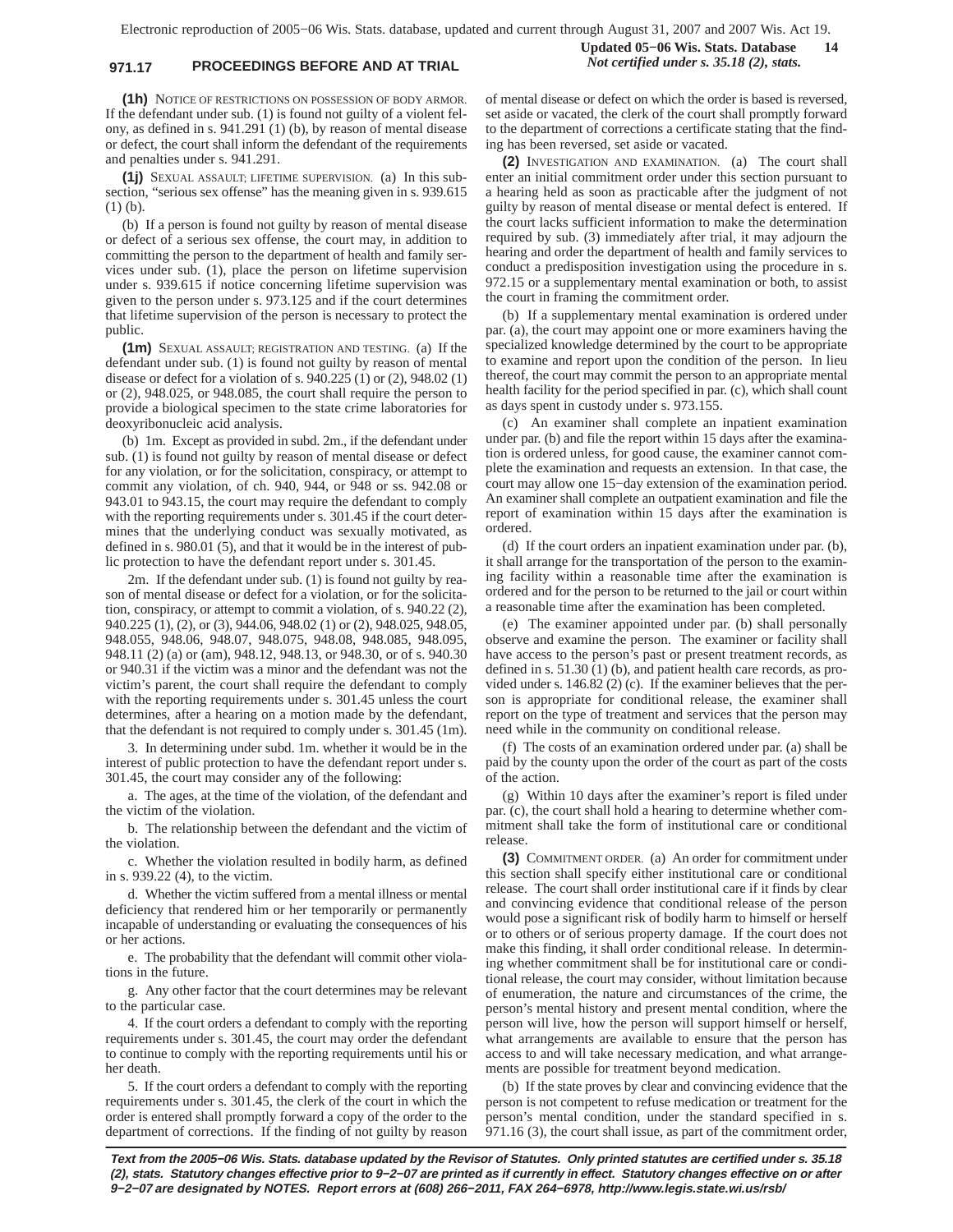#### **PROCEEDINGS BEFORE AND AT TRIAL 971.17 15 Updated 05−06 Wis. Stats. Database** *Not certified under s. 35.18 (2), stats.*

an order that the person is not competent to refuse medication or treatment for the person's mental condition and that whoever administers the medication or treatment to the person shall observe appropriate medical standards.

(c) If the court order specifies institutional care, the department of health and family services shall place the person in an institution under s. 51.37 (3) that the department considers appropriate in light of the rehabilitative services required by the person and the protection of public safety. If the person is not subject to a court order determining the person to be not competent to refuse medication or treatment for the person's mental condition and if the institution in which the person is placed determines that the person should be subject to such a court order, the institution may file with the court, with notice to the person and his or her counsel and the district attorney, a motion for a hearing, under the standard specified in s. 971.16 (3), on whether the person is not competent to refuse medication or treatment. A report on which the motion is based shall accompany the motion and notice of motion and shall include a statement signed by a licensed physician that asserts that the person needs medication or treatment and that the person is not competent to refuse medication or treatment, based on an examination of the person by a licensed physician. Within 10 days after a motion is filed under this paragraph, the court shall determine the person's competency to refuse medication or treatment for the person's mental condition. At the request of the person, his or her counsel or the district attorney, the hearing may be postponed, but in no case may the postponed hearing be held more than 20 days after a motion is filed under this paragraph. If the district attorney, the person and his or her counsel waive their respective opportunities to present other evidence on the issue, the court shall determine the person's competency to refuse medication or treatment on the basis of the report accompanying the motion. In the absence of these waivers, the court shall hold an evidentiary hearing on the issue. If the state proves by evidence that is clear and convincing that the person is not competent to refuse medication or treatment, under the standard specified in s. 971.16 (3), the court shall order that the person is not competent to refuse medication or treatment for the person's mental condition and that whoever administers the medication or treatment to the person shall observe appropriate medical standards.

(d) If the court finds that the person is appropriate for conditional release, the court shall notify the department of health and family services. The department of health and family services and the county department under s. 51.42 in the county of residence of the person shall prepare a plan that identifies the treatment and services, if any, that the person will receive in the community. The plan shall address the person's need, if any, for supervision, medication, community support services, residential services, vocational services, and alcohol or other drug abuse treatment. The department of health and family services may contract with a county department, under s. 51.42 (3) (aw) 1. d., with another public agency or with a private agency to provide the treatment and services identified in the plan. The plan shall specify who will be responsible for providing the treatment and services identified in the plan. The plan shall be presented to the court for its approval within 21 days after the court finding that the person is appropriate for conditional release, unless the county department, department of health and family services and person to be released request additional time to develop the plan. If the county department of the person's county of residence declines to prepare a plan, the department of health and family services may arrange for another county to prepare the plan if that county agrees to prepare the plan and if the individual will be living in that county.

(e) An order for conditional release places the person in the custody and control of the department of health and family services. A conditionally released person is subject to the conditions set by the court and to the rules of the department of health and family services. Before a person is conditionally released by the court under this subsection, the court shall so notify the municipal police department and county sheriff for the area where the person will be residing. The notification requirement under this paragraph does not apply if a municipal department or county sheriff submits to the court a written statement waiving the right to be notified. If the department of health and family services alleges that a released person has violated any condition or rule, or that the safety of the person or others requires that conditional release be revoked, he or she may be taken into custody under the rules of the department. The department of health and family services shall submit a statement showing probable cause of the detention and a petition to revoke the order for conditional release to the committing court and the regional office of the state public defender responsible for handling cases in the county where the committing court is located within 48 hours after the detention. The court shall hear the petition within 30 days, unless the hearing or time deadline is waived by the detained person. Pending the revocation hearing, the department of health and family services may detain the person in a jail or in a hospital, center or facility specified by s. 51.15 (2). The state has the burden of proving by clear and convincing evidence that any rule or condition of release has been violated, or that the safety of the person or others requires that conditional release be revoked. If the court determines after hearing that any rule or condition of release has been violated, or that the safety of the person or others requires that conditional release be revoked, it may revoke the order for conditional release and order that the released person be placed in an appropriate institution under s. 51.37 (3) until the expiration of the commitment or until again conditionally released under this section.

**(4)** PETITION FOR CONDITIONAL RELEASE. (a) Any person who is committed for institutional care may petition the committing court to modify its order by authorizing conditional release if at least 6 months have elapsed since the initial commitment order was entered, the most recent release petition was denied or the most recent order for conditional release was revoked. The director of the facility at which the person is placed may file a petition under this paragraph on the person's behalf at any time.

(b) If the person files a timely petition without counsel, the court shall serve a copy of the petition on the district attorney and, subject to sub. (7) (b), refer the matter to the state public defender for determination of indigency and appointment of counsel under s. 977.05 (4) (j). If the person petitions through counsel, his or her attorney shall serve the district attorney.

(c) Within 20 days after receipt of the petition, the court shall appoint one or more examiners having the specialized knowledge determined by the court to be appropriate, who shall examine the person and furnish a written report of the examination to the court within 30 days after appointment. The examiners shall have reasonable access to the person for purposes of examination and to the person's past and present treatment records, as defined in s. 51.30 (1) (b), and patient health care records, as provided under s. 146.82 (2) (c). If any such examiner believes that the person is appropriate for conditional release, the examiner shall report on the type of treatment and services that the person may need while in the community on conditional release.

(d) The court, without a jury, shall hear the petition within 30 days after the report of the court−appointed examiner is filed with the court, unless the petitioner waives this time limit. Expenses of proceedings under this subsection shall be paid as provided under s. 51.20 (18). The court shall grant the petition unless it finds by clear and convincing evidence that the person would pose a significant risk of bodily harm to himself or herself or to others or of serious property damage if conditionally released. In making this determination, the court may consider, without limitation because of enumeration, the nature and circumstances of the crime, the person's mental history and present mental condition, where the person will live, how the person will support himself or herself, what arrangements are available to ensure that the person has access to and will take necessary medication, and what arrangements are possible for treatment beyond medication.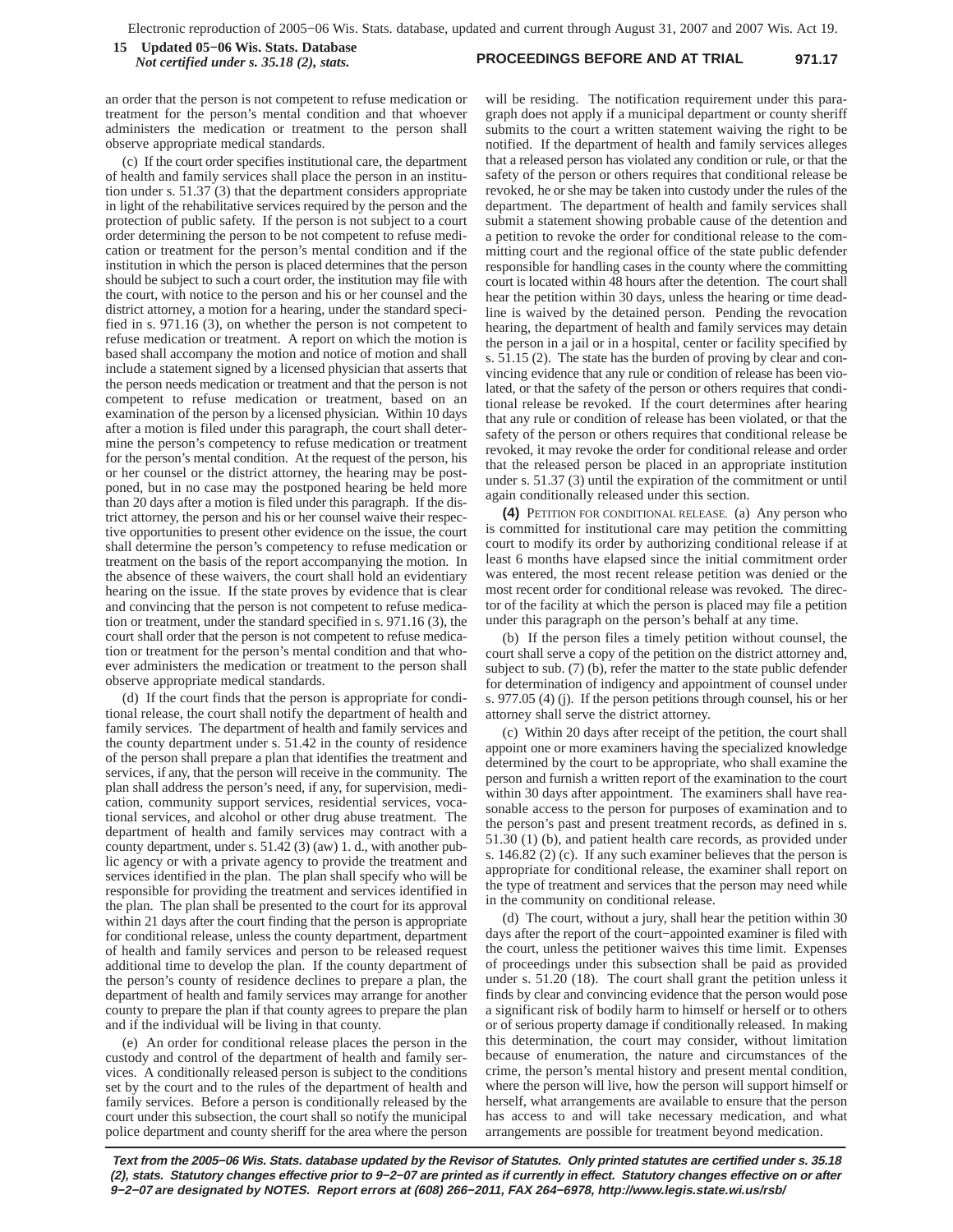# **971.17 PROCEEDINGS BEFORE AND AT TRIAL** *Not certified under s. 35.18 (2), stats.*

**Updated 05−06 Wis. Stats. Database 16**

(e) 1. If the court finds that the person is appropriate for conditional release, the court shall notify the department of health and family services. Subject to subd. 2. and 3., the department of health and family services and the county department under s. 51.42 in the county of residence of the person shall prepare a plan that identifies the treatment and services, if any, that the person will receive in the community. The plan shall address the person's need, if any, for supervision, medication, community support services, residential services, vocational services, and alcohol or other drug abuse treatment. The department of health and family services may contract with a county department, under s. 51.42 (3) (aw) 1. d., with another public agency or with a private agency to provide the treatment and services identified in the plan. The plan shall specify who will be responsible for providing the treatment and services identified in the plan. The plan shall be presented to the court for its approval within 60 days after the court finding that the person is appropriate for conditional release, unless the county department, department of health and family services and person to be released request additional time to develop the plan.

2. If the county department of the person's county of residence declines to prepare a plan, the department of health and family services may arrange for any other county to prepare the plan if that county agrees to prepare the plan and if the person will be living in that county. This subdivision does not apply if the person was found not guilty of a sex offense, as defined in s. 301.45 (1d) (b), by reason of mental disease or defect.

3. If the county department for the person's county of residence declines to prepare a plan for a person who was found not guilty of a sex offense, as defined in s. 301.45 (1d) (b), by reason of mental disease or defect, the department may arrange for any of the following counties to prepare a plan if the county agrees to do so:

a. The county in which the person was found not guilty by reason of mental disease or defect, if the person will be living in that county.

b. A county in which a treatment facility for sex offenders is located, if the person will be living in that facility.

**(4m)** NOTICE ABOUT CONDITIONAL RELEASE. (a) In this subsection:

1. "Crime" has the meaning designated in s. 949.01 (1).

2. "Member of the family" means spouse, child, sibling, parent or legal guardian.

3. "Victim" means a person against whom a crime has been committed.

(b) If the court conditionally releases a defendant under this section, the district attorney shall do all of the following in accordance with par. (c):

1. Make a reasonable attempt to notify the victim of the crime committed by the defendant or, if the victim died as a result of the crime, an adult member of the victim's family or, if the victim is younger than 18 years old, the victim's parent or legal guardian.

2. Notify the department of corrections.

(c) The notice under par. (b) shall inform the department of corrections and the person under par. (b) 1. of the defendant's name and conditional release date. The district attorney shall send the notice, postmarked no later than 7 days after the court orders the conditional release under this section, to the department of corrections and to the last−known address of the person under par. (b) 1.

(d) Upon request, the department of health and family services shall assist district attorneys in obtaining information regarding persons specified in par. (b) 1.

**(5)** PETITION FOR TERMINATION. A person on conditional release, or the department of health and family services on his or her behalf, may petition the committing court to terminate the order of commitment. If the person files a timely petition without counsel, the court shall serve a copy of the petition on the district attorney and, subject to sub. (7) (b), refer the matter to the state

public defender for determination of indigency and appointment of counsel under s. 977.05 (4) (j). If the person petitions through counsel, his or her attorney shall serve the district attorney. The petition shall be determined as promptly as practicable by the court without a jury. The court shall terminate the order of commitment unless it finds by clear and convincing evidence that further supervision is necessary to prevent a significant risk of bodily harm to the person or to others or of serious property damage. In making this determination, the court may consider, without limitation because of enumeration, the nature and circumstances of the crime, the person's mental history and current mental condition, the person's behavior while on conditional release, and plans for the person's living arrangements, support, treatment and other required services after termination of the commitment order. A petition under this subsection may not be filed unless at least 6 months have elapsed since the person was last placed on conditional release or since the most recent petition under this subsection was denied.

**(6)** EXPIRATION OF COMMITMENT ORDER. (a) At least 60 days prior to the expiration of a commitment order under sub. (1), the department of health and family services shall notify all of the following:

1. The court that committed the person.

2. The district attorney of the county in which the commitment order was entered.

3. The appropriate county department under s. 51.42 or 51.437.

(b) Upon the expiration of a commitment order under sub. (1), the court shall discharge the person, subject to the right of the department of health and family services or the appropriate county department under s. 51.42 or 51.437 to proceed against the person under ch. 51 or 55. If none of those departments proceeds against the person under ch. 51 or 55, the court may order the proceeding.

**(6m)** NOTICE ABOUT TERMINATION OR DISCHARGE. (a) In this subsection:

1. "Crime" has the meaning designated in s. 949.01 (1).

2. "Member of the family" means spouse, child, sibling, parent or legal guardian.

3. "Victim" means a person against whom a crime has been committed.

(b) If the court orders that the defendant's commitment is terminated under sub. (5) or that the defendant be discharged under sub. (6), the department of health and family services shall do all of the following in accordance with par. (c):

1. If the person has submitted a card under par. (d) requesting notification, make a reasonable attempt to notify the victim of the crime committed by the defendant, or, if the victim died as a result of the crime, an adult member of the victim's family or, if the victim is younger than 18 years old, the victim's parent or legal guardian.

2. Notify the department of corrections.

(c) The notice under par. (b) shall inform the department of corrections and the person under par. (b) 1. of the defendant's name and termination or discharge date. The department of health and family services shall send the notice, postmarked at least 7 days before the defendant's termination or discharge date, to the department of corrections and to the last−known address of the person under par. (b) 1.

(d) The department of health and family services shall design and prepare cards for persons specified in par. (b) 1. to send to the department. The cards shall have space for these persons to provide their names and addresses, the name of the applicable defendant and any other information the department determines is necessary. The department shall provide the cards, without charge, to district attorneys. District attorneys shall provide the cards, without charge, to persons specified in par. (b) 1. These persons may send completed cards to the department. All departmental records or portions of records that relate to mailing addresses of these per-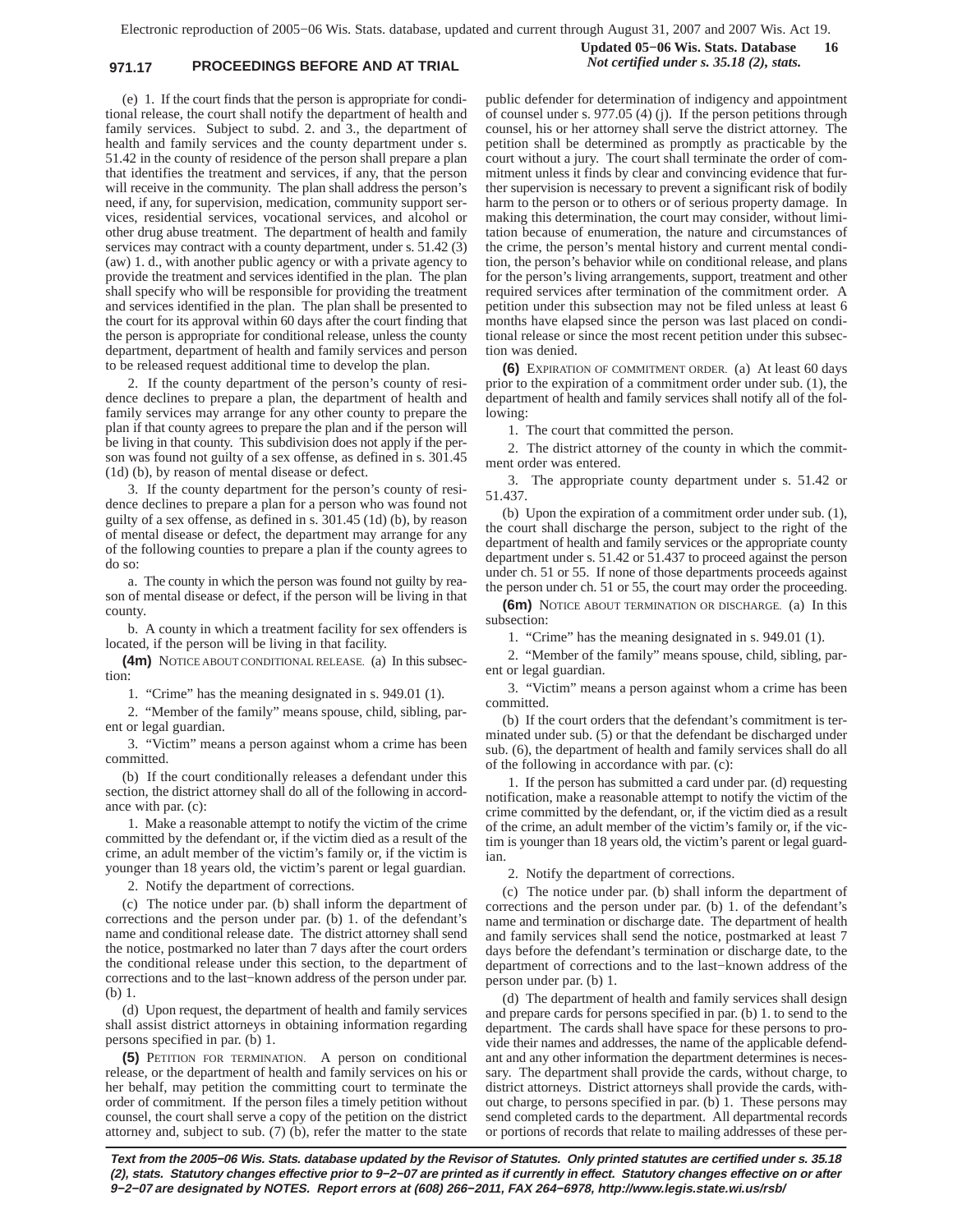### **PROCEEDINGS BEFORE AND AT TRIAL 971.19 17 Updated 05−06 Wis. Stats. Database** *Not certified under s. 35.18 (2), stats.*

sons are not subject to inspection or copying under s. 19.35 (1), except as needed to comply with a request under sub. (4m) (d) or s. 301.46 (3) (d).

**(7)** HEARINGS AND RIGHTS. (a) The committing court shall conduct all hearings under this section. The person shall be given reasonable notice of the time and place of each such hearing. The court may designate additional persons to receive these notices.

(b) Without limitation by enumeration, at any hearing under this section, the person has the right to:

1. Counsel. If the person claims or appears to be indigent, the court shall refer the person to the authority for indigency determinations under s. 977.07 (1).

2. Remain silent.

3. Present and cross−examine witnesses.

4. Have the hearing recorded by a court reporter.

(c) If the person wishes to be examined by a physician, as defined in s. 971.16 (1) (a), or a psychologist, as defined in s. 971.16 (1) (b), or other expert of his or her choice, the procedure under s. 971.16 (4) shall apply. Upon motion of an indigent person, the court shall appoint a qualified and available examiner for the person at public expense. Examiners for the person or the district attorney shall have reasonable access to the person for purposes of examination, and to the person's past and present treatment records, as defined in s. 51.30 (1) (b), and patient health care records as provided under s. 146.82 (2) (c).

(d) Upon a showing by the proponent of good cause under s. 807.13 (2) (c), testimony may be received into the record of a hearing under this section by telephone or live audiovisual means.

**(8)** APPLICABILITY. This section governs the commitment, release and discharge of persons adjudicated not guilty by reason of mental disease or mental defect for offenses committed on or after January 1, 1991. The commitment, release and discharge of persons adjudicated not guilty by reason of mental disease or mental defect for offenses committed prior to January 1, 1991, shall be governed by s. 971.17, 1987 stats., as affected by 1989 Wisconsin Act 31.

**History:** 1975 c. 430; 1977 c. 353; 1977 c. 428 s. 115; 1983 a. 359; Sup. Ct. Order, 141 Wis. 2d xiii (1987); 1987 a. 394; 1989 a. 31, 142, 334, 359; Sup. Ct. Order, 158 Wis. 2d xvii (1990); 1991 a. 39, 189, 269; 1993 a. 16, 98, 227; 1995 a. 27 s. 9126 (19); 1995 a. 417, 425, 440, 448; 1997 a. 35, 130, 181, 252, 275; 1999 a. 89; 2001 a. 95, 109; 2003 a. 50; 2005 a. 277, 431.

**Cross Reference:** See also ch. HFS 98, Wis. adm. code.

**Judicial Council Note, 1990:** Sub. (7) (d) [created] conforms the standard for admission of testimony by telephone or live audio–visual means at hearings under this section to that governing other evidentiary criminal proceedings. [Re Order eff. 1−1−91]

Neither sub. (3), the due process clause, or the equal protection clause provides a right to a jury trial in recommitment proceedings. State v. M.S. 159 Wis. 2d 206, 464 N.W.2d 41 (Ct. App. 1990).

The state, and not the county, is responsible for funding the conditions for a person conditionally released under this section. Rolo v. Goers, 174 Wis. 2d 709, 497 N.W.2d 724 (Ct. App. 1993).

It is not a denial of due process for an insanity acquitee to be confined to a state health facility for so long as he or she is considered dangerous, although sane, provided that: 1) the commitment does not exceed the maximum term of imprisonment that could have been imposed for the criminal offense charged; and 2) the state bears the burden of proof that the commitment should continue because the individual is a danger to himself, herself, or others. State v. Randall, 192 Wis. 2d 800, 532 N.W.2d 94 (1995), 94−1053.

The sentence of a defendant convicted of committing a crime while committed due to a prior not guilty by reason of mental disease or defect commitment under s. 971.17 may not be served concurrent with the commitment. State v. Szulczewski, 209 Wis. 2d 1, 561 N.W.2d 781 (Ct. App. 1997), 96−1323.

A court may not order a prison sentence consecutive to an s. 971.17 commitment. A sentence can only be imposed concurrent or consecutive to another sentence. State v. Harr, 211 Wis. 2d 584, 568 N.W.2d 307 (Ct. App. 1997), 96−2815.

A commitment under this section is legal cause under s. 973.15 (8) to stay the sentence of a defendant who commits a crime while serving the commitment. Whether to stay the sentence while the commitment is in effect or to begin the sentence immediately is within the sentencing court's discretion. State v. Szulczewski, 216 Wis. 2d 495, 574 N.W.2d 660 (1998), 96−1323.

The 30−day requirement in sub. (3) (e) is directory. The failure to have a hearing within 30 days of filing a petition to revoke a conditional release does not cause the court to lose competence to decide a second petition. State v. Schertz, 2002 WI App 289, 258 Wis. 2d 351, 655 N.W.2d 175, 02−0789.

Section 51.75, the interstate compact on mental health, does not apply to individuals found not guilty of criminal charges by reason of mental disease or defect in accord with this section. State v. Devore, 2004 WI App 87, 272 Wis. 2d 383, 679 N.W.2d 890, 03−2323.

Sub. (3) (c) is unconstitutional to the extent that it allows administration of psychotropic medication to an inmate based on a finding of incompetence to refuse without there being a finding that the inmate is dangerous to himself or others. Enis. v. DHSS, 962 F. Supp. 1192 (1997).

**971.18 Inadmissibility of statements for purposes of examination.** A statement made by a person subjected to psychiatric examination or treatment pursuant to this chapter for the purposes of such examination or treatment shall not be admissible in evidence against the person in any criminal proceeding on any issue other than that of the person's mental condition.

**History:** 1993 a. 486.

**971.19 Place of trial. (1)** Criminal actions shall be tried in the county where the crime was committed, except as otherwise provided.

**(2)** Where 2 or more acts are requisite to the commission of any offense, the trial may be in any county in which any of such acts occurred.

**(3)** Where an offense is committed on or within one−fourth of a mile of the boundary of 2 or more counties, the defendant may be tried in any of such counties.

**(4)** If a crime is committed in, on or against any vehicle passing through or within this state, and it cannot readily be determined in which county the crime was committed, the defendant may be tried in any county through which such vehicle has passed or in the county where the defendant's travel commenced or terminated.

**(5)** If the act causing death is in one county and the death ensues in another, the defendant may be tried in either county. If neither location can be determined, the defendant may be tried in the county where the body is found.

**(6)** If an offense is commenced outside the state and is consummated within the state, the defendant may be tried in the county where the offense was consummated.

**(7)** If a crime is committed on boundary waters at a place where 2 or more counties have common jurisdiction under s. 2.03 or 2.04 or under any other law, the prosecution may be in either county. The county whose process against the offender is first served shall be conclusively presumed to be the county in which the crime was committed.

**(8)** In an action for a violation of s. 948.31, the defendant may be tried in the county where the crime was committed or the county of lawful residence of the child.

**(9)** In an action under s. 301.45 (6) (a) or (ag), the defendant may be tried in the defendant's county of residence at the time that the complaint is filed. If the defendant does not have a county of residence in this state at the time that the complaint is filed, or if the defendant's county of residence is unknown at the time that the complaint is filed, the defendant may be tried in any of the following counties:

(a) Any county in which he or she has resided while subject to s. 301.45.

(b) The county in which he or she was convicted, found not guilty or not responsible by reason of mental disease or defect or adjudicated delinquent for the sex offense that requires the person to register under s. 301.45.

(c) If the defendant is required to register under s. 301.45 (1g) (dt), the county in which the person was found to be a sexually violent person under ch. 980.

(d) If the person is required to register only under s. 301.45 (1g) (f) or (g), any county in which the person has been a student in this state or has been employed or carrying on a vocation in this state.

**(10)** In an action under s. 30.547 for intentionally falsifying an application for a certificate of number, a registration or a certificate of title, the defendant may be tried in the defendant's county of residence at the time that the complaint is filed, in the county where the defendant purchased the boat if purchased from a dealer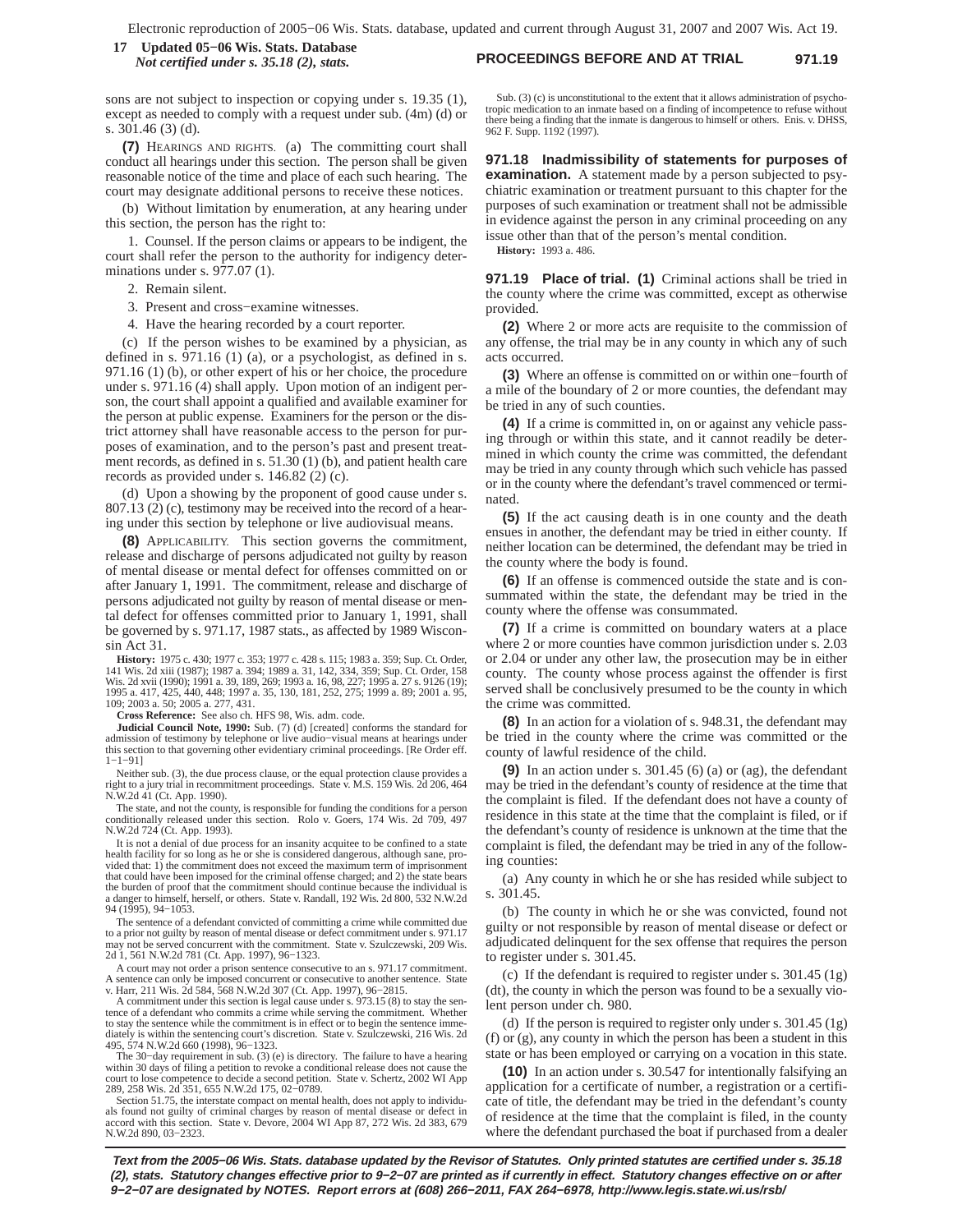## **971.19 PROCEEDINGS BEFORE AND AT TRIAL** *Not certified under s. 35.18 (2), stats.*

or the county where the department of natural resources received the application.

**(11)** In an action under s. 943.201, the defendant may be tried in the county where the victim or intended victim resided at the time of the offense or in any other county designated under this section. In an action under s. 943.203, the defendant may be tried in the county where the victim or intended victim was located at the time of the offense or in any other county designated under this section.

**(12)** Except as provided in s. 971.223, in an action for a violation of chs. 5 to 12, subch. III of ch. 13, or subch. III of ch. 19, or for a violation of any other law arising from or in relation to the official functions of the subject of the investigation or any matter that involves elections, ethics, or lobbying regulation under subch. 5 to 12 [ chs. 5 to 12], subch. III of ch. 13, or subch. III of ch. 19 a defendant who is a resident of this state shall be tried in circuit court for the county where the defendant resides. For purposes of this subsection, a person other than a natural person resides within a county if the person's principal place of operation is located within that county.

**NOTE: Sub. (12) is created by 2007 Wis. Act 1 eff. the initiation date as set forth in section 209 (1) of that Act. The bracketed language indicates the correct cross−reference. Corrective legislation is pending.**

**History:** 1987 a. 332; 1993 a. 98, 486; 1995 a. 440; 1997 a. 198; 1999 a. 89; 2003 a. 36; 2007 a. 1.

When failure to file a registration form and the act of soliciting contributions were<br>elements of the offense, venue was proper in either of the 2 counties under sub. (2).<br>Blenski v. State, 73 Wis. 2d 685, 245 N.W.2d 906 (

A specific instruction on venue needs to be given only when venue is contested. State v. Swinson, 2003 WI App 45, 261 Wis. 2d 633, 660 N.W.2d 12, 02−0395.

**971.20 Substitution of judge. (1)** DEFINITION. In this section, "action" means all proceedings before a court from the filing of a complaint to final disposition at the trial level.

**(2)** ONE SUBSTITUTION. In any criminal action, the defendant has a right to only one substitution of a judge, except under sub. (7). The right of substitution shall be exercised as provided in this section.

**(3)** SUBSTITUTION OF JUDGE ASSIGNED TO PRELIMINARY EXAMINATION. (a) In this subsection, "judge" includes a circuit court commissioner who is assigned to conduct the preliminary examination.

(b) A written request for the substitution of a different judge for the judge assigned to preside at the preliminary examination may be filed with the clerk, or with the court at the initial appearance. If filed with the clerk, the request must be filed at least 5 days before the preliminary examination unless the court otherwise permits. Substitution of a judge assigned to a preliminary examination under this subsection exhausts the right to substitution for the duration of the action, except under sub. (7).

**(4)** SUBSTITUTION OF TRIAL JUDGE ORIGINALLY ASSIGNED. A written request for the substitution of a different judge for the judge originally assigned to the trial of the action may be filed with the clerk before making any motions to the trial court and before arraignment.

**(5)** SUBSTITUTION OF TRIAL JUDGE SUBSEQUENTLY ASSIGNED. If a new judge is assigned to the trial of an action and the defendant has not exercised the right to substitute an assigned judge, a written request for the substitution of the new judge may be filed with the clerk within 15 days of the clerk's giving actual notice or sending notice of the assignment to the defendant or the defendant's attorney. If the notification occurs within 20 days of the date set for trial, the request shall be filed within 48 hours of the clerk's giving actual notice or sending notice of the assignment. If the notification occurs within 48 hours of the trial or if there has been no notification, the defendant may make an oral or written request for substitution prior to the commencement of the proceedings.

**(6)** SUBSTITUTION OF JUDGE IN MULTIPLE DEFENDANT ACTIONS. In actions involving more than one defendant, the request for substitution shall be made jointly by all defendants. If severance has been granted and the right to substitute has not been exercised prior to the granting of severance, the defendant or defendants in each action may request a substitution under this section.

**(7)** SUBSTITUTION OF JUDGE FOLLOWING APPEAL. If an appellate court orders a new trial or sentencing proceeding, a request under this section may be filed within 20 days after the filing of the remittitur by the appellate court, whether or not a request for substitution was made prior to the time the appeal was taken.

**(8)** PROCEDURES FOR CLERK. Upon receiving a request for substitution, the clerk shall immediately contact the judge whose substitution has been requested for a determination of whether the request was made timely and in proper form. If no determination is made within 7 days, the clerk shall refer the matter to the chief judge for the determination and reassignment of the action as necessary. If the request is determined to be proper, the clerk shall request the assignment of another judge under s. 751.03.

**(9)** JUDGE'S AUTHORITY TO ACT. Upon the filing of a request for substitution in proper form and within the proper time, the judge whose substitution has been requested has no authority to act further in the action except to conduct the initial appearance, accept pleas and set bail.

**(10)** FORM OF REQUEST. A request for substitution of a judge may be made in the following form:

STATE OF WISCONSIN

CIRCUIT COURT

.... County

State of Wisconsin

vs.

....(Defendant)

Pursuant to s. 971.20 the defendant (or defendants) request (s) a substitution for the Hon. .... as judge in the above entitled action.

Dated ...., .... (year)

....(Signature of defendant or defendant's attorney) **(11)** RETURN OF ACTION TO SUBSTITUTED JUDGE. Upon the filing of an agreement signed by the defendant or defendant's attorney and by the prosecuting attorney, the substituted judge and the substituting judge, the criminal action and all pertinent records shall be transferred back to the substituted judge.

**History:** 1981 c. 137; 1987 a. 27; 1997 a. 250; 2001 a. 61.

**NOTE: See the 1979−80 Statutes for notes and annotations relating to 971.20 prior to its repeal and recreation by ch. 137, laws of 1981.**

**Judicial Council Note, 1981:** Section 971.20 has been revised to clarify its objective of allowing defendants in criminal trials one substitution of the assigned judge<br>upon making a timely request. The statute is not to be used for delay nor for "judge<br>shopping," but is to ensure a fair and impartial tr does not govern removal for cause of the assigned judge through an affidavit of prejudice.

Sub. (2) clarifies that the defendant has a right to only one substitution of judge in a criminal action, unless an appellate court orders a new trial. Prior sub. (2) so provided, but the effect of this provision was unclear in light of the introductory phrase of prior sub. (3).

Sub. (3) allows the defendant's right of substitution to be used against the judge assigned to the preliminary examination and specifies the timing of these requests. Sub. (4) allows the defendant's right of substitution to be used against the judge

originally assigned to preside at trial, specifying the timing of these requests.

Sub. (5) allows the defendant's right of substitution to be used against a judge assigned to preside at trial in place of the judge originally assigned, specifying the timing of these requests.

Sub. (6) clarifies that all defendants in a single action must join in a substitution request.

Sub. (7) allows a substitution request to be made upon appellate remand for a new trial, irrespective of whether a substitution of judge was requested prior to the appeal. It is the only exception to the rule of one substitution per action. The time limit for the request is tied to filing of the remittitur, in accordance with Rohl v. State, 97 Wis. 2d 514 (1980). [LRB NOTE: Senate Amendment 1 revised this subsection to also allow the substitution request to be made upon appellate remand for new sentencing proceedings.]

Sub. (8) provides for the determination of the timeliness and propriety of the substitution request to be made by the chief judge if the trial judge fails to do so within 7 days.

Sub. (9) is prior sub. (2), amended to allow the judge whose substitution has been requested to accept any plea. The prior statute allowed the judge to accept only pleas of not guilty. This revision promotes judicial economy by allowing the judge whose<br>substitution has been requested to accept a guilty or no contest plea tendered by the<br>defendant before the action is reassigned. Defendants contest pleas accepted by the substituting judge may obtain that result by standing mute or pleading not guilty until after the action has been reassigned.

Sub. (10) is prior sub. (5).

Sub. (11) is prior sub. (6). [Bill 163–S]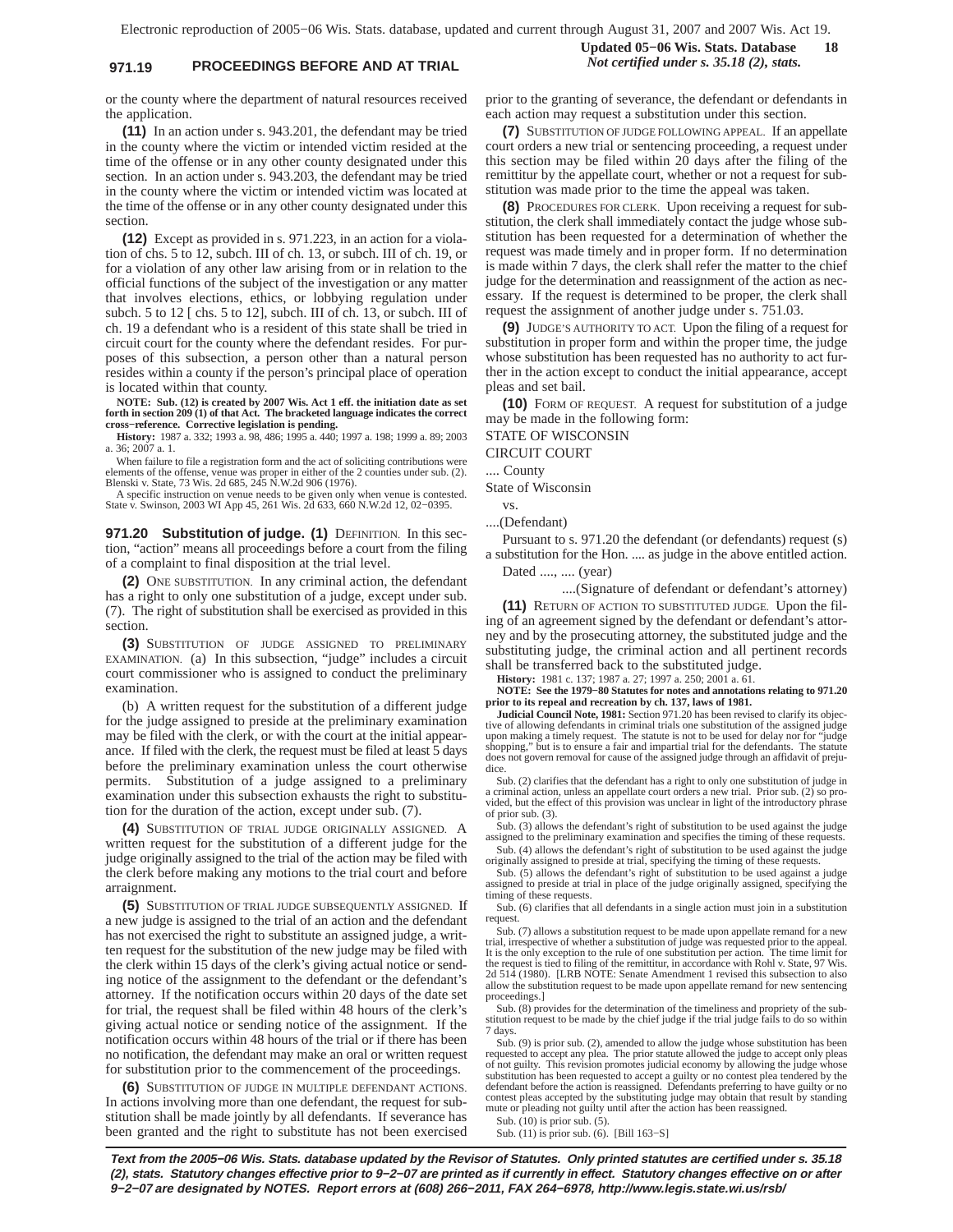#### **PROCEEDINGS BEFORE AND AT TRIAL 971.23 19 Updated 05−06 Wis. Stats. Database** *Not certified under s. 35.18 (2), stats.*

Section 971.20, 1979 stats., was not unconstitutional. State v. Holmes, 106 Wis. 2d 31, 315 N.W.2d 703 (1982).

When an appellate court remands for the exercise of discretion in ordering restitution, it has not remanded for a sentencing proceeding, and the defendant is not entitled to substitution under sub. (7). State v. Foley, 153 Wis. 2d 748, 451 N.W.2d 796 (Ct. App. 1989).

When an initial appearance is conducted before the judge assigned to hear the matter, strict application of the filing deadline is appropriate. When the intake system does not provide adequate notice of the assigned judge prior to arraignment, deadlines are relaxed to allow the defendant to intelligently exercise the right. Tinti v. Waukesha County Circuit Court, 159 Wis. 2d 783, 464 N.W.2d 853 (Ct. App. 1990).

Once a judge is substituted, that judge may only act in the case as specified in sub. (9). Understandable inadvertent appearance before the substituted judge is not a waiver of the substitution. State v. Austin, 171 Wis. 2d 251, 490 N.W.2d 780 (Ct. App. 1992).

When a case is assigned to a newly appointed judge prior to the appointee's taking the judicial oath, the time limit to request a substitution commences on the date the appointee becomes a judge. Strong v. Dane County Circuit Court, 184 Wis. 2d 223, 416 N.W.2d 451 (Ct. App. 1994).

There is no "trial court" under sub. (4) until after a bindover. A motion to reduce bail prior to the bindover was not a motion to the trial court that prevented filing a rest for substitution. Mace v. Green Lake Co. Circuit Court, 193 Wis. 2d 208, 532 N.W.2d 720 (1995).

A defendant who is charged jointly with another defendant may not obtain substitution of a judge under sub. 6) when the codefendant is not yet before the court. Sub.(6) applies in all multiple defendant actions when a codefendant is unavailable to join or refuses to join a substitution request. Garibay v. Circuit Court for Kenosha County, 2002 WI App 164, 256 Wis. 2d 438, 647 N.W.2d 455, 02−0952.

There is no requirement under this section that a judge inform a defendant of the right to substitute a judge or that a judge provide facts bearing on a defendant's exer-cise of the right. State v. Tappa, 2002 WI App 303, 259 Wis. 2d 402, 655 N.W.2d 223, 02−0247.

**971.22 Change of place of trial. (1)** The defendant may move for a change of the place of trial on the ground that an impartial trial cannot be had in the county. The motion shall be made at arraignment, but it may be made thereafter for cause.

**(2)** The motion shall be in writing and supported by affidavit which shall state evidentiary facts showing the nature of the prejudice alleged. The district attorney may file counter affidavits.

**(3)** If the court determines that there exists in the county where the action is pending such prejudice that a fair trial cannot be had, it shall order that the trial be held in any county where an impartial trial can be had. Only one change may be granted under this subsection. The judge who orders the change in the place of trial shall preside at the trial. Preliminary matters prior to trial may be conducted in either county at the discretion of the court. The judge shall determine where the defendant, if he or she is in custody, shall be held and where the record shall be kept. If the criteria under s. 971.225 (1) (a) to (c) exist, the court may proceed under s. 971.225 (2).

**History:** 1981 c. 115.

Relevant factors as to whether a change of venue should have been granted include: 1) the inflammatory nature of publicity concerning the crime; 2) the degree to which adverse publicity permeated the area from which the jury would be drawn; 3) the tim-ing and specificity of the publicity; 4) the degree of care exercised; 5) the amount of difficulty encountered in selecting the jury panel; 6) the extent to which the jurors were familiar with the publicity; 7) the defendants use of challenges available in voir dire 8) the state's participation in adverse publicity; 9) the severity of the offense charged; and 10) the verdict returned. State v. Hebard, 50 Wis. 2d 408, 184 N.W.2d 156 (1970).

While actual prejudice need not be shown, there must be a showing of a reasonable probability of prejudice inherent in the situation. Gibson v. State, 55 Wis. 2d 110, 197 N.W.2d 813 (1972).

The timing, specificity, inflammatory nature, and degree of permeation of publicity is extremely important in determining the likelihood of prejudice in the commu-nity. State ex rel. Hussong v. Froelich, 62 Wis. 2d 577, 215 N.W.2d 390 (1974).

When news stories concerning the crime were accurate informational articles of a nature that would not cause prejudice and 4 months had elapsed between the publication of the news stories and the trial, it tended to indicate little or no prejudice against the defendant. Jones v. State, 66 Wis. 2d 105, 223 N.W.2d 889 (1974).

There was no abuse of discretion in not changing the venue of a prosecution for 1st−degree murder when the transcript of the hearing on the issuance of the arrest warrant was sealed, the preliminary examination and other hearings were closed to the public and press, the police and prosecutor refused to divulge any facts to the public and press, and press reports were generally free from the details of incriminating evidence, straightforward, and not incendiary. State v. Dean, 67 Wis. 2d 513, 227 N.W.2d 712 (1975).

Only the defendant may waive the right to venue where the crime was committed. State v. Mendoza, 80 Wis. 2d 122, 258 N.W.2d 260 (1977).

The right to venue where the crime occurred is not a fundamental right of a criminal defendant. The decision to move for a change of venue is a tactical judgment delegated to counsel that does not require the defendant's personal concurrence. State v. Hereford, 224 Wis. 2d 605, 592 N.W.2d 247 (Ct. App. 1999), 98−1270.

**971.223 Change of place of trial for certain violations. (1)** In an action for a violation of chs. 5 to 12, subch. III of ch. 13, or subch. III of ch. 19, or for a violation of any other law arising from or in relation to the official functions of the subject of the investigation or any matter that involves elections, ethics, or lobbying regulation under chs. 5 to 12, subch. III of ch. 13, or subch. III of ch. 19, a defendant who is a resident of this state may move to change the place of trial to the county where the offense was committed. The motion shall be in writing.

**(2)** The court shall grant a motion under this section if the court determines that the county where the offense was committed is different than the county where the defendant resides. If there is more than one county where the offense was committed, the court shall determine which of the counties where the offense was committed will be the place of trial. The judge who orders the change in the place of trial shall preside at the trial and the jury shall be chosen from the county where the trial will be held. Preliminary matters prior to trial may be conducted in either county at the discretion of the court. The judge shall determine where the record shall be kept and, if the defendant is in custody, where the defendant shall be held.

**(3)** This section does not affect which prosecutor has responsibility under s. 978.05 (1) to prosecute criminal actions arising from violations under sub. (1).

**(4)** This section does not affect the application of s. 971.22. In actions under sub. (1), the court may enter an order under s. 971.225 only if the order is agreed to by the defendant.

**NOTE: This section is created by 2007 Wis. Act 1 eff. the initiation date as set forth in section 209 (1) of that Act.**

**History:** 2007 a. 1.

**971.225 Jury from another county. (1)** In lieu of changing the place of trial under s. 971.22 (3) or 971.223, the court may require the selection of a jury under sub. (2) if:

**NOTE: Sub. (1) (intro.) is shown as amended by 2007 Wis. Act 1 eff. the initiation date as set forth in section 209 (1) of that Act. Prior to that date it reads:**

**(1) In lieu of changing the place of trial under s. 971.22 (3), the court may require the selection of a jury under sub. (2) if:**

(a) The court has decided to sequester the jurors after the commencement of the trial, as provided in s. 972.12;

(b) There are grounds for changing the place of trial under s. 971.22 (1); and

(c) The estimated costs to the county appear to be less using the procedure under this section than using the procedure for holding the trial in another county.

**(2)** If the court decides to proceed under this section it shall follow the procedure under s. 971.22 until the jury is chosen in the 2nd county. At that time, the proceedings shall return to the original county using the jurors selected in the 2nd county. The original county shall reimburse the 2nd county for all applicable costs under s. 814.22.

**History:** 1981 c. 115; 1991 a. 39; 2007 a. 1.

**971.23 Discovery and inspection. (1)** WHAT A DISTRICT ATTORNEY MUST DISCLOSE TO A DEFENDANT. Upon demand, the district attorney shall, within a reasonable time before trial, disclose to the defendant or his or her attorney and permit the defendant or his or her attorney to inspect and copy or photograph all of the following materials and information, if it is within the possession, custody or control of the state:

(a) Any written or recorded statement concerning the alleged crime made by the defendant, including the testimony of the defendant in a secret proceeding under s. 968.26 or before a grand jury, and the names of witnesses to the defendant's written statements.

(b) A written summary of all oral statements of the defendant which the district attorney plans to use in the course of the trial and the names of witnesses to the defendant's oral statements.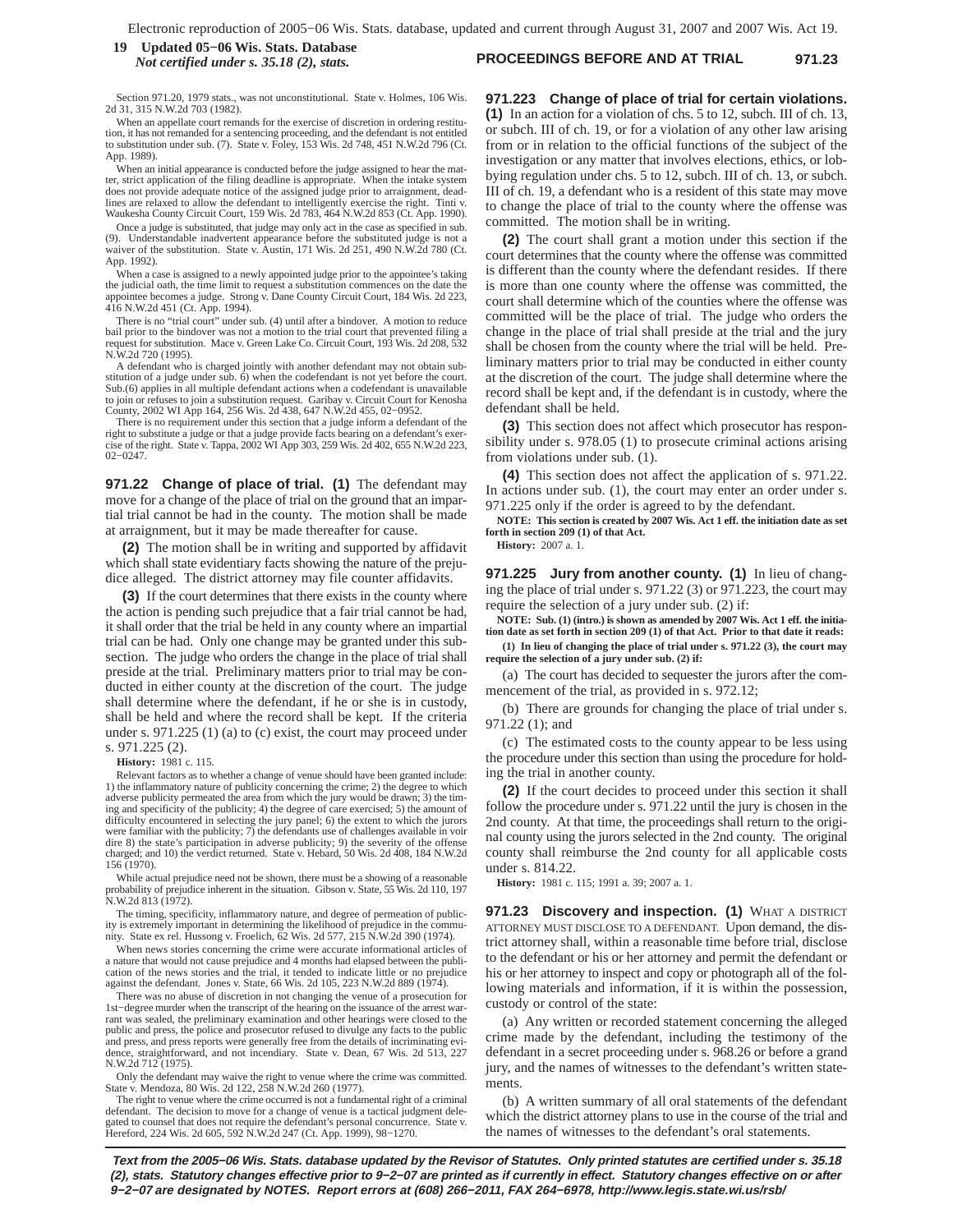# **971.23 PROCEEDINGS BEFORE AND AT TRIAL** *Not certified under s. 35.18 (2), stats.*

**Updated 05−06 Wis. Stats. Database 20**

(bm) Evidence obtained in the manner described under s. 968.31 (2) (b), if the district attorney intends to use the evidence at trial.

(c) A copy of the defendant's criminal record.

(d) A list of all witnesses and their addresses whom the district attorney intends to call at the trial. This paragraph does not apply to rebuttal witnesses or those called for impeachment only.

(e) Any relevant written or recorded statements of a witness named on a list under par. (d), including any audiovisual recording of an oral statement of a child under s. 908.08, any reports or statements of experts made in connection with the case or, if an expert does not prepare a report or statement, a written summary of the expert's findings or the subject matter of his or her testimony, and the results of any physical or mental examination, scientific test, experiment or comparison that the district attorney intends to offer in evidence at trial.

(f) The criminal record of a prosecution witness which is known to the district attorney.

(g) Any physical evidence that the district attorney intends to offer in evidence at the trial.

(h) Any exculpatory evidence.

**(2m)** WHAT A DEFENDANT MUST DISCLOSE TO THE DISTRICT ATTORNEY. Upon demand, the defendant or his or her attorney shall, within a reasonable time before trial, disclose to the district attorney and permit the district attorney to inspect and copy or photograph all of the following materials and information, if it is within the possession, custody or control of the defendant:

(a) A list of all witnesses, other than the defendant, whom the defendant intends to call at trial, together with their addresses. This paragraph does not apply to rebuttal witnesses or those called for impeachment only.

(am) Any relevant written or recorded statements of a witness named on a list under par. (a), including any reports or statements of experts made in connection with the case or, if an expert does not prepare a report or statement, a written summary of the expert's findings or the subject matter of his or her testimony, and including the results of any physical or mental examination, scientific test, experiment or comparison that the defendant intends to offer in evidence at trial.

(b) The criminal record of a defense witness, other than the defendant, which is known to the defense attorney.

(c) Any physical evidence that the defendant intends to offer in evidence at the trial.

**(3)** COMMENT OR INSTRUCTION ON FAILURE TO CALL WITNESS. No comment or instruction regarding the failure to call a witness at the trial shall be made or given if the sole basis for such comment or instruction is the fact the name of the witness appears upon a list furnished pursuant to this section.

**(5)** SCIENTIFIC TESTING. On motion of a party subject to s. 971.31 (5), the court may order the production of any item of physical evidence which is intended to be introduced at the trial for scientific analysis under such terms and conditions as the court prescribes.

**(6)** PROTECTIVE ORDER. Upon motion of a party, the court may at any time order that discovery, inspection or the listing of witnesses required under this section be denied, restricted or deferred, or make other appropriate orders. If the district attorney or defense counsel certifies that to list a witness may subject the witness or others to physical or economic harm or coercion, the court may order that the deposition of the witness be taken pursuant to s. 967.04 (2) to (6). The name of the witness need not be divulged prior to the taking of such deposition. If the witness becomes unavailable or changes his or her testimony, the deposition shall be admissible at trial as substantive evidence.

**(6m)** IN CAMERA PROCEEDINGS. Either party may move for an in camera inspection by the court of any document required to be disclosed under sub. (1) or (2m) for the purpose of masking or

deleting any material which is not relevant to the case being tried. The court shall mask or delete any irrelevant material.

**(7)** CONTINUING DUTY TO DISCLOSE. If, subsequent to compliance with a requirement of this section, and prior to or during trial, a party discovers additional material or the names of additional witnesses requested which are subject to discovery, inspection or production under this section, the party shall promptly notify the other party of the existence of the additional material or names.

**(7m)** SANCTIONS FOR FAILURE TO COMPLY. (a) The court shall exclude any witness not listed or evidence not presented for inspection or copying required by this section, unless good cause is shown for failure to comply. The court may in appropriate cases grant the opposing party a recess or a continuance.

(b) In addition to or in lieu of any sanction specified in par. (a), a court may, subject to sub. (3), advise the jury of any failure or refusal to disclose material or information required to be disclosed under sub. (1) or (2m), or of any untimely disclosure of material or information required to be disclosed under sub. (1) or (2m).

**(8)** NOTICE OF ALIBI. (a) If the defendant intends to rely upon an alibi as a defense, the defendant shall give notice to the district attorney at the arraignment or at least 30 days before trial stating particularly the place where the defendant claims to have been when the crime is alleged to have been committed together with the names and addresses of witnesses to the alibi, if known. If at the close of the state's case the defendant withdraws the alibi or if at the close of the defendant's case the defendant does not call some or any of the alibi witnesses, the state shall not comment on the defendant's withdrawal or on the failure to call some or any of the alibi witnesses. The state shall not call any alibi witnesses not called by the defendant for the purpose of impeaching the defendant's credibility with regard to the alibi notice. Nothing in this section may prohibit the state from calling said alibi witnesses for any other purpose.

(b) In default of such notice, no evidence of the alibi shall be received unless the court, for cause, orders otherwise.

(c) The court may enlarge the time for filing a notice of alibi as provided in par. (a) for cause.

(d) Within 20 days after receipt of the notice of alibi, or such other time as the court orders, the district attorney shall furnish the defendant notice in writing of the names and addresses, if known, of any witnesses whom the state proposes to offer in rebuttal to discredit the defendant's alibi. In default of such notice, no rebuttal evidence on the alibi issue shall be received unless the court, for cause, orders otherwise.

(e) A witness list required under par. (a) or (d) shall be provided in addition to a witness list required under sub. (1) (d) or (2m) (a), and a witness disclosed on a list under sub.  $(1)$  (d) or  $(2m)$  (a) shall be included on a list under par. (a) or (d) if the witness is required to be disclosed under par. (a) or (d).

**(9)** DEOXYRIBONUCLEIC ACID EVIDENCE. (a) In this subsection "deoxyribonucleic acid profile" has the meaning given in s. 939.74 (2d) (a).

(b) Notwithstanding sub. (1) (e) or (2m) (am), if either party intends to submit deoxyribonucleic acid profile evidence at a trial to prove or disprove the identity of a person, the party seeking to introduce the evidence shall notify the other party of the intent to introduce the evidence in writing by mail at least 45 days before the date set for trial; and shall provide the other party, within 15 days of request, the material identified under sub. (1) (e), or par. (2m) (am), whichever is appropriate, that relates to the evidence.

(c) The court shall exclude deoxyribonucleic acid profile evidence at trial, if the notice and production deadlines under par. (b) are not met, except the court may waive the 45 day notice requirement or may extend the 15 day production requirement upon stipulation of the parties, or for good cause, if the court finds that no party will be prejudiced by the waiver or extension. The court may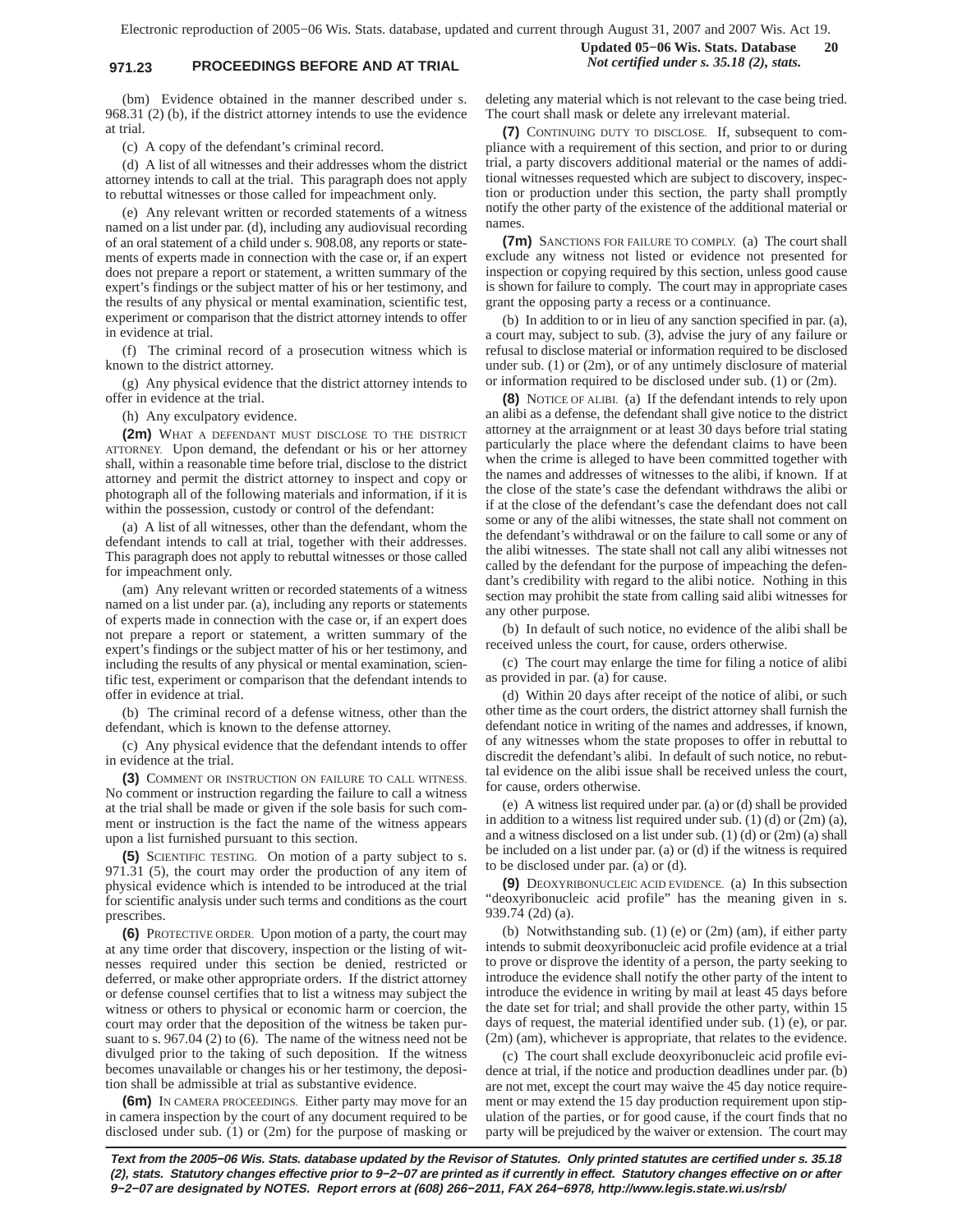#### **PROCEEDINGS BEFORE AND AT TRIAL 971.23 21 Updated 05−06 Wis. Stats. Database** *Not certified under s. 35.18 (2), stats.*

in appropriate cases grant the opposing party a recess or continuance

**(10)** PAYMENT OF PHOTOCOPY COSTS IN CASES INVOLVING INDI-GENT DEFENDANTS. When the state public defender or a private attorney appointed under s. 977.08 requests photocopies of any item that is discoverable under this section, the state public defender shall pay any fee charged for the photocopies from the appropriation under s. 20.550 (1) (f). If the person providing photocopies under this section charges the state public defender a fee for the photocopies, the fee may not exceed the actual, necessary and direct cost of photocopying.

**History:** 1973 c. 196; 1975 c. 378, 421; 1989 a. 121; 1991 a. 223; 1993 a. 16, 486; 1995 a. 27, 387; 2001 a. 16; 2005 a. 42, 279.

Inadequate preparation for trial that results in a district attorney's failure to disclose all scientific reports does not constitute good cause for the failure if the defense is misled, but this is subject to the harmless error rule. Wold v. State, 57 Wis. 2d 344, 204 N.W.2d 482 (1973).

When a prosecutor submitted a list of 97 witnesses he intended to call, the court<br>should have required him to be more specific as to those he really intended to call.<br>Irby v. State, 60 Wis. 2d 311, 210 N.W.2d 755 (1973).

When a party successfully moves to have material masked or deleted from a discovery document, the proper procedure to be pursued is to place it in a sealed enve-lope or container, if necessary, so that it may be preserved for appellate review. State v. Van Ark, 62 Wis. 2d 155, 215 N.W.2d 41 (1974).

Under both the provisions of this section and the constitutional duty of the state to disclose to a criminal defendant evidence that is exculpatory in nature, there is no requirement to provide exculpatory evidence that is not within the exclusive possession of the state and does not surprise or prejudice the defendant. State v. Calhoun, 67 Wis. 2d 204, 226 N.W.2d 504 (1975).

Although substantial evidence indicates that the state had subpoenaed its "rebuttal" witness at least 2 weeks before he was called to testify and deliberately held him<br>back for "dramatic" effect, no objection or motion to suppress was made on the proper<br>ground that the witness was not a bona fide rebu witness' testimony was waived. Caccitolo v. State, 69 Wis. 2d 102, 230 N.W.2d 139 (1975).

The prosecutor's duty to disclose does not ordinarily extend to discovery of crimi-nal records from other jurisdictions. The prosecutor must make good faith efforts to obtain records from other jurisdictions specifically requested by the defense. Jones v. State, 69 Wis. 2d 337, 230 N.W.2d 677 (1975).

Police officers' "memo books" and reports were within the rule requiring production of witness statements, since the books and reports were written by the officers, the reports signed by them, and both officers testified as to the incident preceding defendant's arrest. State v. Groh, 69 Wis. 2d 481, 230 N.W.2d 745 (1975).

When the state calls a witness not included in its list of witnesses, the preferable procedure is not to strike the witness but to allow a defendant, who makes a timely showing of surprise and prejudice, a continuance sufficient to interview the witness. Kutchera v. State, 69 Wis. 2d 534, 230 N.W.2d 750 (1975).

The written summary, under sub. (1), of all oral statements made by the defendant that the state intends to introduce at trial is not limited to statements to the police. Incriminating statements made by the defendant to 2 witnesses were within the scope of the disclosure statute. Kutchera v. State, 69 Wis. 2d 534, 230 N.W.2d 750 (1975).

All statements, whether possessed by direct−examining counsel or cross−examining counsel, must be produced; mere notes need not be produced. State v. Lenarchick, 74 Wis. 2d 425, 247 N.W.2d 80 (1976).

When the defendant relied solely on an alibi defense and on the day of trial the complaining witness changed her mind as to the date of the occurrence, a request for a continuance based on surprise was properly denied because the defendant failed to show prejudice from the unexpected testimony. Angus v. State, 76 Wis. 2d 191, 251 N.W.2d 28 (1977).

A generalized inspection of prosecution files by defense counsel prior to a preliminary hearing is so inherently harmful to the orderly administration of justice that the trial court may not confer such a right. Matter of State ex rel. Lynch v. County Ct. 82 Wis. 2d 454, 262 N.W.2d 773 (1978).

Under sub. (8) (d), the state must provide the names of all people who will testify at any time during the trial that the defendant was at the scene of the crime. Tucker v. State, 84 Wis. 2d 630, 267 N.W.2d 630 (1978).

The trial court erred in ordering the defense to turn over "transcripts" of interviews between defense counsel, the defendant, and alibi witnesses, when oral statements were not recorded verbatim. Pohl v. State, 96 Wis. 2d 290, 291 N.W.2d 554 (1980).

The prosecutor's repeated failure to disclose prior statements of witnesses was not prosecutorial overreaching that would bar reprosecution after the defendant moved for a mistrial. State v. Copening, 100 Wis. 2d 700, 303 N.W.2d 821 (1981).

Under the facts of the case, the victim's medical records were not reports required to be disclosed under sub. (5). State v. Moriarty, 107 Wis. 2d 622, 321 N.W.2d 324 (Ct. App. 1982).

When the defendant was not relying on an alibi defense and did not file a notice of alibi, the court did not abuse its discretion in barring alibi testimony. State v. Burroughs, 117 Wis. 2d 293, 344 N.W.2d 149 (1984).

There are 3 different situations of prosecutorial nondisclosure, each with a different standard: 1) when the undisclosed evidence shows the prosecutor's case included perjury; 2) when the defense made a pretrial request for specific evidence; and 3) when the defense made no request or a general request for exculpatory evidence. State v. Ruiz, 118 Wis. 2d 177, 347 N.W.2d 352 (1984).

A defendant charged as a "party to a crime" for conspiratorial planning of a robbery was not required to give an alibi notice regarding testimony concerning the defen-<br>dant's whereabouts during planning sessions, as an alibi is a denial of being present<br>at the scene of the crime when it was committed. Stat 237, 349 N.W.2d 692 (1984).

When blood alcohol content is tested under statutory procedures, results of the test are mandatorily admissible. The physical sample tested is not evidence intended, required, or even susceptible of being produced by the state under ss. 971.23 (4) and (5). State v. Ehlen, 119 Wis. 2d 451, 351 N.W.2d 503 (1984).

When the state impounded a vehicle but released it to a scrap dealer before the defendant's expert could examine it, the charge was properly dismissed for destrucdefendant's expert could examine it, the charge was properly dismissed for destruc-tion of exculpatory evidence. State v. Hahn, 132 Wis. 2d 351, 392 N.W.2d 464 (Ct. App. 1986).

Sub. (7) requires determination by the trial court of whether noncompliance was for good cause. If it was not, exclusion is mandatory; if it was, sanction is discretionary. State v. Wild, 146 Wis. 2d 18, 429 N.W.2d 105 (Ct. App. 1988).

Criminal defendants are not required to comply with the rules of criminal procedure to obtain a record available under the open records law. State ex rel. Young v. Shaw, 165 Wis. 2d 276, 477 N.W.2d 340 (Ct. App. 1991).

When the state inferred that a complainant sought psychological treatment as the result of a sexual assault by the defendant but did not offer the psychological records or opinions of the therapist as evidence, it was not improper to deny the defendant access to the records when the court determined that the records contained nothing that was material to the fairness of the trial. State v. Mainiero, 189 Wis. 2d 80, 525 N.W.2d 304 (Ct. App. 1994).

Although of public record, it is an intolerable burden on a defendant to be required to continually comb criminal records to determine if any of the state's witnesses are subject to criminal penalty. The burden is on the state to provide this information, particularly in light of a discovery request for the criminal records of the state's wit-nesses. State v. Randall, 197 Wis. 2d 29, 539 N.W.2d 708 (Ct. App. 1995).

Sub. (2m) requires disclosure of relevant substantive information that a defense expert is expected to present at trial whether as to findings, test results, or a description of proposed testimony. The privilege against self−incrimination and the right to pres-ent a defense are not violated by the requirement. State v. Revels, 221 Wis. 2d 315, 585 N.W.2d 602 (Ct. App. 1998), 97−3148.

This section does not provide for postconviction discovery, but a defendant has a right to postconviction discovery when the sought after evidence is relevant to an issue of consequence. State v. O'Brien, 223 Wis. 2d 303, 588 N.W.2d 8 (1999), 96−3028.

The state's failure to disclose that it took samples but failed to have them analyzed affected the defendant's right to a fair trial, because it prevented the defendant from raising the issue of the reliability of the investigation and from challenging the credibility of a witness who testified that the test had not been performed. State v. DelReal, 225 Wis. 2d 565, 593 N.W.2d 461 (Ct. App.1999), 97–1480.<br>When an indigent defendant requests the state to furnish a free transcript

rate trial of a codefendant, the defendant must show that the transcript will be valuable to him or her. State v. Oswald, 2000 WI App 3, 232 Wis. 2d 103, 606 N.W.2d 238, 97−1219.

Sub. (2m) (am) requires that any statement made by a witness named in a list under par. (a) must be disclosed. Once a party is included on the list of witnesses under pa (a), statements by the witness must be disclosed. State v. Gribble, 2001 WI App 227, 248 Wis. 2d 409, 636 N.W.2d 488, 00−1821.

"Plans to use" in sub. (1) (b) embodies an objective standard−−what a reasonable prosecutor should have known and would have done under the circumstances of the case. The issue is whether a reasonable prosecutor, exercising due diligence, should have known of the defendant's statements before trial, and if so, would have planned to use them in the course of trial. The knowledge of law enforcement officers may in some cases be imputed to the prosecutor. Good faith alone does not constitute good cause for failing to disclose under sub. (7m). State v. DeLao, 2002 WI 49, 252 Wis. 2d 289, 643 N.W.2d 480, 00−1638.

A prosecutor has no duty to list a rebuttal witness if it is anticipated before trial that the witness will be called. The defense takes its chances when offering a theory of defense and the state can keep knowledge of its legitimate rebuttal witnesses from the defendant without violating sub. (1) (d). State v. Konkol, 2002 WI App 174, 256 Wis. 2d 725, 649 N.W.2d 300, 01−2126.

A witness's probationary status was relevant and should have been disclosed by the prosecution under sub. (7). That the defendant disclosed to the jury that the witness had been convicted of a crime did not obviate the requirement that the status be disclosed. A witness's probationary status is relevant because it and the fear of possible revocation are pertinent to the material issue of whether the witness has ulterior motives to shape his or her testimony. State v. White, 2004 WI App 78, 271 Wis. 2d 742, 680 N.W.2d 362, 03−1132.

Due process does not require the disclosure of material exculpatory impeachment information before a defendant enters into a plea bargain. However, a defendant making a statutory discovery demand may be entitled to material exculpatory impeachment evidence before entering into a plea bargain if the plea bargain is entered into within the time frame when the prosecutor would have been statutorily required to disclose the information. A defendant may withdraw a guilty plea on nonconstitutional grounds after demonstrating that withdrawal is necessary to avoid a manifest injustice. State v. Harris, 2004 WI 64, 272 Wis. 2d 80, 680 N.W.2d 737, 02−2433.

Sub. (7m) (a) does not prevent the prosecution, whose evidence was excluded for violation of this section, from moving for dismissal without prejudice and refiling he charges and introducing the same evidence in a subsequent proceeding if there was no violation of this section in the subsequent proceeding. State v. Miller, 2004 WI App 117, 274 Wis. 2d 471, 683 N.W.2d 485, 03−1747.

Of necessity, the defense of alibi involves presence of the defendant at a place other than the scene of the crime, at the time the crime was committed. Since an alibi derives its potency as a defense from the fact that it involves the physical impossibil-ity of the accused's guilt, a purported alibi that leaves it possible for the accused to be the guilty person is no alibi at all. In this case, testimony did not constitute an alibi because it placed the defendant in the same hallway as the crime scene and did not indicate that it was physically impossible for the defendant to have committed the offense, but placed her in the immediate vicinity of the crime. Therefore, notice of an alibi witness under sub. (8) was not required. State v. Harp, 2005 WI App 250, 288 Wis. 2d 441, 707 N.W.2d 304, 04−3240.

The state unconstitutionally excluded the defendant's alibi testimony for failure to comply with this section, but the error was harmless. Alicea v. Gagnon, 675 F.2d 913 (1982).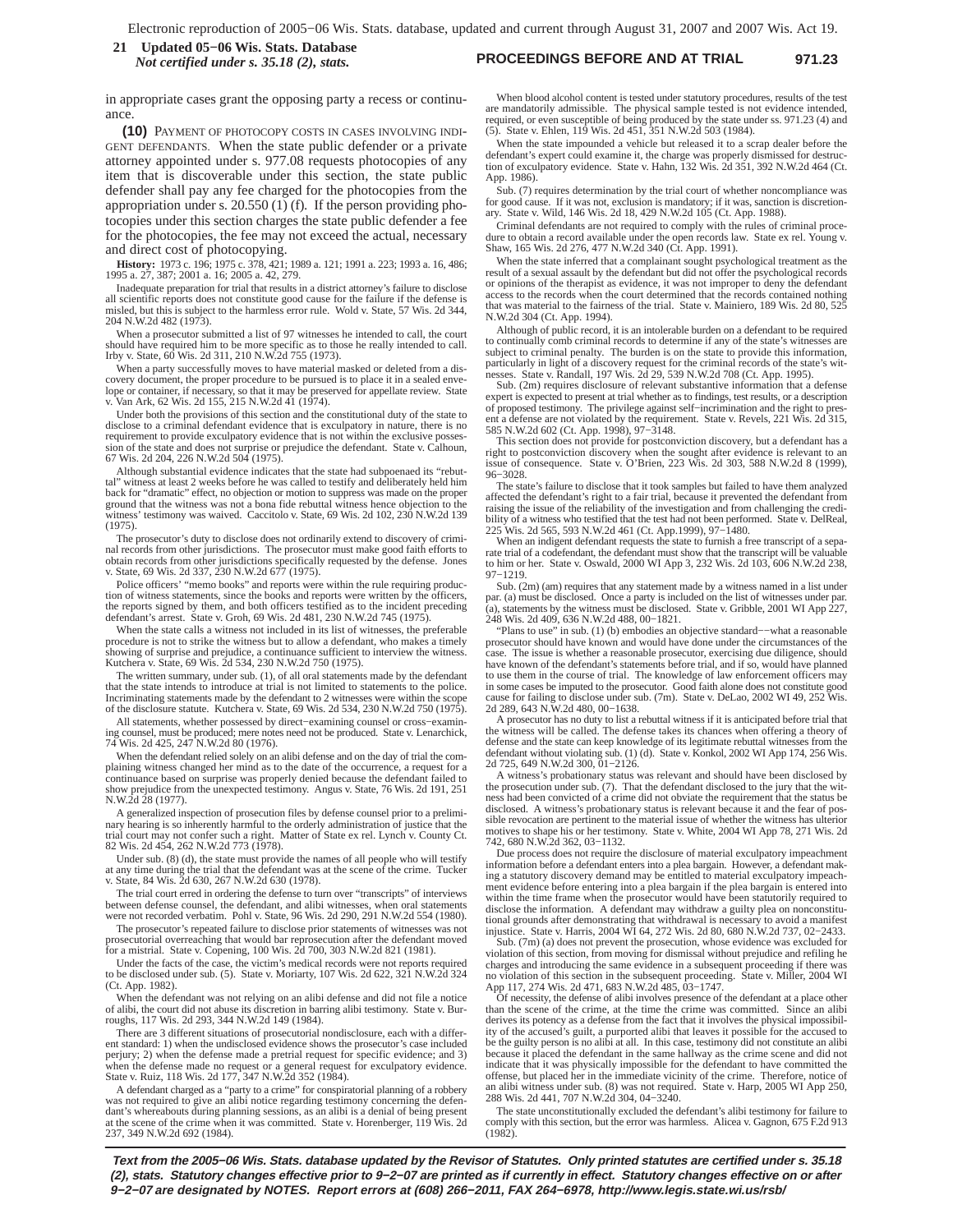# **971.23 PROCEEDINGS BEFORE AND AT TRIAL** *Not certified under s. 35.18 (2), stats.*

Comparison of federal discovery and the ABA standards with the Wisconsin statute. 1971 WLR 614.

**971.26 Formal defects.** No indictment, information, complaint or warrant shall be invalid, nor shall the trial, judgment or other proceedings be affected by reason of any defect or imperfection in matters of form which do not prejudice the defendant.

The fact that the information alleged the wrong date for the offense was not prejudicial when the complaint stated the correct date and there was no evidence that the defendant was misled. A charge of the violation of s. "946.42 (2) (a) (c)" was a techni-cal defect of language when both paragraphs applied. Burkhalter v. State, 52 Wis. 2d 413, 190 N.W.2d 502 (1971).

The failure to cite in the information and certificate of conviction the correct statutory subsections violated was immaterial when defendant the could not show that he was misled. Craig v. State, 55 Wis. 2d 489, 198 N.W.2d 609 (1972).

A lack of prejudice to the defendant, notwithstanding technical defects in the information, was made patent by defense counsel's concession that his client knew precisely what crime he was charged with having committed, and the absence in the record of any such claim asserted during the case, which was vigorously tried. Clark v. State, 62 Wis. 2d 194, 214 N.W.2d 450 (1974).

Failure to allege lack of consent was not a fatal jurisdictional defect of an informa-tion charging burglary. Schleiss v. State, 71 Wis. 2d 733, 239 N.W.2d 68 (1976).

No statute authorizes a clerk of court's office to correct a clerical error in the sentence portion of a judgment of conviction. The circuit court, and not the clerk's office, must determine the merits of a request for a change in the sentence portion of a written judgment because of an alleged clerical error. State v. Prihoda, 2000 WI 123, 239 Wis. 2d 244, 618 N.W.2d 857, 98−2263.

**971.27 Lost information, complaint or indictment.** In the case of the loss or destruction of an information or complaint, the district attorney may file a copy, and the prosecution shall proceed without delay from that cause. In the case of the loss or destruction of an indictment, an information may be filed.

**971.28 Pleading judgment.** In pleading a judgment or other determination of or proceeding before any court or officer, it shall be sufficient to state that the judgment or determination was duly rendered or made or the proceeding duly had.

**971.29 Amending the charge. (1)** A complaint or information may be amended at any time prior to arraignment without leave of the court.

**(2)** At the trial, the court may allow amendment of the complaint, indictment or information to conform to the proof where such amendment is not prejudicial to the defendant. After verdict the pleading shall be deemed amended to conform to the proof if no objection to the relevance of the evidence was timely raised upon the trial.

**(3)** Upon allowing an amendment to the complaint or indictment or information, the court may direct other amendments thereby rendered necessary and may proceed with or postpone the trial.

When there is evidence that a jury could believe proved guilt, the trial court cannot sua sponte set aside the verdict, amend the information, and find defendant guilty on a lesser charge. State v. Helnik, 47 Wis. 2d 720, 177 N.W.2d 881 (1970).

A variance was not material when the court amended the charge against the defendant to charge a lesser included crime. Moore v. State, 55 Wis. 2d 1, 197 N.W.2d 820 (1972).

Sub. (2), in regard to amendments after verdict, applies only to technical variances in the complaint, not material to the merits of the action. It may not be used to substitute a new charge. State v. Duda, 60 Wis. 2d 431, 210 N.W.2d 763 (1973).

The refusal of a proposed amendment of an information has no effect on the original information. An amendment to charge a violation of a substantive section as well as a separate penalty section is not prejudicial to a defendant. Wagner v. State, 60 Wis. 2d 722, 211 N.W.2d 449 (1973).

Sub. (1) does not prohibit amendment of the information with leave of the court after arraignment, but before trial, provided that the defendant's rights are not preju-diced. Whitaker v. State, 83 Wis. 2d 368, 265 N.W.2d 575 (1978).

Notice of the nature and cause of the accusations is a key factor in determining<br>whether an amendment at trial has prejudiced a defendant. The inquiry is whether<br>the new charge is so related to the transaction and facts ad hearing that a defendant cannot be surprised by the new charge since the preparation for the new charge would be no different than the preparation for the old charge. State v. Neudorff, 170 Wis. 2d 608, 489 N.W.2d 689 (Ct. App. 1992).

Failure of the state to obtain court permission to file a post−arraignment amended information did not deprive the court of subject matter jurisdiction. State v. Webster, 196 Wis. 2d 308, 538 N.W.2d 810 (Ct. App. 1995), 93−3217.

The trial court cannot after trial amend a charge of sexual intercourse with a child to one of contributing to the delinquency of a minor since the offenses require proof of different facts and the defendant is entitled to notice of the charge against him. LaFond v. Quatsoe, 325 F. Supp. 1010 (1971).

**Updated 05−06 Wis. Stats. Database 22**

**971.30 Motion defined. (1)** ''Motion" means an application for an order.

**(2)** Unless otherwise provided or ordered by the court, all motions shall meet the following criteria:

(a) Be in writing.

(b) Contain a caption setting forth the name of the court, the venue, the title of the action, the file number, a denomination of the party seeking the order or relief and a brief description of the type of order or relief sought.

(c) State with particularity the grounds for the motion and the order or relief sought.

**History:** Sup. Ct. Order, 171 Wis. 2d xix (1992).

**971.31 Motions before trial. (1)** Any motion which is capable of determination without the trial of the general issue may be made before trial.

**(2)** Except as provided in sub. (5), defenses and objections based on defects in the institution of the proceedings, insufficiency of the complaint, information or indictment, invalidity in whole or in part of the statute on which the prosecution is founded, or the use of illegal means to secure evidence shall be raised before trial by motion or be deemed waived. The court may, however, entertain such motion at the trial, in which case the defendant waives any jeopardy that may have attached. The motion to suppress evidence shall be so entertained with waiver of jeopardy when it appears that the defendant is surprised by the state's possession of such evidence.

**(3)** The admissibility of any statement of the defendant shall be determined at the trial by the court in an evidentiary hearing out of the presence of the jury, unless the defendant, by motion, challenges the admissibility of such statement before trial.

**(4)** Except as provided in sub. (3), a motion shall be determined before trial of the general issue unless the court orders that it be deferred for determination at the trial. All issues of fact arising out of such motion shall be tried by the court without a jury.

**(5)** (a) Motions before trial shall be served and filed within 10 days after the initial appearance of the defendant in a misdemeanor action or 10 days after arraignment in a felony action unless the court otherwise permits.

(b) In felony actions, motions to suppress evidence or motions under s. 971.23 or objections to the admissibility of statements of a defendant shall not be made at a preliminary examination and not until an information has been filed.

(c) In felony actions, objections based on the insufficiency of the complaint shall be made prior to the preliminary examination or waiver thereof or be deemed waived.

**(6)** If the court grants a motion to dismiss based upon a defect in the indictment, information or complaint, or in the institution of the proceedings, it may order that the defendant be held in custody or that the defendant's bail be continued for not more than 72 hours pending issuance of a new summons or warrant or the filing of a new indictment, information or complaint.

**(7)** If the motion to dismiss is based upon a misnomer, the court shall forthwith amend the indictment, information or complaint in that respect, and require the defendant to plead thereto.

**(8)** No complaint, indictment, information, process, return or other proceeding shall be dismissed or reversed for any error or mistake where the case and the identity of the defendant may be readily understood by the court; and the court may order an amendment curing such defects.

**(9)** A motion required to be served on a defendant may be served upon the defendant's attorney of record.

**(10)** An order denying a motion to suppress evidence or a motion challenging the admissibility of a statement of a defendant may be reviewed upon appeal from a judgment of conviction notwithstanding the fact that such judgment was entered upon a plea of guilty.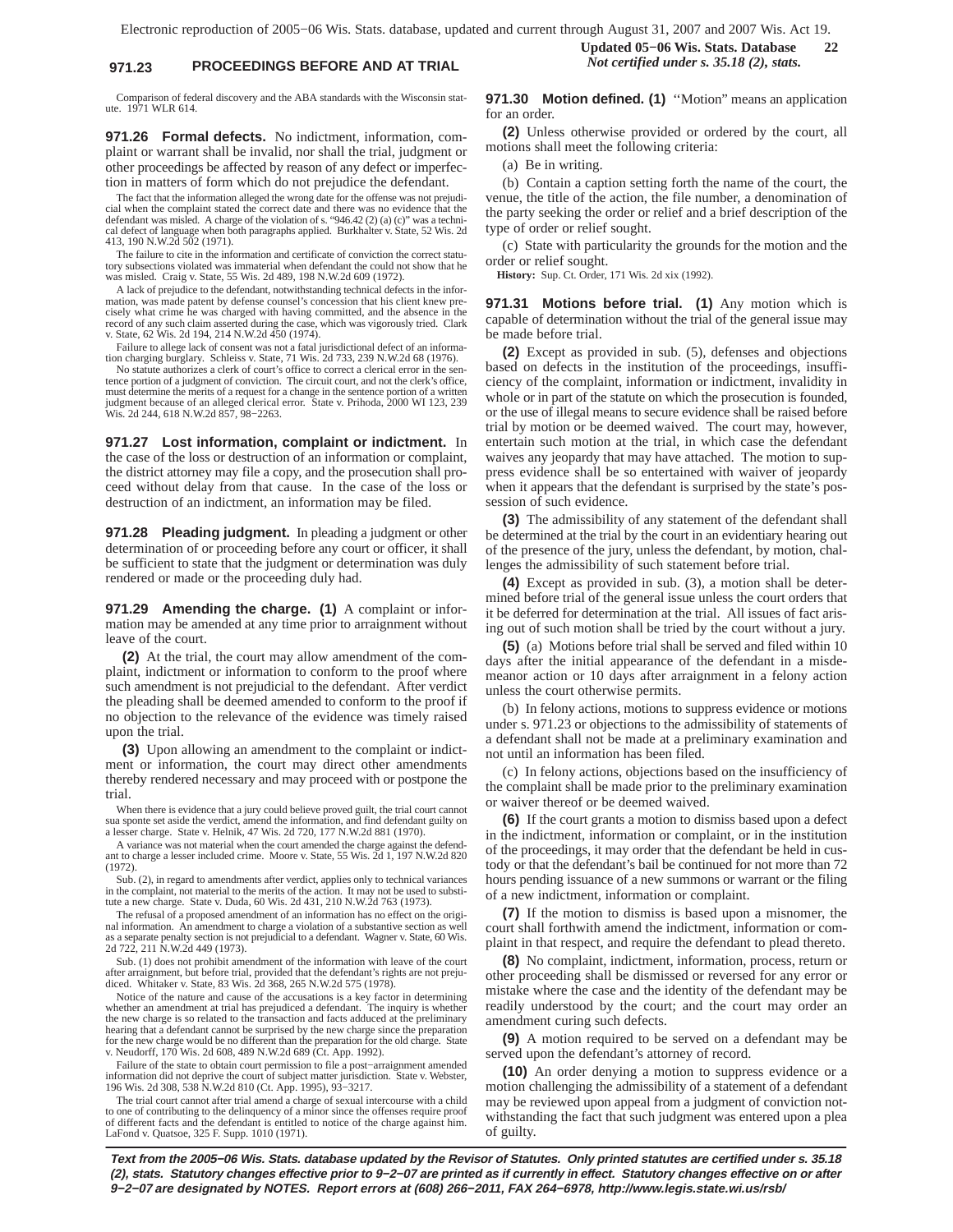#### **PROCEEDINGS BEFORE AND AT TRIAL 971.36 23 Updated 05−06 Wis. Stats. Database** *Not certified under s. 35.18 (2), stats.*

**(11)** In actions under s. 940.225, 948.02, 948.025, 948.085, or 948.095, evidence which is admissible under s. 972.11 (2) must be determined by the court upon pretrial motion to be material to a fact at issue in the case and of sufficient probative value to outweigh its inflammatory and prejudicial nature before it may be introduced at trial.

**(12)** In actions under s. 940.22, the court may determine the admissibility of evidence under s. 972.11 only upon a pretrial motion.

**(13)** (a) A juvenile over whom the court has jurisdiction under s. 938.183 (1) (b) or (c) on a misdemeanor action may make a motion before trial to transfer jurisdiction to the court assigned to exercise jurisdiction under chs. 48 and 938.The motion may allege that the juvenile did not commit the violation under the circumstances described in s. 938.183 (1) (b) or (c), whichever is applicable, or that transfer of jurisdiction would be appropriate because of all of the following:

1. If convicted, the juvenile could not receive adequate treatment in the criminal justice system.

2. Transferring jurisdiction to the court assigned to exercise jurisdiction under chs. 48 and 938 would not depreciate the seriousness of the offense.

3. Retaining jurisdiction is not necessary to deter the juvenile or other juveniles from committing the violation of which the juvenile is accused under the circumstances specified in s. 938.183 (1) (b) or (c), whichever is applicable.

(b) The court shall retain jurisdiction unless the juvenile proves by a preponderance of the evidence that he or she did not commit the violation under the circumstances described in s. 938.183 (1) (b) or (c), whichever is applicable, or that transfer would be appropriate because all of the factors specified in par. (a) 1., 2. and 3. are met.

**History:** 1975 c. 184; 1985 a. 275; 1987 a. 332 s. 64; 1993 a. 227, 486; 1995 a. 352, 387, 456; 1997 a. 205; 2005 a. 277.

When defense counsel refused, for strategic reasons, to pursue a motion made pro se by the defendant before trial to suppress evidence of identification at a lineup, there was a waiver of the motion. State v. McDonald, 50 Wis. 2d 534, 184 N.W.2d 886 (1971).

A claim of illegal arrest for lack of probable cause must be raised by motion before trial. Lampkins v. State, 51 Wis. 2d 564, 187 N.W.2d 164 (1971).

The waiver provision in sub. (2) is constitutional. Day v. State, 52 Wis. 2d 122, 187 N.W.2d 790.

A defendant is not required to make a motion to withdraw his plea to preserve his right to a review of an alleged error of refusal to suppress evidence. State v. Meier, 60 Wis. 2d 452, 210 N.W.2d 685 (1971).

A motion to suppress statements on the ground that they were products of an allegedly improper arrest was timely, notwithstanding failure to assert that challenge prior to arraignment, since it was made after the information was filed and prior to trial. Rinehart v. State, 63 Wis. 2d 760, 218 N.W.2d 323 (1974).

A request for a *Goodchild* hearing after direct testimony is concluded is not timely under sub. (2). Coleman v. State, 64 Wis. 2d 124, 218 N.W.2d 744 (1974).

The rule in sub. (2) does not apply to confessions, because sub. (2) is qualified by subs. (3) and (4). Upchurch v. State, 64 Wis. 2d 553, 219 N.W.2d 363 (1974).

A challenge to the search of one's person cannot be raised for the first time on appeal. Madison v. State, 64 Wis. 2d 564, 219 N.W.2d 259 (1974).

A defendant's right to testify at a *Goodchild* hearing may be curtailed only for the most compelling reasons. Franklin v. State, 74 Wis. 2d 717, 247 N.W.2d 721 (1976).

When the state used a traffic citation to initiate legal proceedings and subsequently decided to prosecute the action as a crime, the trial court erred in not giving the defendant 10 days from the date of the amended charge to object to the sufficiency of the complaint. State v. Mudgett, 99 Wis. 2d 525, 299 N.W.2d 621 (Ct. App. 1980).

Sub. (6) authorizes the court to hold a defendant in custody or on bail for 72 hours pending new proceedings. State ex rel. Brockway v. Milwaukee Cty. Cir. Ct. 105 Wis. 2d 341, 313 N.W.2d 845 (Ct. App. 1981).

Factors that a court should consider when a defendant requests to be tried after a codefendant in order to secure the testimony of the codefendant are: 1) the likelihood that the codefendant will testify; 2) the likelihood that the testimony will be signifi-cant and beneficial to the defendant; 3) whether the defendant diligently attempted to secure the evidence in time for trial; 4) the length of delay requested; and 5) the burden on the trial court and prosecution. State v. Anastas, 107 Wis. 2d 270, 320 N.W.2d 15 (Ct. App. 1982).

By pleading guilty, the defendant waived the right to appeal the trial court's ruling on the admissibility of other crimes evidence. State v. Nelson, 108 Wis. 2d 698, 324 N.W.2d 292 (Ct. App. 1982).

A finding of not guilty by reason of mental disease or defect is a judgment of conviction under s. 972.13 (1) and thus s. 971.31 (10) is applicable. State v. Smith, 113 Wis. 2d 497, 335 N.W.2d 376 (1983).

Sub. (10) does not apply to civil forfeiture cases. County of Racine v. Smith, 122 Wis. 2d 431, 362 N.W.2d 439 (Ct. App. 1984).

To admit evidence of prior untruthful allegations of sexual assault under sub. (11) and s. 972.11 (2) (b) 3., the court must be able to conclude from an offer of proof that a reasonable person could infer that the complainant made a prior untruthful allega-"Allegation" is not restricted to allegations reported to the police. State v. DeSantis, 155 Wis. 2d 774, 456 N.W.2d 600 (1990).

Sub. (10) is inapplicable when the statement sought to be suppressed has no pos-sible relevance to the charge to which the defendant pled guilty. State v. Pozo, 198

Wis. 2d 706, 544 N.W.2d 228 (Ct. App. 1995).<br>The harmless error approach in s. 971.31 (10) appeals is not precluded in any way.<br>State v. Armstrong, 225 Wis. 2d 121, 591 N.W.2d 604 (1999), 97–0925.

A *Miranda-Goodchild* hearing to determine voluntariness of confessions is an evi-<br>dentiary hearing for the parties. It is not a soliloquy for the court. The court must not<br>permit itself to become a witness or an advocate receive a full and fair evidentiary hearing when the role of the prosecutor is played by the judge and the prosecutor is reduced to a bystander. State v. Jiles, 2003 WI 66, 262 Wis. 2d 457, 663 N.W.2d 798, 02−0153.

The press and public have no constitutional right to attend a pretrial suppression hearing when the defendant demands closed hearing to avoid prejudicial publicity. Gannett Co. v. DePasquale, 443 U.S. 368 (1979).

**971.315 Inquiry upon dismissal.** Before a court dismisses a criminal charge against a person, the court shall inquire of the district attorney whether he or she has complied with s. 971.095 (2).

**History:** 1997 a. 181.

**971.32 Ownership, how alleged.** In an indictment, information or complaint for a crime committed in relation to property, it shall be sufficient to state the name of any one of several co− owners, or of any officer or manager of any corporation, limited liability company or association owning the same.

**History:** 1993 a. 112, 491.

**971.33 Possession of property, what sufficient.** In the prosecution of a crime committed upon or in relation to or in any way affecting real property or any crime committed by stealing, damaging or fraudulently receiving or concealing personal property, it is sufficient if it is proved that at the time the crime was committed either the actual or constructive possession or the general or special property in any part of such property was in the person alleged to be the owner thereof.

**971.34 Intent to defraud.** Where the intent to defraud is necessary to constitute the crime it is sufficient to allege the intent generally; and on the trial it shall be sufficient if there appears to be an intent to defraud the United States or any state or any person.

**971.36 Theft; pleading and evidence; subsequent prosecutions.** (1) In any criminal pleading for theft, it is sufficient to charge that the defendant did steal the property (describing it) of the owner (naming the owner) of the value of (stating the value in money).

**(2)** Any criminal pleading for theft may contain a count for receiving the same property and the jury may find all or any of the persons charged guilty of either of the crimes.

**(3)** In any case of theft involving more than one theft, all thefts may be prosecuted as a single crime if:

(a) The property belonged to the same owner and the thefts were committed pursuant to a single intent and design or in execution of a single deceptive scheme;

(b) The property belonged to the same owner and was stolen by a person in possession of it; or

(c) The property belonged to more than one owner and was stolen from the same place pursuant to a single intent and design.

**(4)** In any case of theft involving more than one theft but prosecuted as a single crime, it is sufficient to allege generally a theft of property to a certain value committed between certain dates, without specifying any particulars. On the trial, evidence may be given of any such theft committed on or between the dates alleged; and it is sufficient to maintain the charge and is not a variance if it is proved that any property was stolen during such period. But an acquittal or conviction in any such case does not bar a subsequent prosecution for any acts of theft on which no evidence was received at the trial of the original charge. In case of a conviction on the original charge on a plea of guilty or no contest, the district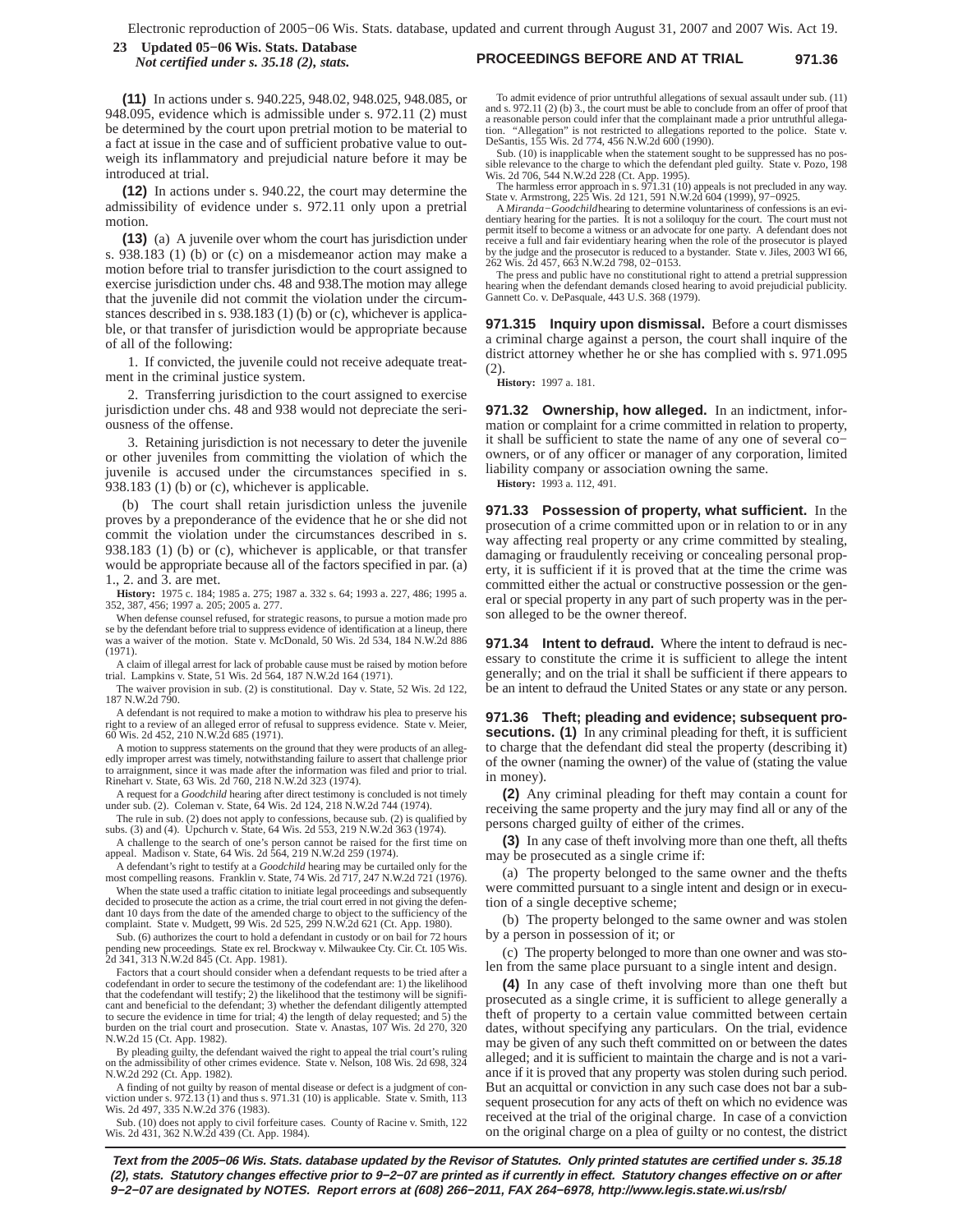# **971.36 PROCEEDINGS BEFORE AND AT TRIAL** *Not certified under s. 35.18 (2), stats.*

attorney may, at any time before sentence, file a bill of particulars or other written statement specifying what particular acts of theft are included in the charge and in that event conviction does not bar a subsequent prosecution for any other acts of theft.

**History:** 1993 a. 486.

**971.365 Crimes involving certain controlled substances. (1)** (a) In any case under s. 961.41 (1) (em), 1999 stats., or s.  $961.41$  (1) (cm), (d), (e), (f), (g) or (h) involving more than one violation, all violations may be prosecuted as a single crime if the violations were pursuant to a single intent and design.

(b) In any case under s. 961.41 (1m) (em), 1999 stats., or s. 961.41 (1m) (cm), (d), (e), (f), (g) or (h) involving more than one violation, all violations may be prosecuted as a single crime if the violations were pursuant to a single intent and design.

(c) In any case under s. 961.41 (3g) (a) 2., 1999 stats., or s. 961.41 (3g) (dm), 1999 stats., or s. 961.41 (3g) (am), (c), (d), (e), or (g) involving more than one violation, all violations may be prosecuted as a single crime if the violations were pursuant to a single intent and design.

**(2)** An acquittal or conviction under sub. (1) does not bar a subsequent prosecution for any acts in violation of s. 961.41 (1) (em), 1999 stats., s. 961.41 (1m) (em), 1999 stats., s. 961.41 (3g) (a) 2., 1999 stats., or s. 961.41 (3g) (dm), 1999 stats., or s. 961.41 (1) (cm), (d), (e), (f), (g), or (h), (1m) (cm), (d), (e), (f), (g), or (h) or (3g) (am), (c), (d), (e), or (g) on which no evidence was received at the trial on the original charge.

**History:** 1985 a. 328; 1987 a. 339; 1989 a. 121; 1993 a. 98, 118, 490; 1995 a. 448; 1999 a. 48; 2001 a. 109; 2003 a. 49.

**971.366 Use of another's personal identifying information: charges.** In any case under s. 943.201 or 943.203 involving more than one violation, all violations may be prosecuted as a single crime if the violations were pursuant to a single intent and design.

**History:** 2003 a. 36.

**971.367 False statements to financial institutions: charges.** In any case under s. 946.79 involving more than one violation, all violations may be prosecuted as a single crime if the violations were pursuant to a single intent and design.

**History:** 2003 a. 36.

**971.37 Deferred prosecution programs; domestic abuse. (1)** In this section, "child sexual abuse" means an alleged violation of s. 940.225, 948.02, 948.025, 948.05, 948.06, 948.085, or 948.095 if the alleged victim is a minor and the person accused of, or charged with, the violation:

(a) Lives with or has lived with the minor;

(b) Is nearer of kin to the alleged victim than a 2nd cousin;

(c) Is a guardian or legal custodian of the minor; or

(d) Is or appears to be in a position of power or control over the minor.

**(1m)** (a) The district attorney may enter into a deferred prosecution agreement under this section with any of the following:

1. A person accused of or charged with child sexual abuse.

2. An adult accused of or charged with a criminal violation of s. 940.19, 940.20 (1m), 940.201, 940.225, 940.23, 940.285, 940.30, 940.42, 940.43, 940.44, 940.45, 940.48, 941.20, 941.30, 943.01, 943.011, 943.14, 943.15, 946.49, 947.01, 947.012 or 947.0125 and the conduct constituting the violation involved an act by the adult person against his or her spouse or former spouse, against an adult with whom the adult person resides or formerly resided or against an adult with whom the adult person has created a child.

3. A person accused of or charged with a violation of s. 813.12 (8) (a).

(b) The agreement shall provide that the prosecution will be suspended for a specified period if the person complies with con-

ditions specified in the agreement. The agreement shall be in writing, signed by the district attorney or his or her designee and the person, and shall provide that the person waives his or her right to a speedy trial and that the agreement will toll any applicable civil or criminal statute of limitations during the period of the agreement, and, furthermore, that the person shall file with the district attorney a monthly written report certifying his or her compliance with the conditions specified in the agreement. The district attorney shall provide the spouse of the accused person and the alleged victim or the parent or guardian of the alleged victim with a copy of the agreement.

**Updated 05−06 Wis. Stats. Database 24**

(c) 1. The agreement may provide as one of its conditions that a person covered under sub.  $(1)$  (b) or (c) pay the domestic abuse surcharge under s. 973.055. Payments and collections under this subdivision are subject to s. 973.055 (2) to (4), except as follows:

a. The district attorney shall determine the amount due. The district attorney may authorize less than a full surcharge if he or she believes that full payment would have a negative impact on the offender's family. The district attorney shall provide the clerk of circuit court with the information necessary to comply with subd. 1. b.

b. The clerk of circuit court shall collect the amount due from the person and transmit it to the county treasurer.

2. If the prosecution is resumed under sub. (2) and the person is subsequently convicted, a court shall give the person credit under s. 973.055 for any amount paid under subd. 1.

**(2)** The written agreement shall be terminated and the prosecution may resume upon written notice by either the person or the district attorney to the other prior to completion of the period of the agreement.

**(3)** Upon completion of the period of the agreement, if the agreement has not been terminated under sub. (2), the court shall dismiss, with prejudice, any charge or charges against the person in connection with the crime specified in sub. (1m), or if no such charges have been filed, none may be filed.

**(4)** Consent to a deferred prosecution under this section is not an admission of guilt and the consent may not be admitted in evidence in a trial for the crime specified in sub. (1m), except if relevant to questions concerning the statute of limitations or lack of speedy trial. No statement relating to the crime, made by the person in connection with any discussions concerning deferred prosecution or to any person involved in a program in which the person must participate as a condition of the agreement, is admissible in a trial for the crime specified in sub. (1m).

**(5)** This section does not preclude use of deferred prosecution agreements for any alleged violations not subject to this section.

**History:** 1979 c. 111; 1981 c. 88, 366; 1983 a. 204; 1987 a. 27; 1987 a. 332 s. 64; 1991 a. 39; 1993 a. 227, 262, 319; 1995 a. 343, 353, 456; 1997 a. 35, 143; 2003 a. 139; 2005 a. 277.

The provision of sub.(4) that consent to a deferred prosecution is not an admission of guilt and the consent may not be admitted in evidence in a trial for the crime is not rendered meaningless if an agreement may require an admission of guilt. Sub. (4) means that should a deferred prosecution agreement be revoked, the defendant's willingness to enter the agreement may not be admitted at trial as evidence of guilt. When a deferred prosecution agreement requires a defendant to enter a plea as a condition, it is the plea itself and not the agreement that constitutes the acknowledgement of guilt. Indeed, if the agreement is dissolved, the plea remains. State v. Daley, 2006 WI App 81, 292 Wis. 2d 517, 716 N.W.2d 146, 05−0048.

**971.38 Deferred prosecution program; community service work. (1)** Except as provided in s. 967.055 (3), the district attorney may require as a condition of any deferred prosecution program for any crime that the defendant perform community service work for a public agency or a nonprofit charitable organization. The number of hours of work required may not exceed what would be reasonable considering the seriousness of the alleged offense. An order may only apply if agreed to by the defendant and the organization or agency. The district attorney shall ensure that the defendant is provided a written statement of the terms of the community service order and that the community service order is monitored.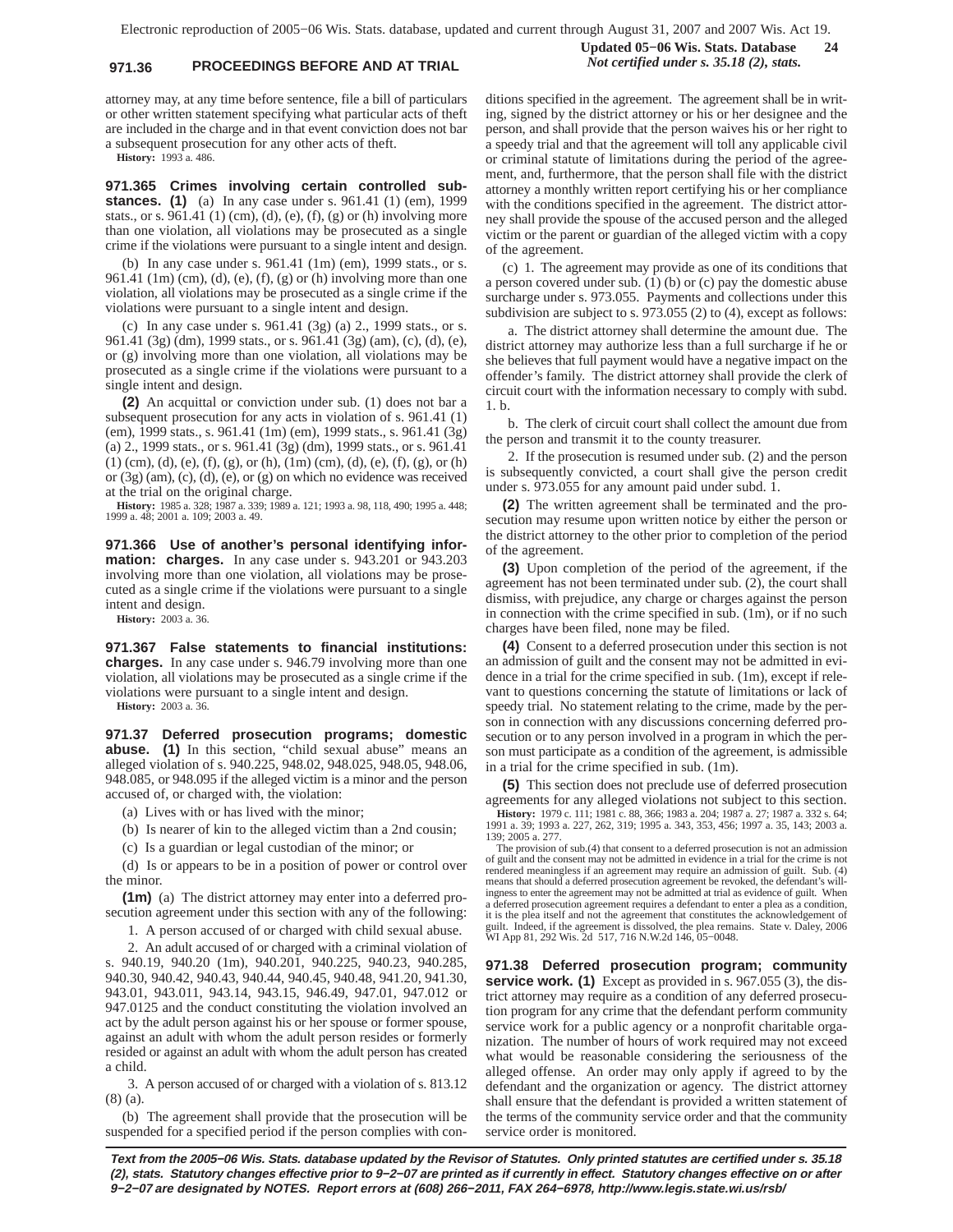### **PROCEEDINGS BEFORE AND AT TRIAL 971.41 25 Updated 05−06 Wis. Stats. Database** *Not certified under s. 35.18 (2), stats.*

**(2)** Any organization or agency acting in good faith to which a defendant is assigned pursuant to an order under this section has immunity from any civil liability in excess of \$25,000 for acts or omissions by or impacting on the defendant.

**History:** 1981 c. 88; 1987 a. 101.

**971.39 Deferred prosecution program; agreements with department. (1)** Except as provided in s. 967.055 (3), in counties having a population of less than 100,000, if a defendant is charged with a crime, the district attorney, the department and a defendant may all enter into a deferred prosecution agreement which includes, but is not limited to, the following conditions:

(a) The agreement shall be in writing, signed by the district attorney or his or her designee, a representative of the department and the defendant.

(b) The defendant admits, in writing, all of the elements of the crime charged.

(c) The defendant agrees to participate in therapy or in community programs and to abide by any conditions imposed under the therapy or programs.

(d) The department monitors compliance with the deferred prosecution agreement.

(e) The district attorney may resume prosecution upon the defendant's failure to meet or comply with any condition of a deferred prosecution agreement.

(f) The circuit court shall dismiss, with prejudice, any charge which is subject to the agreement upon the completion of the period of the agreement, unless prosecution has been resumed under par. (e).

**(2)** Any written admission under sub. (1) (b) and any statement relating to the crime under sub. (1) (intro.), made by the person in connection with any discussions concerning deferred prosecution or to any person involved in a program in which the person must participate as a condition of the agreement, are not admissible in a trial for the crime.

**History:** 1985 a. 29; 1987 a. 101.

judgment entered pursuant to a plea agreement withholding sentence and placing the defendant on probation for certain counts while entry of judgment on other counts was deferred provided the defendant committed no additional crimes and<br>abided by the terms of probation was not a deferred prosecuti 916, 03−1706.

**971.40 Deferred prosecution agreement; placement with volunteers in probation program.** The court, district attorney and defendant may enter into a deferred prosecution agreement for the defendant to be placed with a volunteers in probation program under s. 973.11. The agreement must include the requirement that the defendant comply with the court's order under s. 973.11 (1).

**History:** 1991 a. 253.

**971.41 Deferred prosecution program; worthless checks. (1)** DEFINITION. In this section, "offender" means a person charged with, or for whom probable cause exists to charge the person with, a violation of s. 943.24.

**(2)** ESTABLISHMENT OF PROGRAM; ELIGIBILITY CRITERIA. A district attorney may create within his or her office a worthless check deferred prosecution program for offenders who agree to participate in it as an alternative to prosecution. The district attorney may establish criteria for determining an offender's eligibility for the program. Among the factors that the program may use in determining eligibility are the following:

(a) The face value of any check or order that was involved in the offense.

(b) If applicable, the reason why the check or order was dishonored by a financial institution.

(c) Other evidence presented to the district attorney regarding the facts and circumstances of the offense.

(d) The offender's criminal history.

(e) Prior referrals of the offender to the program.

(f) Whether other charges under s. 943.24 are pending against the offender.

**(3)** CONDITIONS OF PROGRAM. A deferred prosecution agreement to which this section applies may require an offender to do any of the following:

(a) Pay money owed for the worthless check or other order issued in violation of s. 943.24 to the district attorney for remittance to the payee of the worthless check or order.

(b) Make other payments for restitution for the offense, including payments to reimburse any person for fees assessed by a financial institution in connection with the person attempting to present the worthless check or other order.

(c) Pay administrative fees assessed under sub. (7).

(d) Pay for and successfully complete a class or counseling regarding financial management.

**NOTE: Par. (d) was created as par. (b) by 2005 Wis. Act 462 and renumbered by the revisor under s. 13.93 (1) (b).**

**(4)** OFFENSES COVERED. The deferred prosecution agreement shall specify the offenses for which prosecution is being deferred and shall describe the checks involved in the transactions. The district attorney shall agree not to prosecute those offenses while the agreement remains in effect or afterward if the offender successfully completes the deferred prosecution program.

**(5)** PRIVATE CONTRACTOR OPERATION OF PROGRAM. (a) A district attorney who establishes a deferred prosecution program under this section may contract with a private entity to operate or administer all or part of the program under the supervision, direction, and control the district attorney.

(b) A private entity acting under this subsection shall maintain insurance, financial accounting controls, and fund disbursement procedures as required by the district attorney. The district attorney shall audit the accounts of the private entity, but only after providing written notice.

(c) If an offender who is the subject of a deferred prosecution agreement under this section is represented by an attorney, a private entity acting under this subsection may communicate directly with the offender if any of the following apply:

1. The attorney has not informed the private entity of his or her representation in writing.

2. The attorney has authorized the communication.

3. The private entity has requested authorization for the communication from the attorney, but the attorney has failed to respond to that request within a reasonable period of time.

(d) A district attorney may cancel a contract entered into with a private entity under this subsection if any of the following occur:

1. The private entity or a principal of the private entity is convicted of any of the following:

a. A felony under any state or federal law.

b. A misdemeanor under any state or federal law if proof of the defendant's dishonesty is an essential element of the offense or if the offense relates to debt collection.

2. The private entity uses or threatens to use force or violence against an offender, a member of his or her family, or his or her property.

3. The private entity threatens the seizure, attachment, or sale of an offender's property without disclosing that prior court proceedings are required.

4. The private entity, with knowledge that the statement is false, makes or threatens to make a statement to a 3rd party that adversely affects an offender's reputation for creditworthiness.

5. The private entity initiates or threatens to initiate communication with an offender's employer. This subdivision does not apply if the communication is authorized under a court order or federal law or if all of the following apply:

a. An offender's payment is 30 or more days past due.

b. The private entity has provided written notice to the offender at his or her last known address, at least 5 days beforehand, of its intent to communicate with the employer.